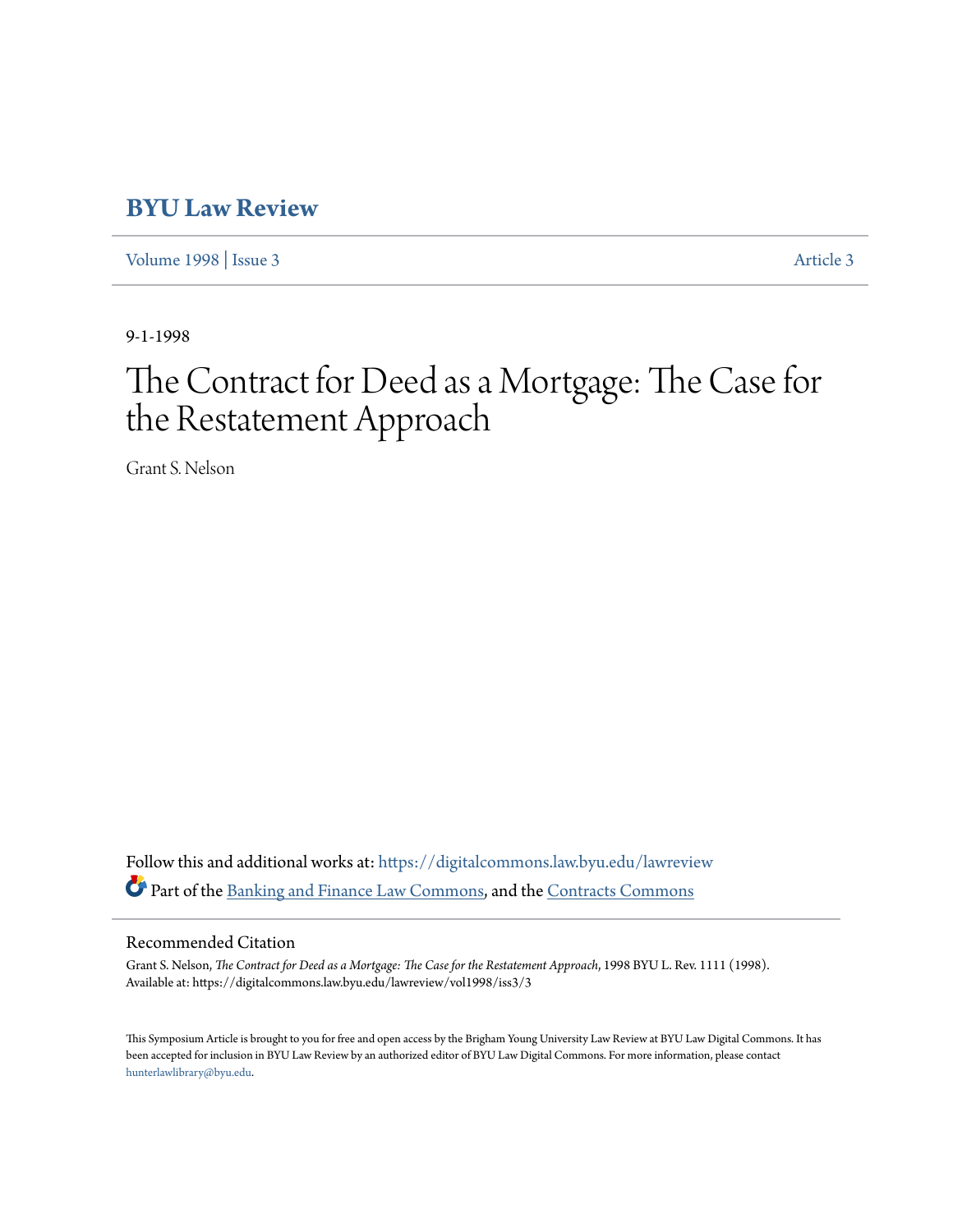# The Contract for Deed as a Mortgage: The Case for the *Restatement* Approach

### Grant S. Nelson<sup>\*</sup>

#### **I. INTRODUCTION**

My interest in the contract for deed goes back to early childhood in Minnesota. I can remember as a child of six or seven listening to my parents bemoan the fact that they were purchasing their first home on such a contract. They envied their neighbors, most of whom were "lucky" enough to be financing their house purchases with mortgages. My parents were unable to come up with a large enough down payment for a conventional mortgage. Nor did my father qualify for a "no-down-payment" loan guaranteed by the Veterans Administration. Instead, the seller agreed to take back a contract for deed. Why were they so apprehensive about doing this? Why did they find a mortgage comparatively so appealing? While I clearly did not understand the details, I can remember my mother telling me that if they ever had trouble making the payments, they would lose the house faster with a contract for deed than with a mortgage. A few years later my parents were clearly happy and relieved when a somewhat lower contract balance and market appreciation enabled them to refinance the house with a traditional mortgage. I next remember confronting the contract for deed in Professor Terry Sandalow's second year law school course in Real Estate Transactions and being both intrigued and confused by whether it should be governed by its contract language form or its mortgage financing substance. Little did I know then that within a few years it would assume a major role in my professional career as a lawyer and academic.<sup>1</sup>

<sup>\*</sup> Professor of Law, University of California, Los Angeles.

<sup>1.</sup> See GRANT S. NELSON & DALE A. WHITMAN, REAL ESTATE FINANCE LAW §§ 3.26-.37 (3d ed. 1994) [hereinafter REAL ESTATE FINANCE LAW]; Grant S. Nelson, Use of Installment Land Contracts in Missouri-Courting Clouds on Titles, 33 J. Mo. BAR 161 (1977); Grant S. Nelson & Dale A. Whitman, Installment Land Contracts-A National Viewpoint, 1977 BYU L. REV. 541; Grant S. Nelson & Dale A. Whitman, Installment Land Contracts-The National Scene Revisited, 1985 BYU L. REV. 1.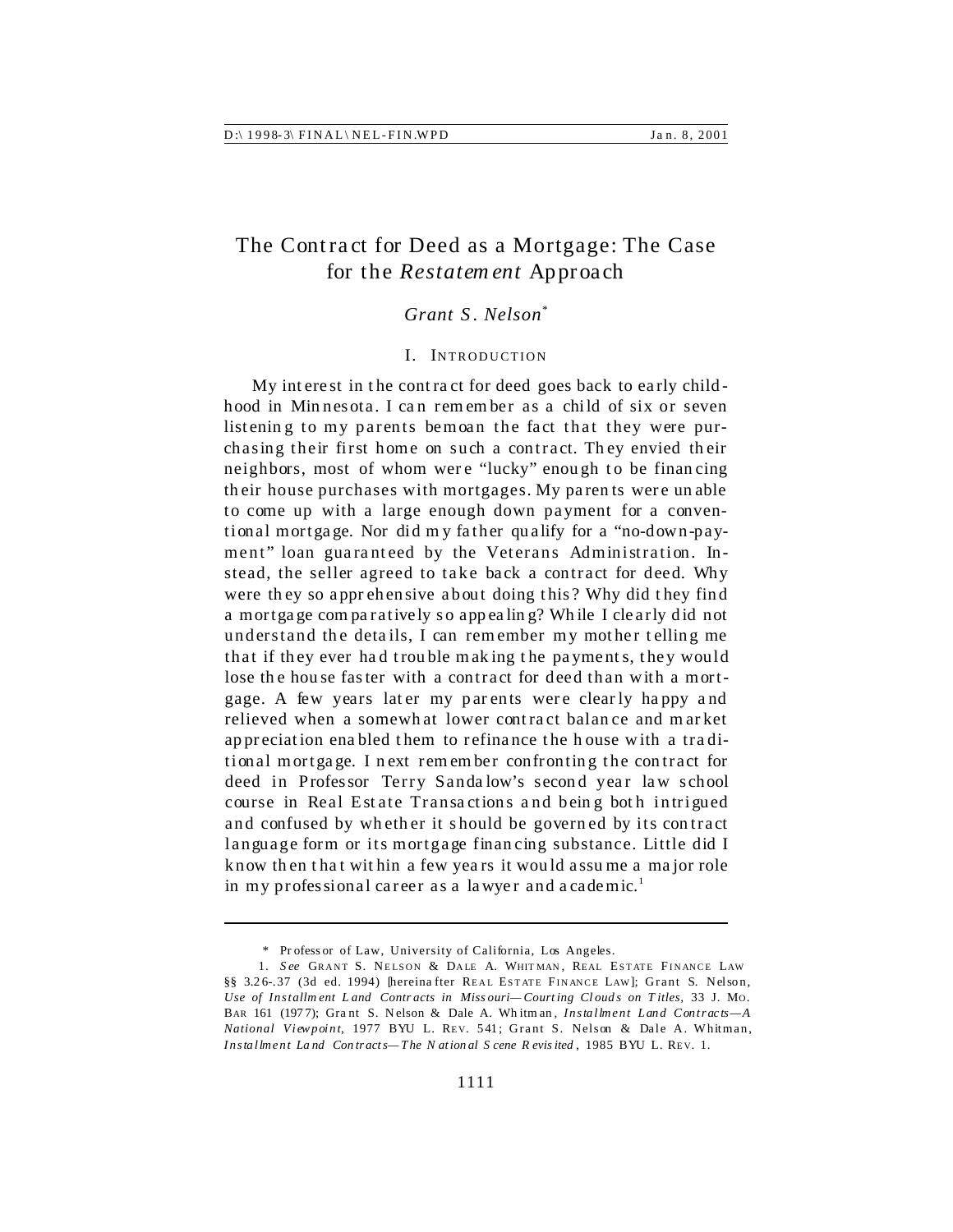| $D: 1998-3$ FINAL NEL-FIN. WPD | Jan. 8, 2001 |
|--------------------------------|--------------|
|                                |              |

For most of this century, the contract for deed has been the most pervasively used substitute for the mortgage or deed of trust. First, some terminology is important. Depending on the jurisdiction, this financing device is also called an "installment" land contract," an "installment sale contract," a "bond for deed" or a "long-term land contract." A contract for deed is not an "earnest money contract" or a "binder." The latter device is simply an executory contract for the sale of land and does not serve a mortgage function; rather, it governs the rights and obliga tion s of the parties during the short period between the time of its signing and the closing of the transaction. At the closing, a deed is delivered to the pur chaser who usually executes and delivers a purchase money mortgage to an institutional lender or, in some situations, to the vendor. Indeed, it is usually at this stage that a contract for deed is executed to serve as a substitute for a mortgage to the vendor. While a precise definit ion of the cont ra ct for deed is elusive, it is perhaps appropriately described as "a contract for the purchase and sale of real estate under which the purchaser acquires the immediate right to possession  $\dots$  and the vendor defers delivery of a deed until a later time to secure all or part of the purchase price."<sup>2</sup>

From an economic per spective, the contract for deed thus serves the same purpose as a vendor purchase money mortgage. Both devices provide security for a seller of real estate who finances all or a part of the purchase price. In a typical contract for deed tr ansaction, the vendee ta kes possession an d makes monthly payments of principal and interest on the contract obligation until the contract is paid off. This amortization period may vary from a few years to twenty years or more. The ven dor conveys legal title to the vendee only after the full contract obligation has been satisfied. During this contract period, the ve nde e is requir ed to perform the n ormal obliga tion s ass ociated with being a mortga gor in possession. These include payment of real estate taxes, maintenance of casualty insur an ce, and keeping th e propert y in good repair .

Vendors ha ve tr aditionally favor ed cont ra cts for deed over purchase money mort gages or deeds of trust. Why this

<sup>2.</sup> RESTATEMENT (THIRD) OF PROPERTY: MORTGAGES  $§ 3.4(a) (1997)$ .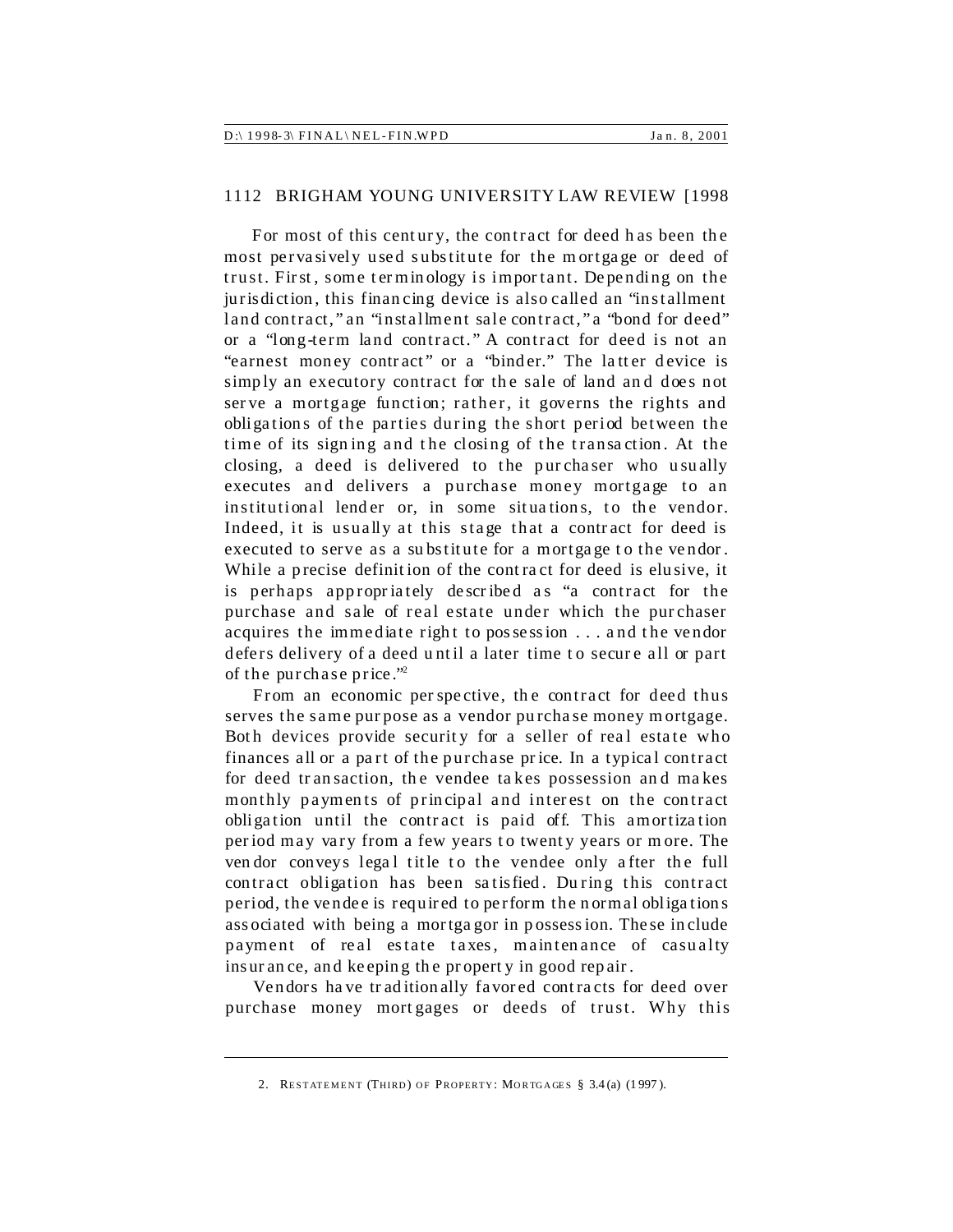|  | D:\ 1998-3\ FINAL\NEL-FIN.WPD |
|--|-------------------------------|

preference for a nontraditional financing device when it ser ves the same economic fun ction a s its well-esta blish ed m ortgage counterpart? The answer lies in the forfeiture clause found in virtually every contract for deed. This language makes "time of the essence" and provides that when a purchaser fails to comply with the terms of the contract, the vendor has the option to de clare it terminated, to retake possession of the premises, and to retain the purchaser's prior payments as liquidated damages. To the extent that the forfeiture provision is effective, the contract for deed en ables the vendor to avoid the purchaser's equity of re dempt ion, the foreclosure pr ocess, an d other traditional protections afforded to debtors under the law of mortgages.

This attempt to avoid the consequences of mortga ge law is hardly unique in our legal history. For example, lenders for centuries have used as a security device an absolute deed from the borrower to the lender that contains no defeasance language. This deed is accompanied by an oral or written side agreem ent by which the lend er-grant ee agrees to reconvey the property to the borrower if the debt is satisfied. If, on the other hand, the borrower fails to pay as promised, the parties agree that the deed becomes a bsolut e, an d t he b orr ower's in ter est in the lan d is t erm ina ted . Un der th e "condit ional sale" variant on the absolute deed tr ansaction, the deed ma y be accompan ied by a second written document which purports to give the borrower-grantor eit her the option or contractual obliga tion to purchase the real estate described in the absolute deed. Courts have long been unsympathetic to these two attempts to circumvent the law of mortgages. Indeed, they have long perm itted the grantor in each case to establish by parol evidence that the parties intended a security transaction and, where this burden is satisfied, treated the arrangement as a mort gage. $3$ 

The contract for deed did not initially confront such judicial disa ppr oval. Indeed, at one time its forfeiture provision was

<sup>3.</sup> See REAL ESTATE FINANCE LAW, *supra* note 1, §§ 3.4-.19; RESTATEMENT, *supra* note 2, §§ 3.2-.3.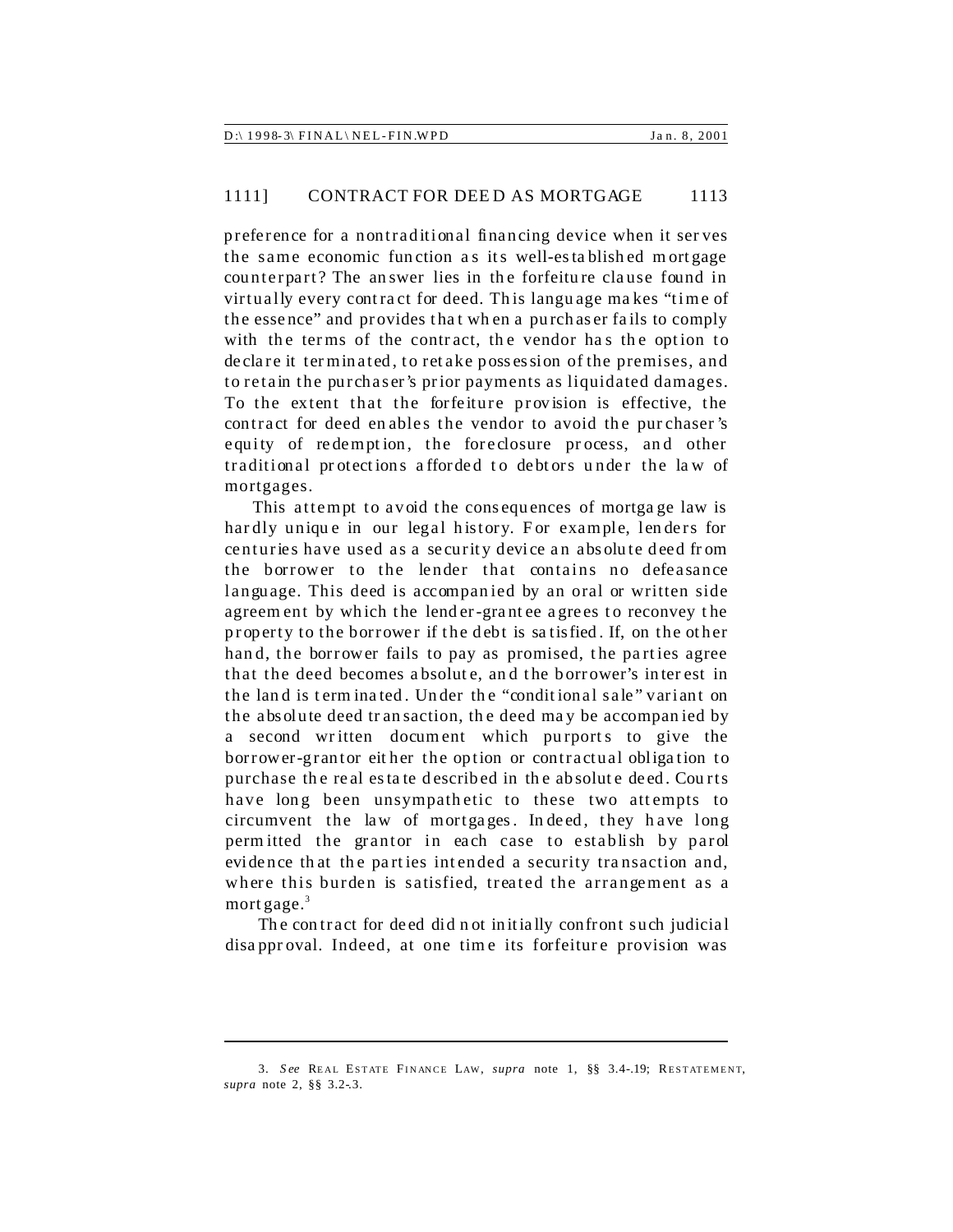routinely enforced by many jurisdictions.<sup>4</sup> This apparent favoritism for the contract for deed has been described as follows:

Enforcement presumably was rooted in a desire to effectuate

the parties' intent, even though forfeiture often caused a substantial loss to the purchaser and a fforded a windfall gain to the vendor.... Never the less, court s tended to de-emphasize the mortgage-like character of the contract for deed and to tr eat it instead as an executory contract for the sale of land.<sup>5</sup>

Why was this the case? After all, as one recent decision emphasized, "[i]f [the absolute deed] kind of forfeiture may not be enforced by the [grantee] according to the express terms of the agreement, why, then, should a forfeitur e un der a [contract for deed] be so enforced?" There are at least three plausible reasons for this disparate treatment. First, in the absolute deed and conditional sale setting, the lender engages in a form of subterfuge. Courts ma y be int uit ively hostile to attempts to use the langua ge of sale to conceal a security transaction. With the contr act for deed, on the other hand, the security intent is clear from the fa ce of the document. So, too, is the intent to avoid the consequences of mortgage law. Perhaps, to some ironic degree, the tendency to enforce the contr act for deed r eflected a judicial reward for candor. One problem with this latter argument, of course, is that truthfulness never work ed in stan dard mortga ge settings, where attempts to have the mortgagor openly waive his or her equity of redemption were uniformly rejected as invalid "clogs" on that equity.<sup>7</sup>

A second and more likely reason for this judicial acceptance of the contr act for deed and its forfeitur e provision is historical. The contr act for deed was a product of the second half of the

- *Id.* (cit at ion s om it ted).
	- 5. RESTATEMENT, *supra* note 2, § 3.4 cmt. a.
	- 6. Bra un stein v. Trott ier, 635 P.2d 1379, 1382 (Or. Ct. App. 1981).
	- 7. *See* REAL ESTATE FINANCE LAW, *supra* note 1, § 3.1.

<sup>4.</sup> *S ee* Er ic T. Fr eyfogle, *Vagueness and the Rule of Law: Reconsidering Installment La nd Con tr act Forf eitu res*, 1988 DUKE L.J . 609, 610. According to Freyfogle:

Decades ago the law was relatively clear. Courts enforced forfeiture clauses with few questions asked, except perhaps when a forfeiture was shocking in amount or otherwise grossly unfair. A vendor with an enforceable forfeiture clau se cou ld declare a default and forfeiture when a purcha ser missed a payment. After the declaration, the vendor could recover his property and reta in all of the purchaser's payments.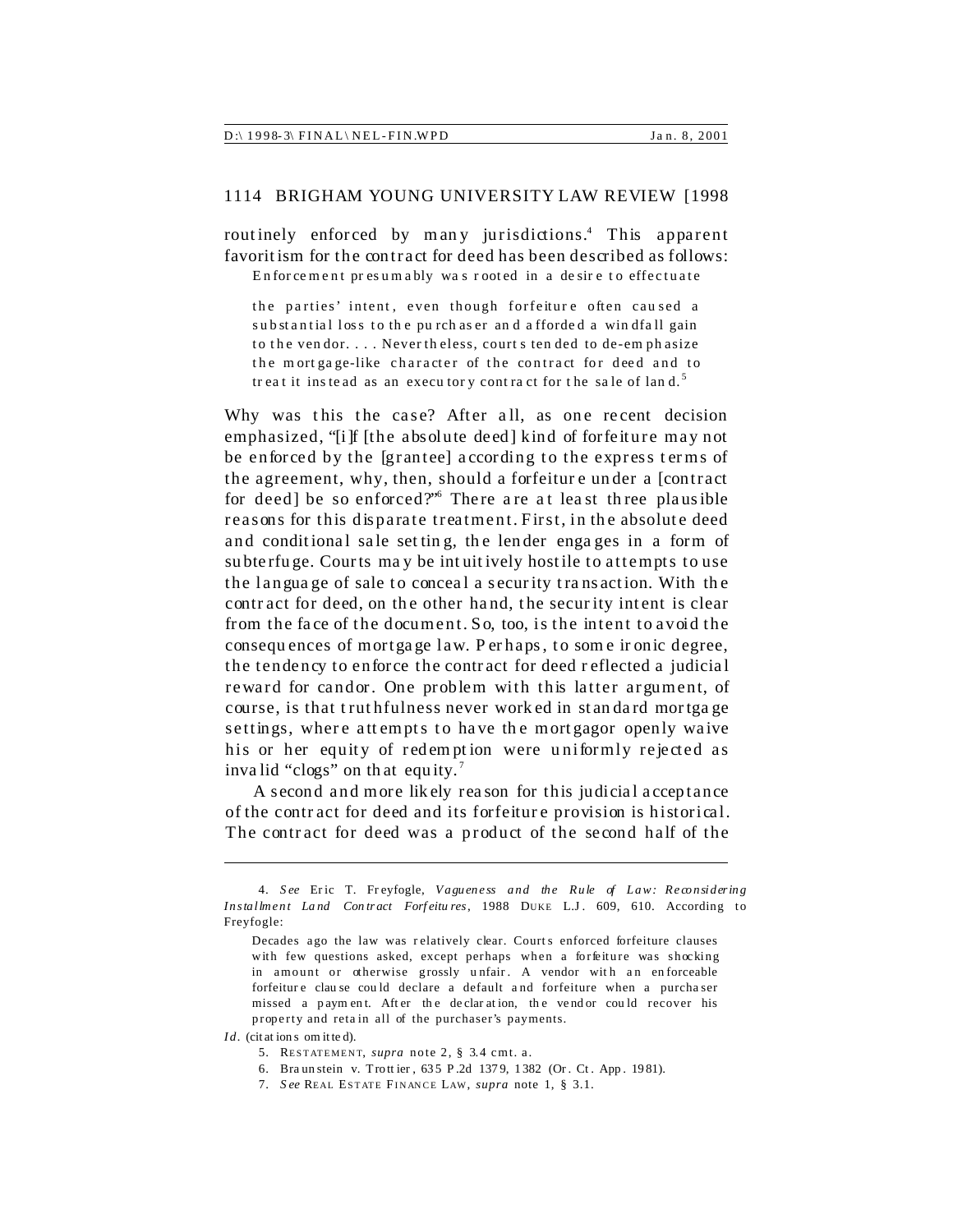|  | D:\ 1998-3\ FINAL\NEL-FIN.WPD |
|--|-------------------------------|

nineteenth century, a period when a "freed om-of-contract" per spective and its related laissez faire economic philos oph y were making a substantial impact on American jurispru dence.<sup>8</sup> Not only were court s less prone to invoke equitable discr et ion during this period,<sup>9</sup> they generally thought "in terms of freewilling individuals entirely able to look after them selves rather than in terms either of clas sical equ ity or of a s ocialized law taking a realistic account of inequalities of economic position an d ba rga inin g power."<sup>10</sup>

Finally, and equally important, the contract for deed originated before t he deve lopmen t and w ide-s pr ea d a dop tion of power of sa le foreclosure an d similar nonjudicial counterpart s. Judicial foreclosure, the only remedy then available to mortgagees, requir ed a full court proceeding with the joinder of all interested junior interests and was, and still is, both timeconsuming and costly.<sup>11</sup> In all likelihood, when the contract for deed came on the scene it was a ccepted as an innovative and efficient new lan d finan cing technique.

10. Simpson, *supra* note 8, at 776. As Professor Simpson described this period:

[T]he classical chancellor who created the equity of redemption in the face of the strict law and who said that "necessitous men are not . . . free men," had given place to judges who regarded individual freedom of contract as fundamental in any civilized system of law and enforced the harshest of contract provisions without hesitation or searching of conscience unless constrained by binding precedent to relieve against them. The court of cons cien ce had become a court str ictissim i juris . In su ch an at mosph ere, it was easy enough to put aside the tradition that equity would not enforce a forfeiture except in so far as that tradition had been enbalmed in direct precedents, and to develop a line of decisions holding that contracts for the sale of land which expressly made time of the essence and provided for the forfeitur e of all payments ther etofore made in the even t of default would be enforced according to th eir literal ter ms, especially where prompt pa yment of all installments was made an express "condition precedent" to the purchaser's rights under the contract.

<sup>8.</sup> See Sidney P. Simps on, *Legislative Changes in the Law of Equitable Conversion by Contract: II*, 44 YALE L.J. 754, 776 (1935) ("The doctrine that equity will enforce forfeiture provisions in land contracts where time is expressly made of the essence developed in this country during the latter half of the nineteenth century, at a time when extreme ide as as to 'freed om of contract' were influencing American judicial de cisions in every field.") (cit at ions om it ted).

<sup>9.</sup> See Roscoe Pound, *The Decadence of Equity*, 5 COLUM. L. REV. 20 (1905).

*Id.* at 777 (citations omitted). For examples of early cases reflecting this perspective, see *Heckard v. Sayre*, 34 Ill. 142 (1864); *Iowa R.R. Land Co. v. Mickel*, 41 Iowa 402 (187 5); *Br own v. U lri ch*, 67 N. W. 1 68 (N eb. 189 6).

<sup>11.</sup> *See* REAL ESTATE FINANCE LAW, *supra* note 1, at 491.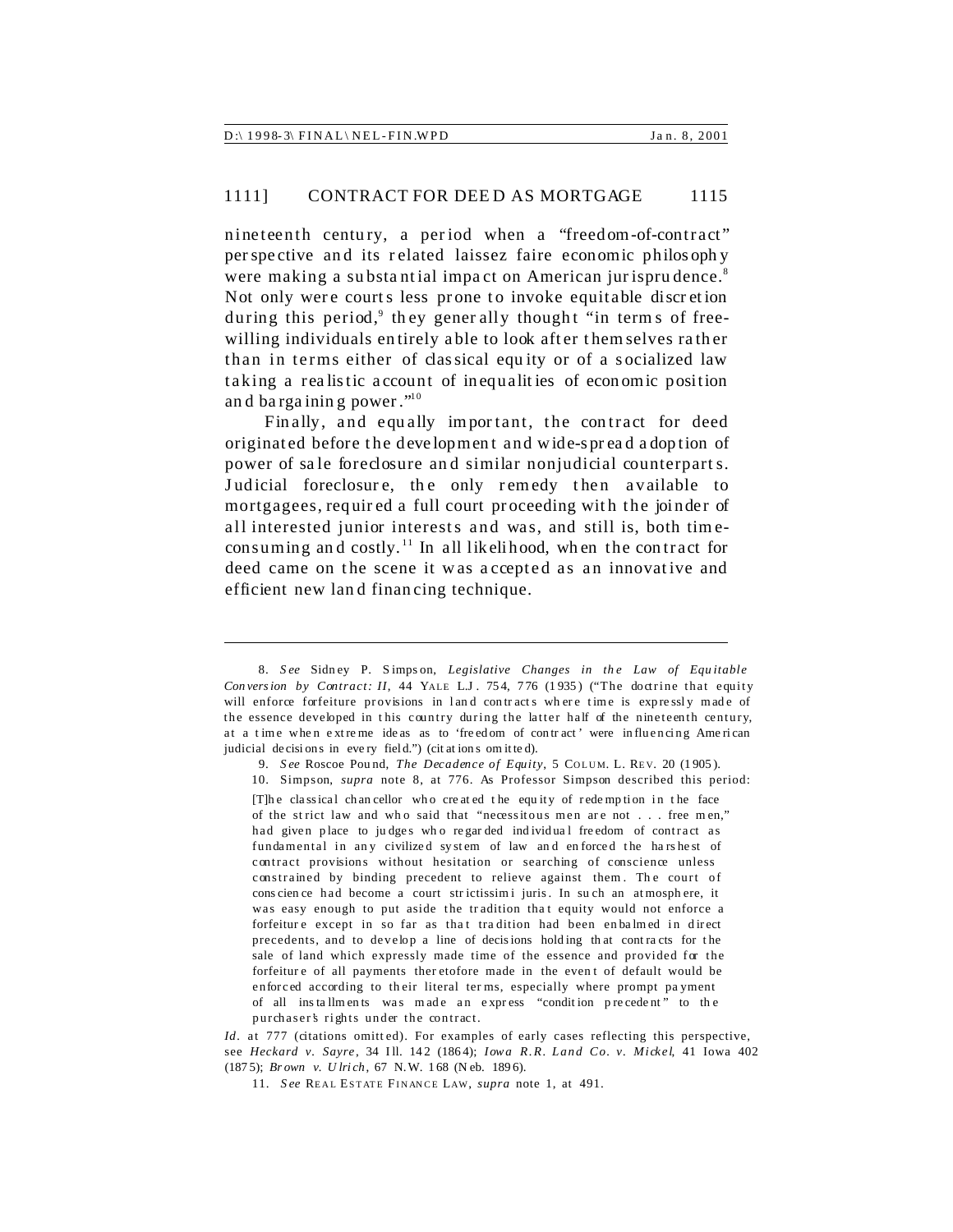| $D: 1998-3$ FINAL NEL-FIN. WPD<br>200<br>Jan. 8. |
|--------------------------------------------------|
|--------------------------------------------------|

This Article, however, takes the position that, whatever its value historically, the contract for deed has no place in a modern land financing system. In so doing, this Article is a brief for the position of the *Restatem ent (Th ird) of Property (Mortgages)* that "[a] contract for deed creates a mortgage."<sup>12</sup> This Article will first explore the myriad approaches contemporary courts apply to the contract for deed. This examination will demonstrate that while they have reached no analytical or practical consensus, courts and legislat ur es h ave increasingly been focusin g on this device with a mortga ge law analogy in mind. This Article then will explore the core idea of the *R estat em ent* approach and its potential impact on these issues. Next, this Article will explore how the contract for deed raises a variety of additional important problems and how adoption of the *Restatement* approach will resolve them. These difficult issues include the followin g: title pr oblems and related practical difficulties created by the contract for deed; the "executory contract" problem in bankru ptcy; the rights of judgment creditors of contract for deed parties; and the complex problems confronting secured lenders in advancing credit to contract vendors or purchasers. Finally, the Article will demonstrate that continued use of the contract for deed is simply unnecessary because the vendors' need for a safe, efficient, and timely mechanism for dealing with delinquent purchasers can be sa tisfied within th e confines of mortgage law. Indeed, the expanding state adoption of power of sale foreclos ure in crea singly obviates contin ued reliance on the contract for deed. At most , th e Article will con clu de , some slight modification of power of sale statutes may be necessary to make foreclos ure more timely and efficient against purchasers who have paid only a small per centage of the mortgage obligation.

### II. THE FORFEITURE CONCEPT

As noted above, the *raison d'etre*—the heart and soul—of the contract for deed is the forfeiture provision. Yet surprisingly, there is no clear consensus for its underlying rationale. Professor Freyfogle identifies two contradictory bases, the "forfeitur e as rescission" and "forfeiture as contract

<sup>12.</sup> RESTATEMENT, *supra* note 2, § 3.4(b).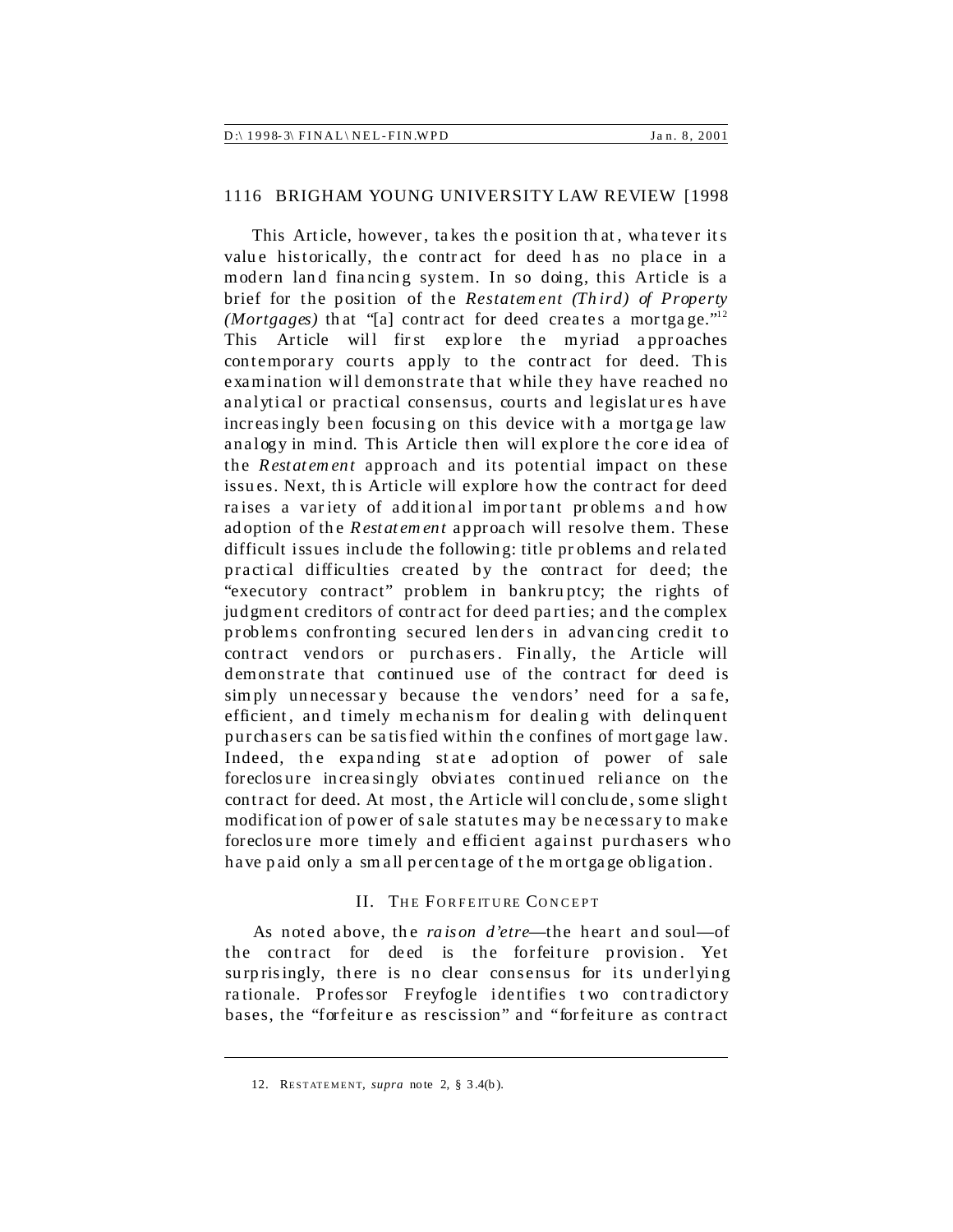| $D: 1998-3$ FINAL NEL-FIN.WPD | Jan. 8, 2001 |  |
|-------------------------------|--------------|--|
|                               |              |  |

termination" theories. $13$  Under the rescission approach, in the event of default, the vendor and purchaser are restored to their positions prior to the execution of the contr act. As Professor Freyfogle explains,

[t] he vendor is en titled to the property back in its original

condition. He need not shoulder the loss if the property has declined in value, but he cannot reap the gain of any increase. The purchaser is entitled to the return of all payments and to the value of any improvements made to the property. Because the purchaser enjoyed the use of the property during the contract period, the purch as er must return this benefit to the vendor. As it cannot be returned in kind, the purchaser in stead is obligated to pay rent.... [T]he vendor is not entitled to the benefit of his contractual bargain, if any, since the goal is to put the parties in their pre-contract positions. By the same token, the purchaser is also unable to claim any contract bargain benefits.<sup>14</sup>

Under the forfeiture as contract termination theory, the vendor ter mina tes t he contr act, but it is not "unwoun d." Rat her ,

the vendor is absolved of the duty of future performance under

the contract-delivery of the deed. He also regains the property, since the purch as er's right to possession is entirely dependent upon the continued existence of the contract. The ven dor can rightfully retain the purch as er's payments, in this case because they are viewed as liquidated dam ages.<sup>15</sup>

Professor Freyfogle observes that the two theories potentially provide useful alternatives for assessing the fairness of particular forfeitures and aiding courts in calculating the ven dor's damages and the purchaser's restitution rights.<sup>16</sup> Professor Freyfogle also notes, however, that courts rarely distinguish between the two approaches and confuse elements of bot h.<sup>17</sup> Nevert heless, since contract for deed forms routinely use "forfeiture as contract termination" language,  $18$  it is fair to

<sup>13.</sup> See Eric T. Freyfogle, *Installment Land Contracts*, *in* 15 RICHARD R. POWELL ON REAL PROPERTY § 84D .03 [2], 8 4D. 31 (1 997 ).

<sup>14.</sup> *Id.*

<sup>15.</sup> *Id.*

<sup>16.</sup> *S ee* Fr eyfogle, *supra* note 4, at 638-39.

<sup>17.</sup> *S ee id*.

<sup>18.</sup> *See, e.g.*, MINN. STAT. ANN. § 507, No. 54-M (West 1990).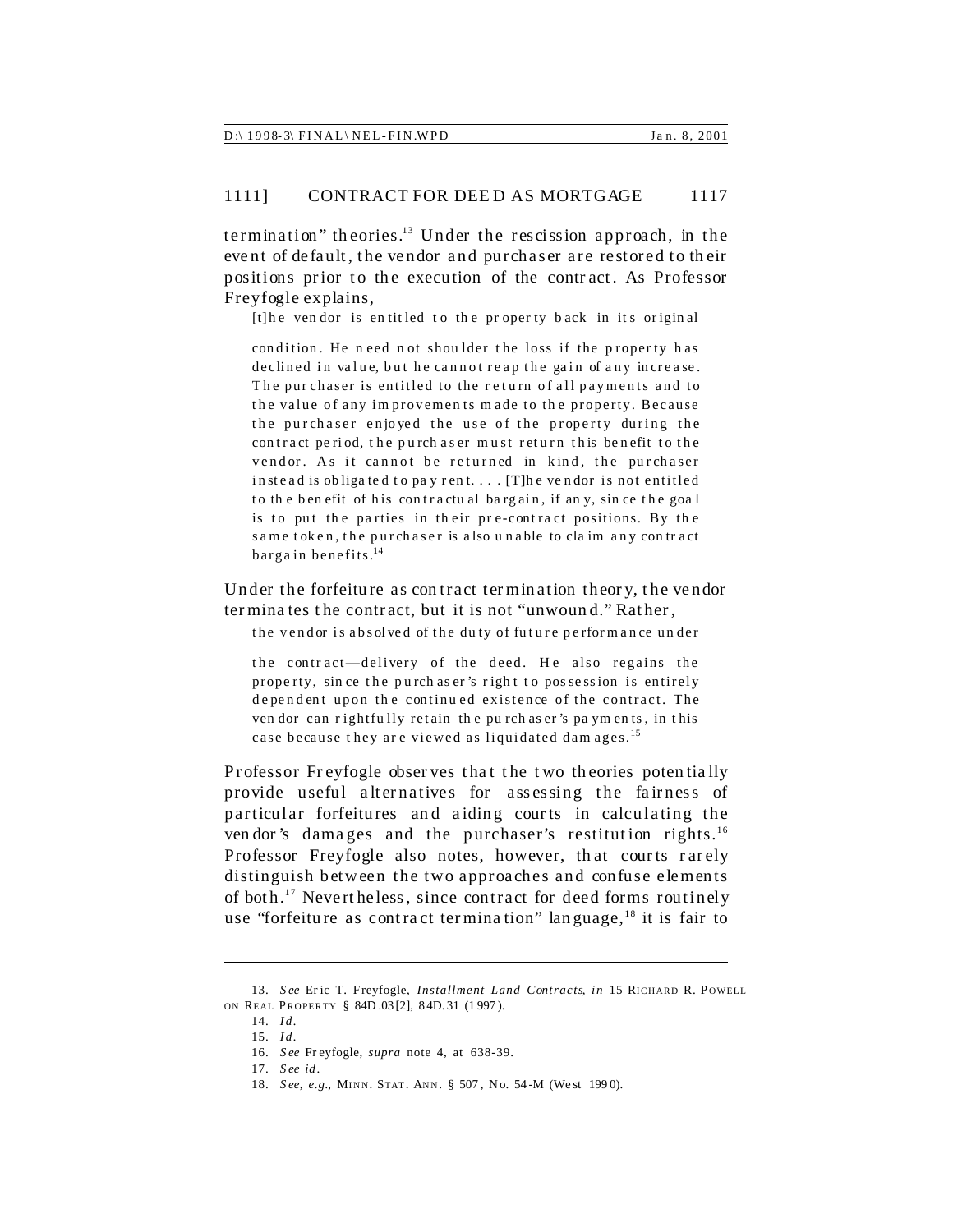say that most courts enforcing for feiture provisions are more attuned to, and implicitly accepting of, the latter approach.

What ever the underlying rationale, do modern courts gener ally enforce contra ct for deed forfeiture provisions in t he absence of specific statutory authorization? According to one commentator, "[n]ot only d oes the law vary from jurisdiction to jurisdiction, but within any one state results may vary depending upon the type of action brought, the exa ct ter ms of the land contract, and the facts of the particular case."<sup>19</sup> The interplay of these latter factors make predictions concerning forfeiture especially problematic. True, recent decisions sometimes uphold forfeitures.<sup>20</sup> However, many of these cases involve purchasers who were rep ea ted ly in default and w ho had paid a relatively insubstantial proportion of the contract price.<sup>21</sup> Moreover, in some cases, the "proforfeiture" result may be more relat ed to the remedy sought by the purchaser than to a general judicial endorsement of the forfeiture concept.

The latter observation is clearly supported by *Russell v*. *Richards*, <sup>22</sup> a leading New Mexico Suprem e Court decision. In that case the Richardses, as vendors and pur chaser s, execut ed a contract for deed for approximately \$49,000. Sometime later, purchasers sold an d assign ed their int erest to Russell, wh o paid  $$11,188$  to purchasers in cash and assumed a  $$37,938$  balance on the contract. After making seventy-two mont hly payments to the Richardses, which reduced th e principal of the contract to \$26,504, Russell defaulted and the Richardses invoked

21. *S ee, e.g.*, Smith v. MRCC Partner ship, 792 So. 2d 301 (Ark. 1990) (upholding forfeiture after five-year default where purchaser had paid approximately 10% of the contract price); Gr omb one v. Kr ek el, 754 P .2d 777 (Colo. Ct. App. 1988) (enforcing forfeiture where purchaser defaulted repeatedly and where equity in real estate equaled approximately 10% of fair mark et value); Long v. Smith, 776 S.W. 2d 4 09 (Mo. Ct. App. 1989) (approving forfeiture where purchaser's contract payments were proportionate to the reason able r ent al value of the premises).

<sup>19.</sup> Garrett Power, *Land Contracts as Security Devices*, 12 WAYNE L. REV. 391, 416 (196 6) (cit at ion s om it te d).

<sup>20.</sup> *S ee, e.g.*, Hicks v. Dunn , 622 So. 2d 914 (Ala. 1993); Smith v. MRCC Par tnersh ip, 792 So. 2d 301 (Ark. 1990); Grombone v. Krekel, 754 P.2d 777 (Colo. Ct. App. 1988); Long v. Smith, 776 S.W. 2d 409 (Mo. Ct. App. 1989); Burgess v. Shiplet, 750 P.2d 460 (Mont. 1988); Rus sell v. Rich ar ds, 702 P .2d 993 (N.M. 1985); Whit e v. Hughes, 867 S.W.2d 846 (Tex. Ct. App. 1993); Wilson v. Witt, 952 P.2d 214 (Wyo. 199 8); s*ee also* Eliza beth M. Pr ovencio, Note, *Moving from Colonias to Comu nidad es: A Proposal for New Mexico to Revisit the Insta llm en t Land Contract Debate*, 3 MICH . J. RACE & L. 283, 297 (1997) (recognizing that New Mexico upholds for feitures).

<sup>22.</sup> 702 P. 2d 993 (N. M. 1 985 ).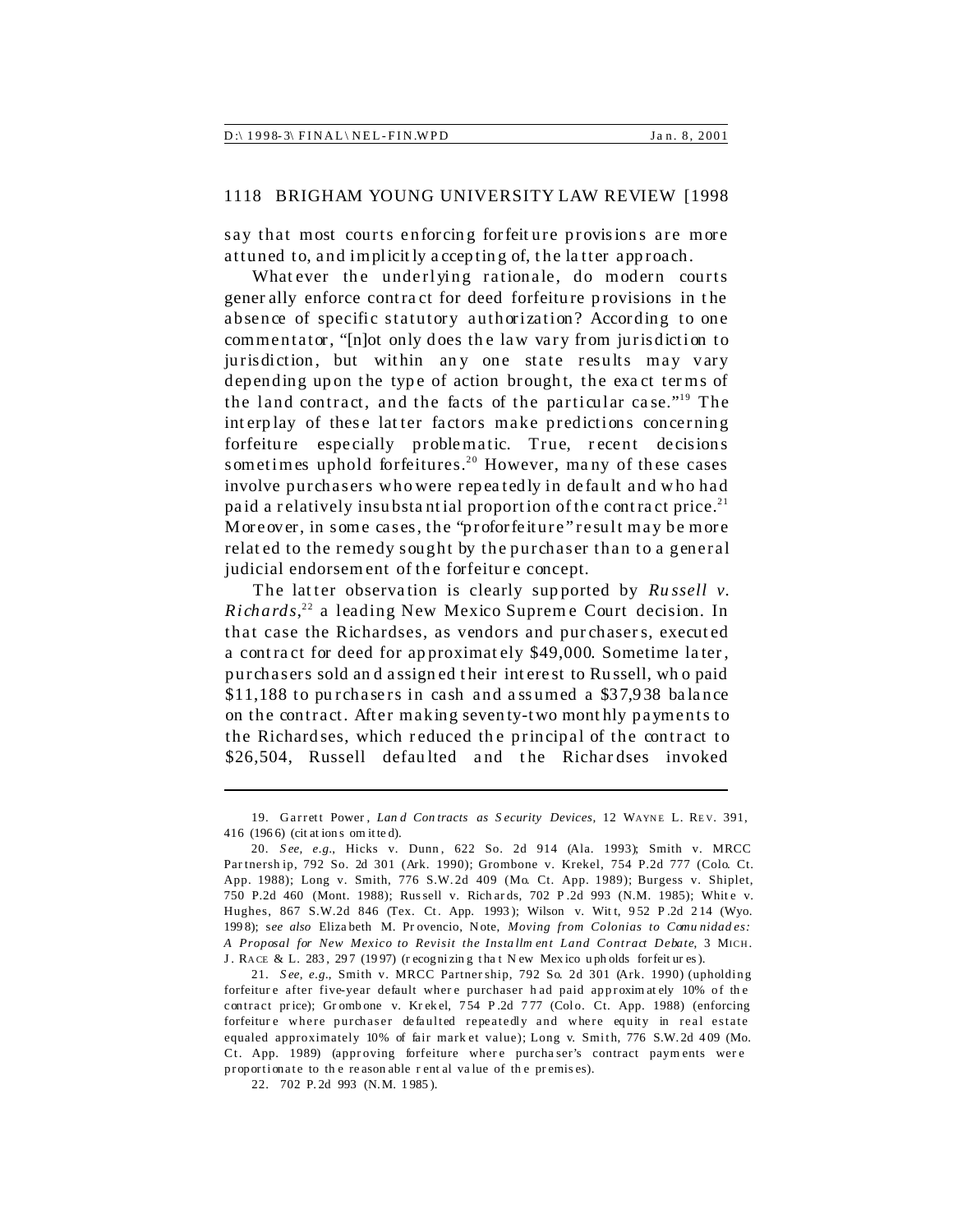| $D$ :\ 1998-3\ FINAL\ NEL-FIN.WPD<br>Jan. 8, 2001 |
|---------------------------------------------------|
|---------------------------------------------------|

forfeitur e. By that time the real estate had increased in value to \$82,735. Russell then filed an action for damages against the Richardses for damages resulting from the default. The trial court held that Russell's contract interest was forfeited, but it also determined that the for feit ure s hocked the con scien ce of the court . It entered a judgment for dam ages in favor of Russell for \$56,724, rep resen tin g her equity in the real estate. On appeal, the Supreme Court of New Mexico reversed the dam ages award. It held that the trial court abused its discret ion in failin g to give full effect to the forfeitur e. While the supreme court determined that it was proper for the trial court to take into account Russell's reduction of the contract principal of \$10,782 over six years, it was inappropriate to credit her with the \$11,188 down payment she made to the original purchasers when she assumed the contract. In the supreme court's view, since this latter payment did not go to the Rich ards es , it could not count as a red uction of contract principal. More important, according to the supreme court, the trial court awarded damages against parties—the Richardses—who were not wr ongdoers:

We also agree with the Richardses that the trial court erred in

awarding dam ages for Russell's loss of her interest under the contract. In order to recover damages there must be a right of action for a wrong inflicted on the party claiming damages; damage without wrong does not constitute a cause of action. Ru ssell's loss of her interest under the contract did not result from a wrong comm itted by the R ichardses, but from h er de fault under the real estate contract for failure to make timely pa ym en t. The u su al con se quen ce of de fault, as clearly stated in the contract assumed by Russell, is forfeiture of all interest; only unusual equitable circum stances create an exception to that rule.<sup>23</sup>

Does *Russell* stand for the proposition that forfeiture will be enforced against a purchaser who has over a sixty-eight percent equity in the contract real estate? Hardly. Assume that the Richardses had foreclosed the contract as a mortgage and that they purchased at the foreclosure sale for \$26,504, the principal amount owing on the contract obligation. Would Russell be

<sup>23.</sup> *Id.* at 996 (cit at ion s om it te d).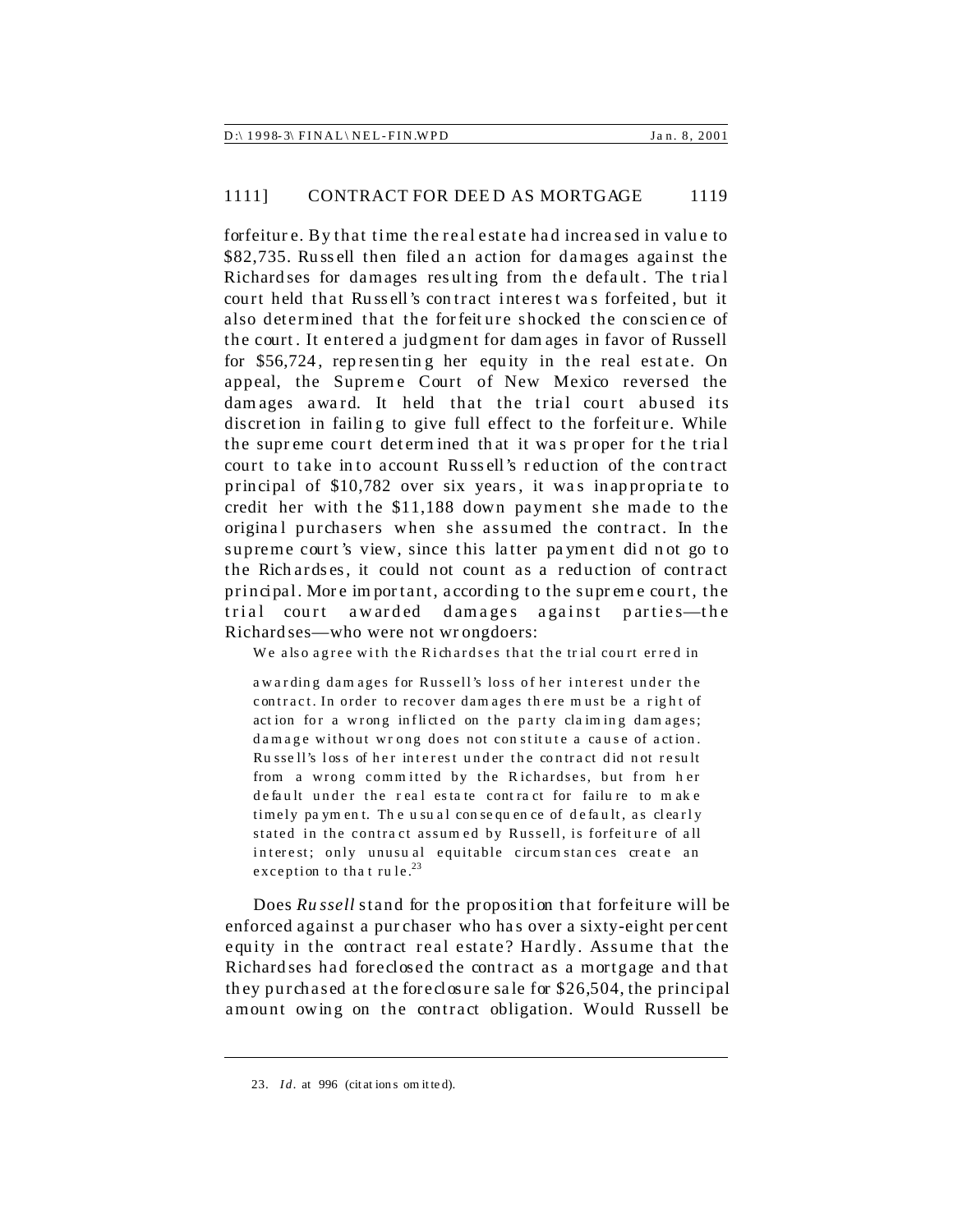| $D$ :\ 1998-3\ FINAL\ NEL-FIN.WPD<br>Jan. 8, 2001 |
|---------------------------------------------------|
|---------------------------------------------------|

entitled to a judgment against the Richardses for over \$56,000 (the app roxim ate differ en ce bet ween the for eclos ure s ale p rice and the fair market value of the lan d)? Sur ely not . No mortgage law principle enables a foreclosed mortgagor to obtain a judgment against a mortgagee-purchaser for her lost equity. At most, she would have the extremely remote possibility of having the sale set aside because of a grossly inadequate price.<sup>24</sup>

On the other hand, suppose that Russell, as a tardy purchaser, had in stead brought an action against the Richardses for specific performance and, in so doing, tendered the balance of the contract price into court. To use a mortgage law analogy, Russell, a tardy mortgagor, would be filing suit to redeem. Would the New Mexico Supreme Court have denied specific performance and, in so doing, enforced the forfeiture provision under such circumstances?<sup>25</sup> It seems extremely un likely. In the last analysis, what doom ed Russell was the extreme nature of the remedy she sought.

#### III. STATUT OR Y REGULATION: INSTITUTIONALIZING FORFEITURE

Several states have attempted to ameliorate some of the harshness of contract for deed forfeiture through legislation.<sup>26</sup> Most such st atutes ma ndate "grace periods " during which the pur chaser can avoid for feiture by payment of contract arrearages.<sup>27</sup> In addition, they frequently provide for nonjudicial procedures by which the vendor may ter minate the purchaser's contract rights.<sup>28</sup> The Iowa statute is illustrative of this approach.<sup>29</sup> It provides that contracts for deed may be cancelled only by following a specified procedure. The vendor must afford wr itten notificat ion to the defau lting pu rcha ser a nd to the person in possession of the real estate; the notice must

<sup>24.</sup> *See* RESTATEMENT, *supra* note 2, § 8.3(a).

<sup>25.</sup> *S ee infra* note s 39-45 an d accompa nyin g text .

<sup>26.</sup> *See* ARIZ. REV. STAT. §§ 33-741 to -749 (1996); IOWA CODE ANN. §§ 656.1-.7 (West 1987); MINN. STAT. ANN. § 559.21 (West 1990); N.D. CENT. CODE §§ 32-18-01 to -06 (1996); Ohio Rev. Code Ann. §§ 5313.01-10 (Anderson 1989); TEX. PROP. CODE ANN §§ 5.061-.063 (West 1983); WASH. REV. CODE ANN. §§ 61.30.010-911 (West 1988).

<sup>27.</sup> *See, e.g.*, IOWA CODE ANN. §§ 656.2, .4 (West 1987); MINN. STAT. ANN. § 559.21 (West 1990); OHIO REV. CODE ANN. § 5313.05 (And er son 1989).

<sup>28.</sup> *S ee supra* note 25.

<sup>29.</sup> *See* IOWA CODE ANN. §§ 656.1-.7 (West 1987).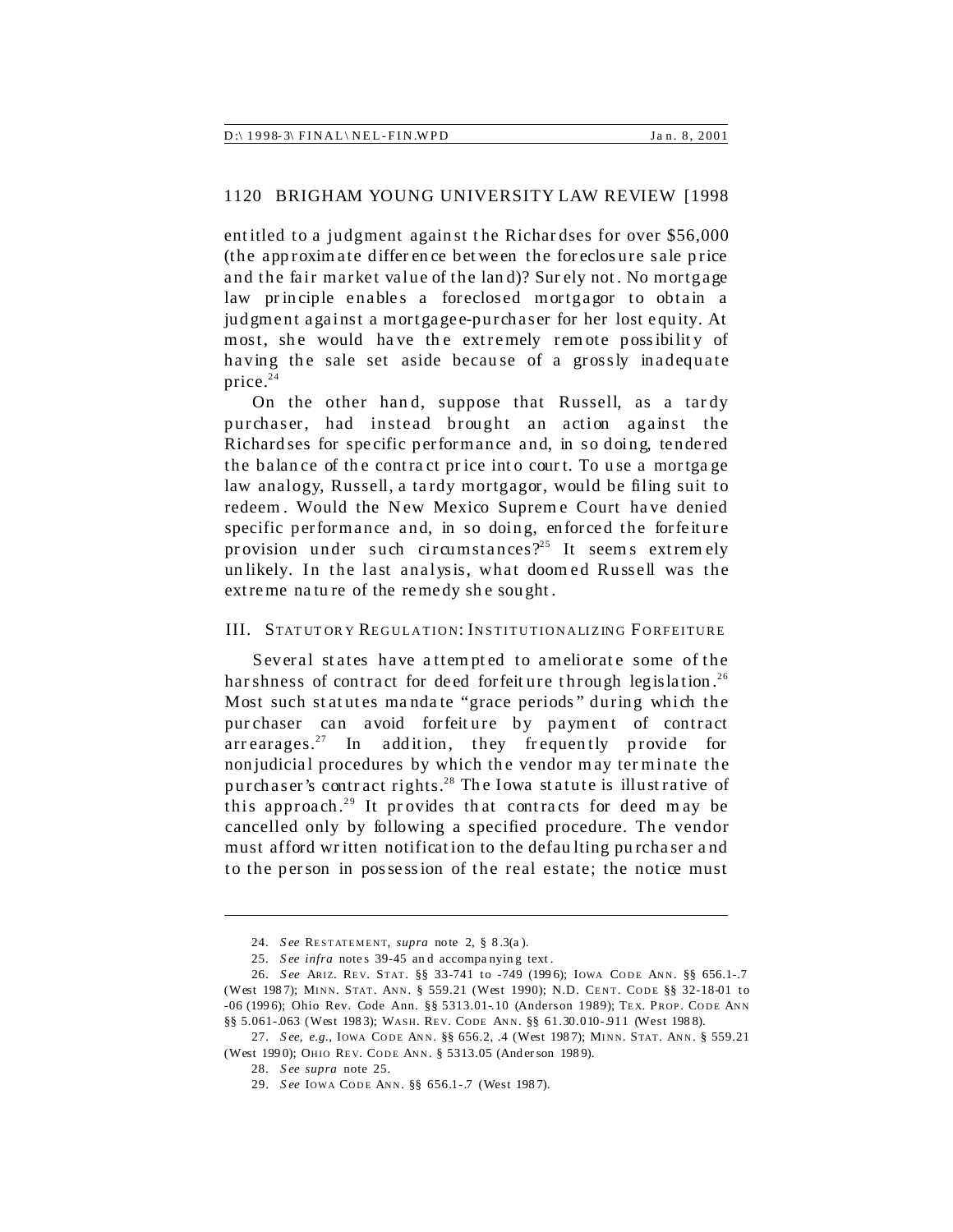|  | $D$ :\ 1998-3\ FINAL\ NEL-FIN.WPD | Jan. 8, 2001 |
|--|-----------------------------------|--------------|
|--|-----------------------------------|--------------|

identify the real estate, identify the specific provisions of the contract that are in default, and inform the purchaser that he or she has th irt y days in which to correct the default. Assuming the pur chaser complies within this tim e per iod, the forfeiture is avoided. Absent compliance, the notice of forfeiture, together with proof of service, may be recorded to constitute constructive

notice of the completed forfeiture. As a result, the real estate and all prior payments are for feited to the vendor.<sup>30</sup>

These statutes serve two separate and distinct functions. The grace periods clearly temper the harshness of forfeiture. On the other hand, they also put the legislative *imprimatur* on the forfeiture concept. This approach largely avoids the un cert ain ty concer nin g forfeit ur e th at is eviden t in many of th e states that leave contracts for deed enforcement to the judiciary. Simply stated, such statutes tell a vendor: "Comply with the statute and forfeiture is enforceable." To be sure, courts in such states sometimes suggest that judicial relief from an "unconscionable forfeiture" may be available.<sup>31</sup> Moreover, statutory forfeiture has occasionally been denied in certain minor, nonmonetary defaults.<sup>32</sup> Never the less, judicial int ervention in such stat ut ory pr oceedings "tends to focus more on technical statutory compliance and interpretation than on an indepen dent analysis of the fairness of forfeiture."<sup>33</sup> Statutory complian ce also genera lly produces a ma rk eta ble title for the vendor  $34$ 

#### IV. JUDICIAL LIMITATIONS ON THE FORFEITURE REMEDY

Thus far, we have seen th at forfeitu re receives, at best, limited support in states that do not regulate contracts for deed legisla tively. In statutory regulation states, on the other hand, forfeiture is institutionalized and routinely available, albeit am eliorated to some degree. For the most part, however, courts have increasingly refused to enforce against a defaulting

<sup>30.</sup> *S ee id.*

<sup>31.</sup> *See, e.g.*, Jensen v. Schreck, 275 N.W.2d 374 (I owa 1979).

<sup>32.</sup> *See, e.g.*, Lett v. Grummer, 300 N.W.2d 147 (Iowa 1981) (finding forfeiture imper miss ible where failure to make minor repairs did not threaten security).

<sup>33.</sup> REAL ESTATE FINANCE LAW, *supra* note 1, at 72.

<sup>34.</sup> *See* Nelson, supra note 1, at 164.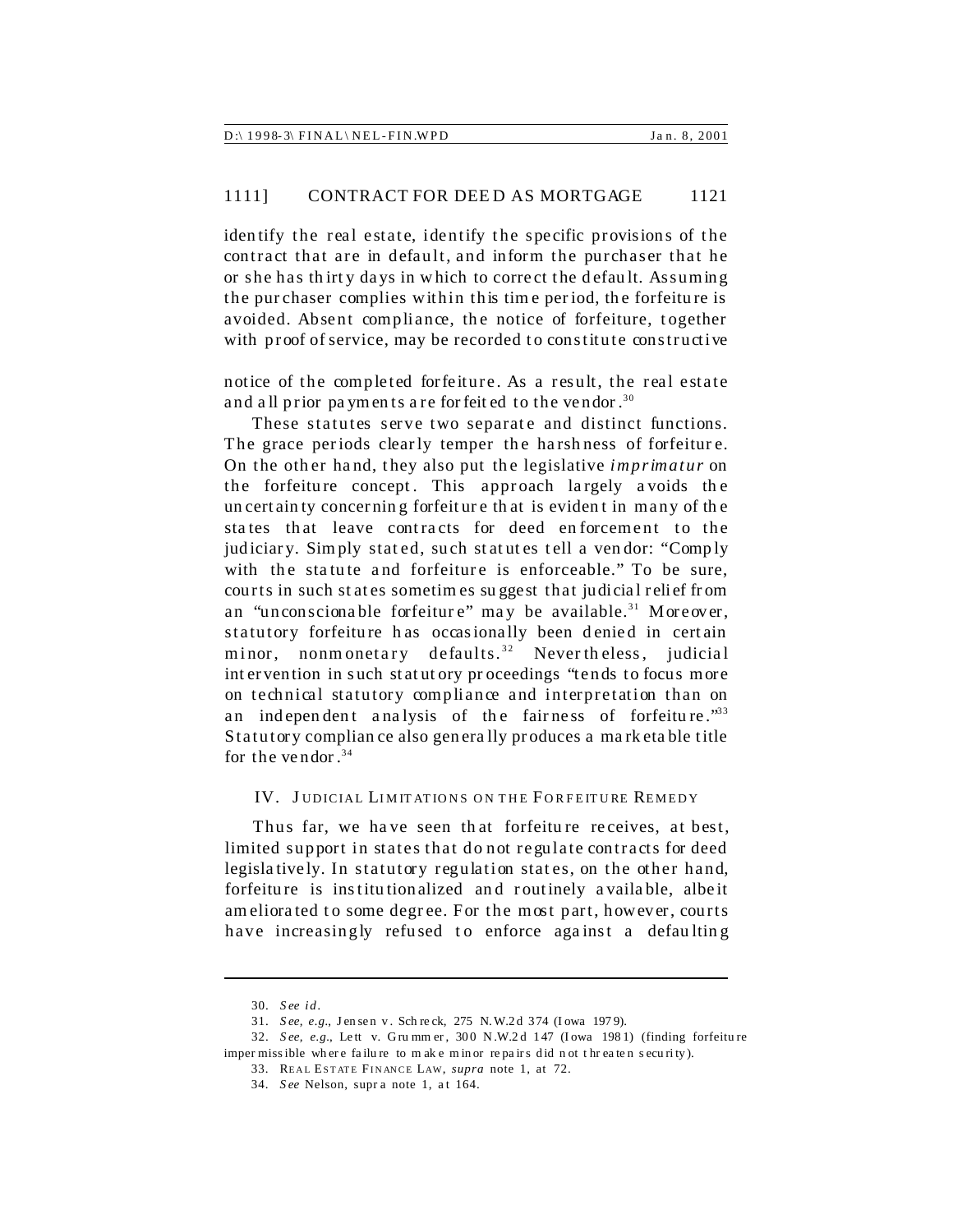| $D$ :\ 1998-3\ FINAL\ NEL-FIN.WPD<br>Jan. 8, 2001 |
|---------------------------------------------------|
|---------------------------------------------------|

pur chaser for feiture clauses that they have deemed un rea sona ble or in equitable. These courts have utilized a variety of techniques in this process. A growing number of courts explicitly or implicitly recognize that a tar dy purchaser has the functional equivalent of a mortgagor's *equ ity of red em pt ion.*<sup>35</sup> Where this is the case, courts permit the pur chaser to tender the bala nce of the purchase price in a suit or counterclaim for specific performance. This approach, however, does not give the purchaser who is unwilling or un able to red eem the r igh t to compe l for eclos ure of the contract. Even where forfeiture is upheld, courts tem per it by ext ending to the defaulting purchaser a *restitution* remedy.<sup>36</sup> This gives the purchaser the right to recoup the contract payments to the extent that they exceed the damages caused by the purchaser's default. Finally, some courts have taken the ultimate step of simply treating the contract for deed as a mortgage.<sup>37</sup> Where this is the case, the pur chaser ha s both a m ortgagor's equit y of redemption and the right to insist that it be terminated only through foreclosure. This approach is adopted by the *R estat em ent*. 38

Of course, the foregoing process has hardly been tidy or an alyt ically pleasing. Some cou rts simply have not considered forfeiture in all of the above remedial contexts and many of th eir opinions are far from theoretically precise. Cou rts, for example, may grant a tardy purchaser specific performance and, in doing so, apply only contract analysis. The equity of redemption is simply not mentioned. While many courts use an almost pu re m ortga ge law a nalysis, other s employ a confu sing amalgam of contract and mortgage law. Nevertheless, the trend is clear. In the absence of statutory sanction of forfeiture, courts display an increasing willingness to soften the impact of forfeiture or to avoid it altogether. The following sections examin e these judicial a ppr oaches more closely.

<sup>35.</sup> *S ee infra* Pa rt IV.A.

<sup>36.</sup> *S ee infra* Par t IV.B.

<sup>37.</sup> *S ee infra* Par t IV.C.

<sup>38.</sup> *See* RESTATEMENT, *supra* note 2, § 3.4(b).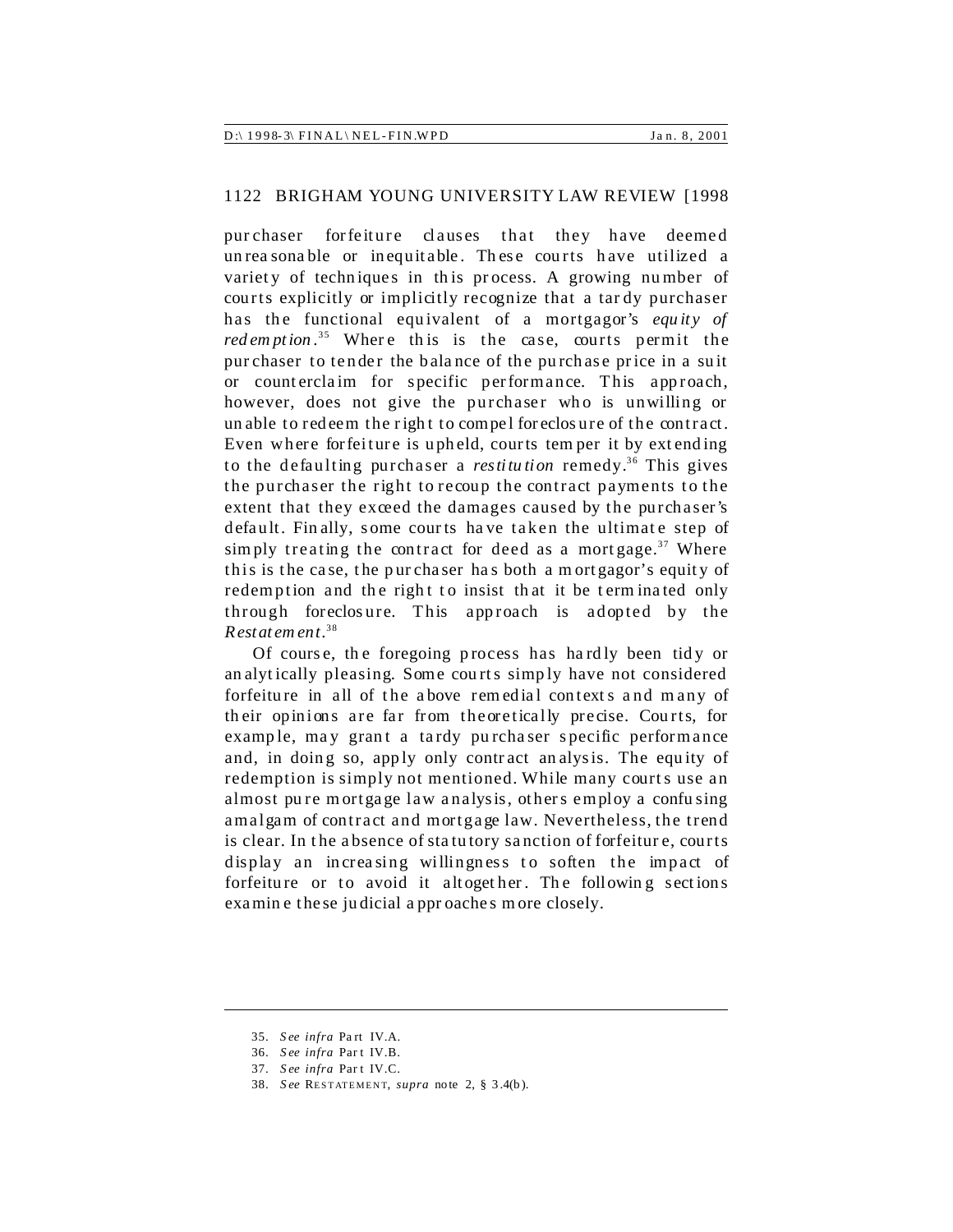| $D$ :\ 1998-3\ FINAL\ NEL-FIN.WPD | Jan. 8, 2001 |
|-----------------------------------|--------------|
|                                   |              |

*A. Recognition of an Equity of Redempt ion*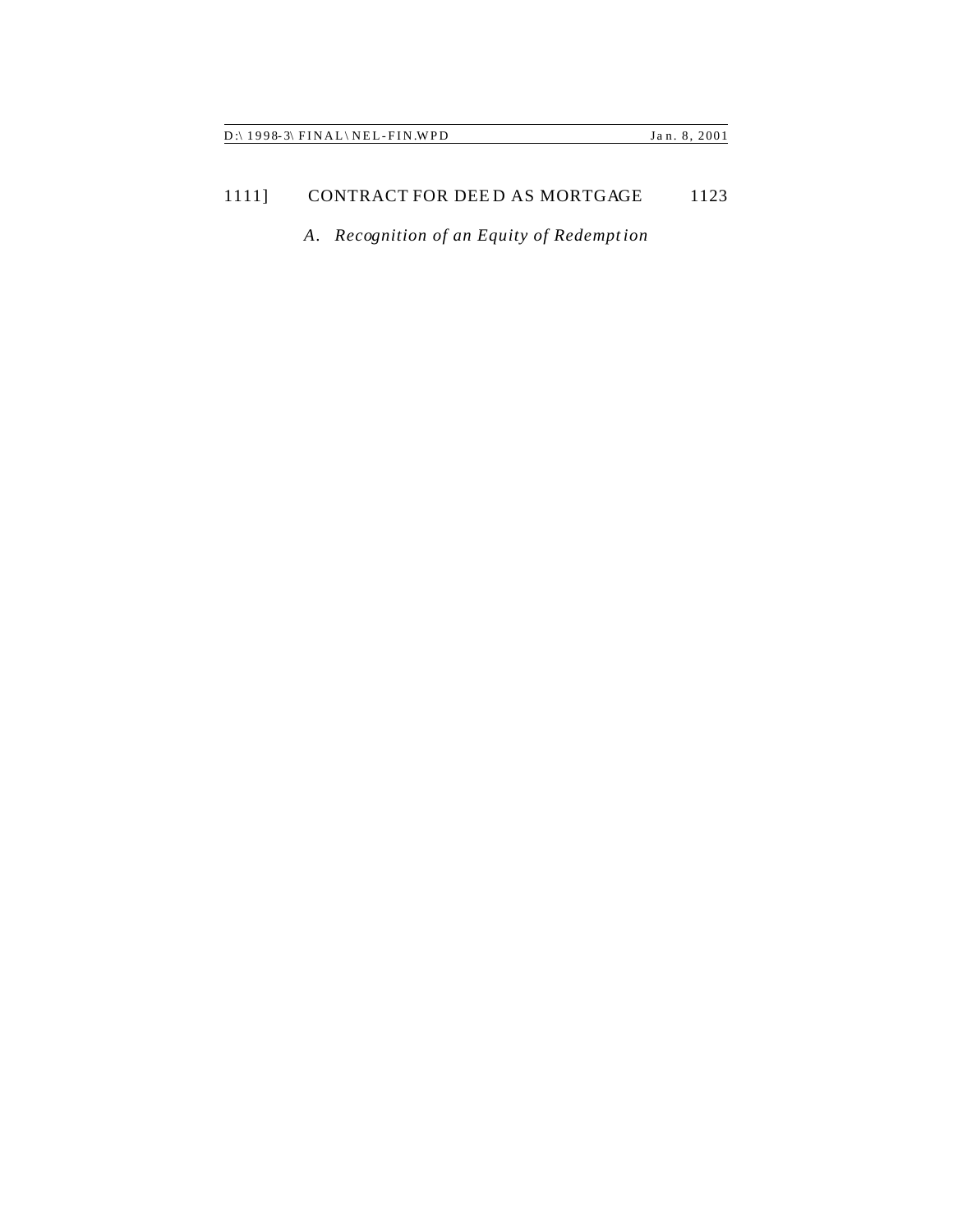|--|

Numerous courts have held that a purchaser in default has the right to defeat forfeiture by tendering the contract balance.<sup>39</sup> While these cases often involve purchasers who have already paid a substantial part of the contract obligation,  $40$ some purchasers have been successful even though their previous payments represent as little as 16% of contract amount.<sup>41</sup> Some courts condition specific performance on the tardy pur chaser being free of bad faith or gross n egligence.<sup>42</sup> However, this good faith requirement has specifically been rejected in *Peterson v. Hartell*,<sup>43</sup> a leading California Supreme Court decision. In that case the purchasers had been in default for se ver al years a nd t heir condu ct could accurately be described as both wilful and grossly negligent. In rejecting any role for trial court discretion, the supreme court held that

a ven dee who has made substantial payments on a land

installment sale contract or substantial improvements on the property an d w hose de fau lts , albeit w ilful, consist s olely of failure to pay furth er am ounts du e, has an unconditional right to a reasonable opportunity to complete the purchase by paying the entire remaining balance, plus damages before the seller is allowed to quiet title.<sup>44</sup>

By permitting the tardy purchaser to tender the balance of

the purchase price and a cquire title to the land, courts in effect are going a long way toward recognizing an equity of redemption in the purchaser. But note that most of the foregoing courts require as a condition for redemption one or both of the following: (1) that the purchaser be free of bad faith and gross negligence; and (2) that he or she have made either substantial payments on the contract or improvements to the premises. It is in these latter conditions that the foregoing

41. *See* Jenkins v. Wise, 574 P.2d 1337 (Haw. 1978).

<sup>39.</sup> *S ee, e.g.*, Petersen v. Hartell, 707 P.2d 232 (Cal. 1985); White v. Brousseau, 566 So. 2d 832 (Fla. Dist. Ct. App. 1990); Jenkins v. Wise, 574 P.2d 1337 (Haw. 197 8); Nigh v. Hickma n, 538 S.W.2d 936 (Mo. Ct. App. 1976); *see* REAL ESTATE FINANCE LAW, *supra* note 1, at 100-06.

<sup>40.</sup> *See, e.g.*, Peters en v. H ar te ll, 707 P.2d 232 (Cal. 1985); Nigh v. Hickman, 538 S.W.2d 936 (Mo. Ct. App. 1976).

<sup>42.</sup> *S ee* Cur ry v. Tucker, 616 P.2d 8 (Alaska 1980); Jenk ins v. Wise, 574 P.2d 1337 (Haw . 1978).

<sup>43. 707</sup> P.2d 232 (Cal. 1985).

<sup>44.</sup> *Id.* at 240.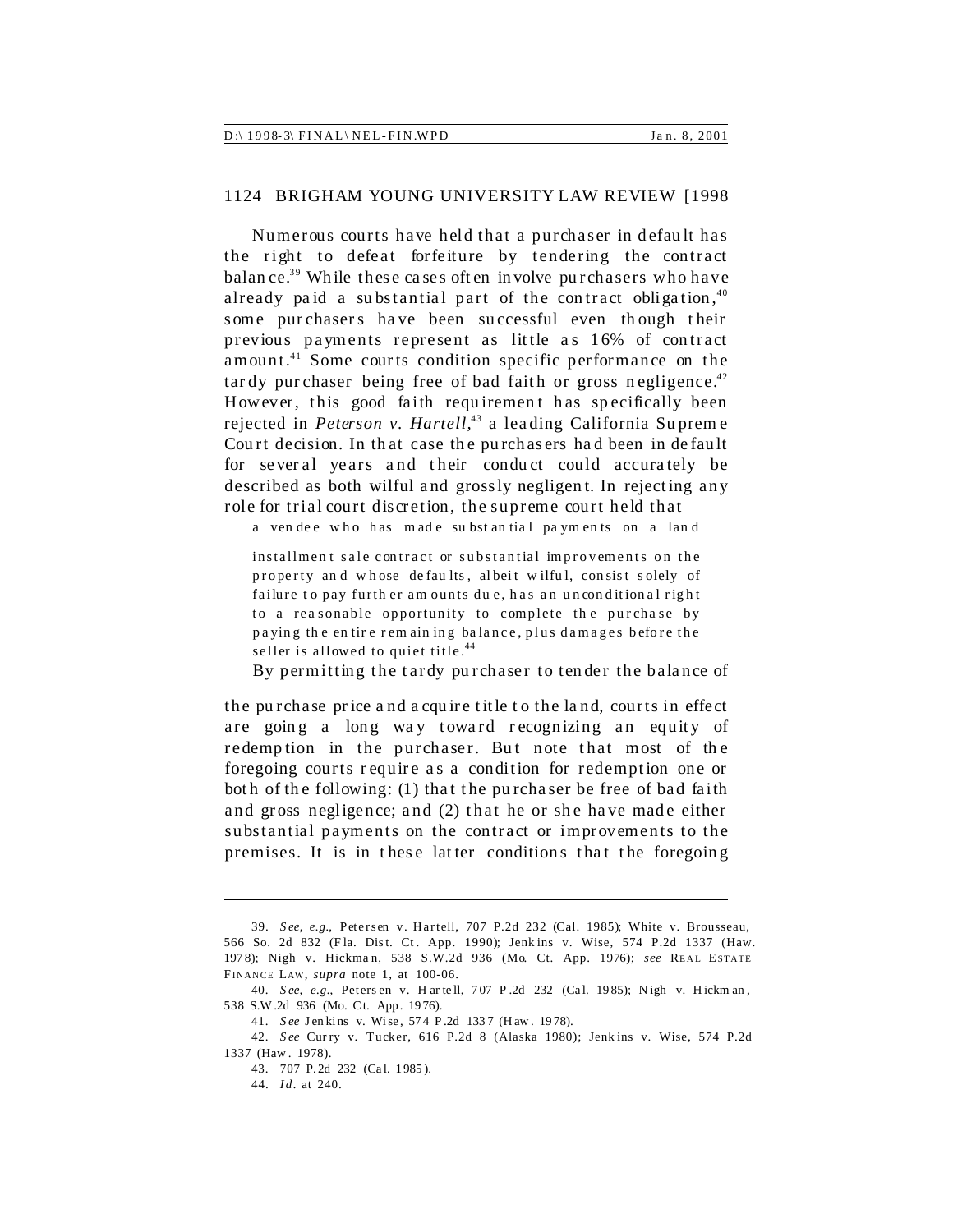| $D$ :\ 1998-3\ FINAL\ NEL-FIN.WPD | Jan. 8, 2001 |
|-----------------------------------|--------------|
|-----------------------------------|--------------|

cases stray from the mortgage law analogy. Mortgage law simply gives a tardy mortgagor the right to redeem until validly foreclosed—issues of his bad faith, gross negligence or failure to make substantial payments or improvements are irrelevant.<sup>45</sup>

#### **B.** Restitution to the Purchaser

Assume that a jurisdiction has not yet adopted the foregoing equity of redemption approach or that the purchaser is unable or unwilling to redeem. Here, a growing number of courts give the purchaser a "restitution" remedy. They hold that forfeiture may not be 'free" and that the vendor is obligated to return the payments she has received to the extent that they exceed her actual damages.<sup>46</sup> Such damages normally consist either of the vendor's loss of bargain or the fair rental value of the real estate during purchaser's possession, plus incidental damages such as repairs and costs of resale.<sup>47</sup> Of course, this approach may be less pleasing to the purchaser than it seems. Frequently restitution is denied because the vendor's damages exceed purchaser's payments.<sup>48</sup> Moreover, even where the converse is true, some courts deny recovery to the purchaser unless the excess over the vendor's damages is "unconscionable" or at least "subst an tia  $1.^{49}$ 

The restitution remedy has seen its most significant development in California. Note first that under Venable v. Harmon,<sup>50</sup> a vendor may not obtain a deficiency judgment

<sup>45.</sup> See RESTATEMENT, supra note 2, §§ 3.1, 6.4.

<sup>46.</sup> See, e.g., Moran v. Holman, 501 P.2d 769 (Alaska 1972); Petersen v. Hartell, 707 P.2d 232 (Cal. 1985); K.M. Young & Assocs. v. Cieslik, 675 P.2d 793 (Haw. Ct. App. 1983); Howard v. Bar Bell Land & Cattle Co., 340 P.2d 103 (Idaho 1959); Randall v. Riel, 465 A.2d 505 (N.H. 1983); Bellon v. Malnar, 808 P.2d 1089 (Utah 1991); Weyher v. Peterson, 399 P.2d 438 (Utah 1965).

<sup>47.</sup> See, e.g., Honey v. Henry's Franchise Leasing Corp., 415 P.2d 833 (Cal. 1966); Park Valley Corp. v. Bagley, 635 P.2d 65 (Utah 1981); Weyher v. Peters on, 399 P.2d 438 (Ut ah 1965).

<sup>48.</sup> See, e.g., Park Valley Corp. v. Bagley, 635 P.2d 65 (Utah 1981); Strand v. Mayne, 384 P.2d 396 (Ut ah 1963).

<sup>49.</sup> See, e.g., Clampitt v. A.M.R. Corp., 706 P.2d 34, 40 (Idaho 1985) ("When comparing the \$747,100 in actual damages to \$752,874 [purchaser's payments], the amount forfeited under the liquidated damages clause in this case appears fair and reasonable."); Warner v. Rasmussen, 704 P.2d 559 (Utah 1985) (holding where purchaser's payments were six percent greater than the vendor's damages, it was not "unconscionable" to deny restitution to the purch as er).

<sup>50. 43</sup> Cal. Rptr. 490 (Cal. Ct. App. 1965).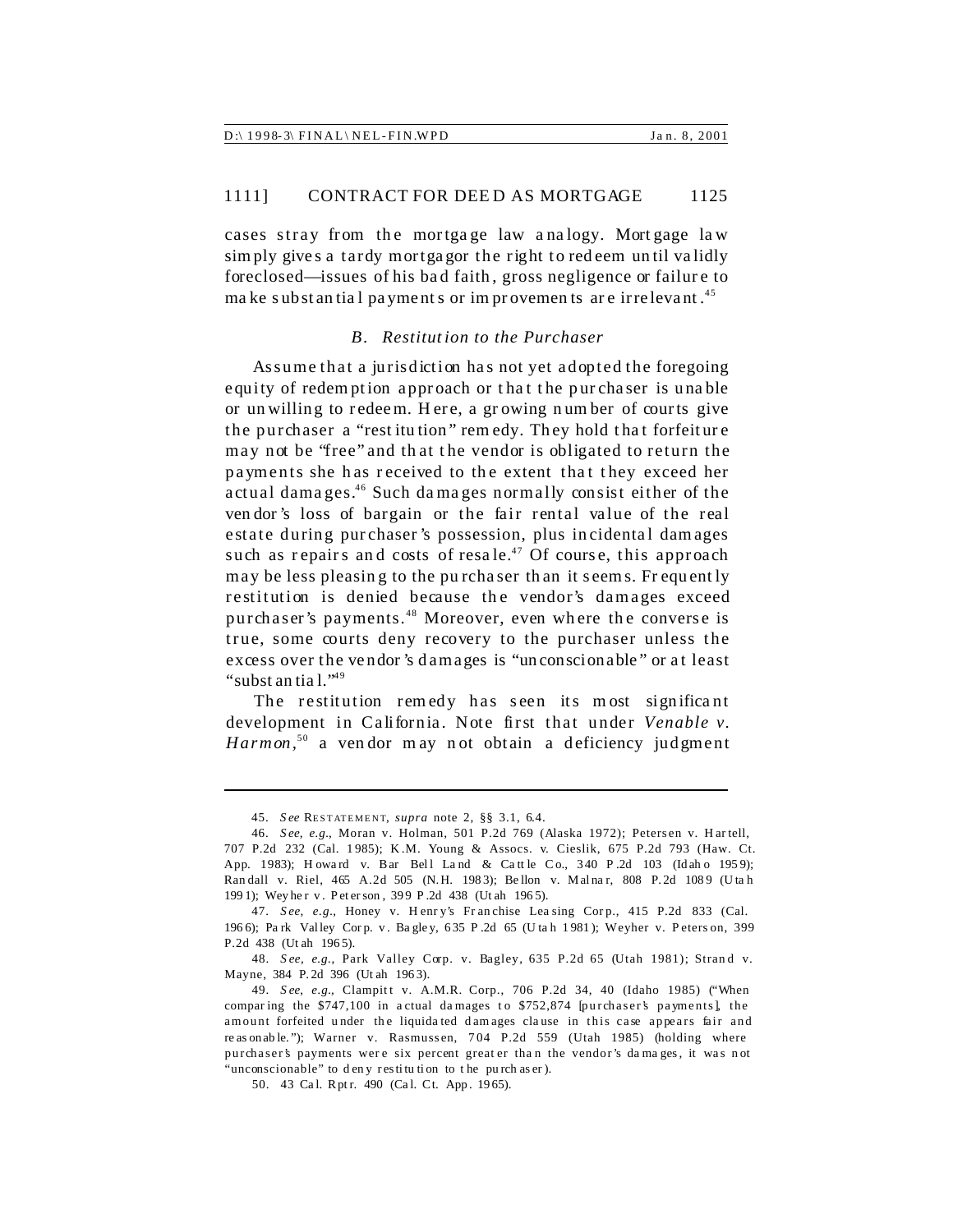| $D$ :\ 1998-3\ FINAL\ NEL-FIN.WPD<br>Jan. 8, 2001 |
|---------------------------------------------------|
|---------------------------------------------------|

irr espective of his loss. Moreover, California case law compels the vendor to return to the pur chaser an y am ount paid in excess of the ven dor's damages. In *Freedm an v. R ector, Wardens and Vestrymen of St. Mathias Parish*,<sup>51</sup> for example, the Californ ia Supreme Court held that it violated state public policies against forfeitures, penalties an d unjust en richmen t to deny restitution, even in this case where the purchaser was wilfully in defau lt. La ter, *Peterson v. Hartell* reaffirmed that forfeiture "should become effective only upon [ven dor's] payment of the sums due to [purchaser ] as r est itu tion."<sup>52</sup>

What is the restitution amount to which the California pur chaser is entitled? Under the reasoning of the supreme court in *Honey v. Henry's Fran chise Leasing Corp.,<sup>53</sup>* the vendor apparently has two options for measuring his or her damages. One option is to use the "rental value" (giving restitution of the amount by which the purchaser's paymen ts exceed the fair rental value of the premises wh ile the pu rchaser was in possession). The alternative is the "difference value" (giving restitution of the amount by which the purchaser's payments exceed the difference between the current market value and the higher contract price).<sup>54</sup> The latter approach is likely to be favored only in falling real estate markets. As Professor Hetland aptly pointed out, "rarely over the past few decades has the value of the property dropped so that the vendor prefers differ en ce value to his alternative—rent al value."<sup>55</sup> In any event, the choice is the vendor's, according to *Honey*, because permitting the purchaser to make it would in effect give all contract purchasers an option to convert their contracts into leases—an advantage the court hardly thought appropriate.<sup>56</sup>

#### *C. Treatm ent as a M ortgage*

As noted earlier,<sup>57</sup> several courts recognize an equity of redemption in the purchaser, albeit subject to certain limitations. These cases generally give the purchaser in default

<sup>51. 230</sup> P.2d 629 (Cal. 1951).

<sup>52. 707</sup> P.2d 232, 242 (Cal. 1985).

<sup>53. 415</sup> P.2d 833 (Cal. 1966).

<sup>54.</sup> *S ee id.* at 834.

<sup>55.</sup> JOHN R. HETLAND, SECURED REAL ESTATE TRANSACTIONS 52 (1974).

<sup>56.</sup> *S ee Honey*, 415 P.2d at 834.

<sup>57.</sup> *S ee supra* note s 39-45 an d accompa nyin g text *.*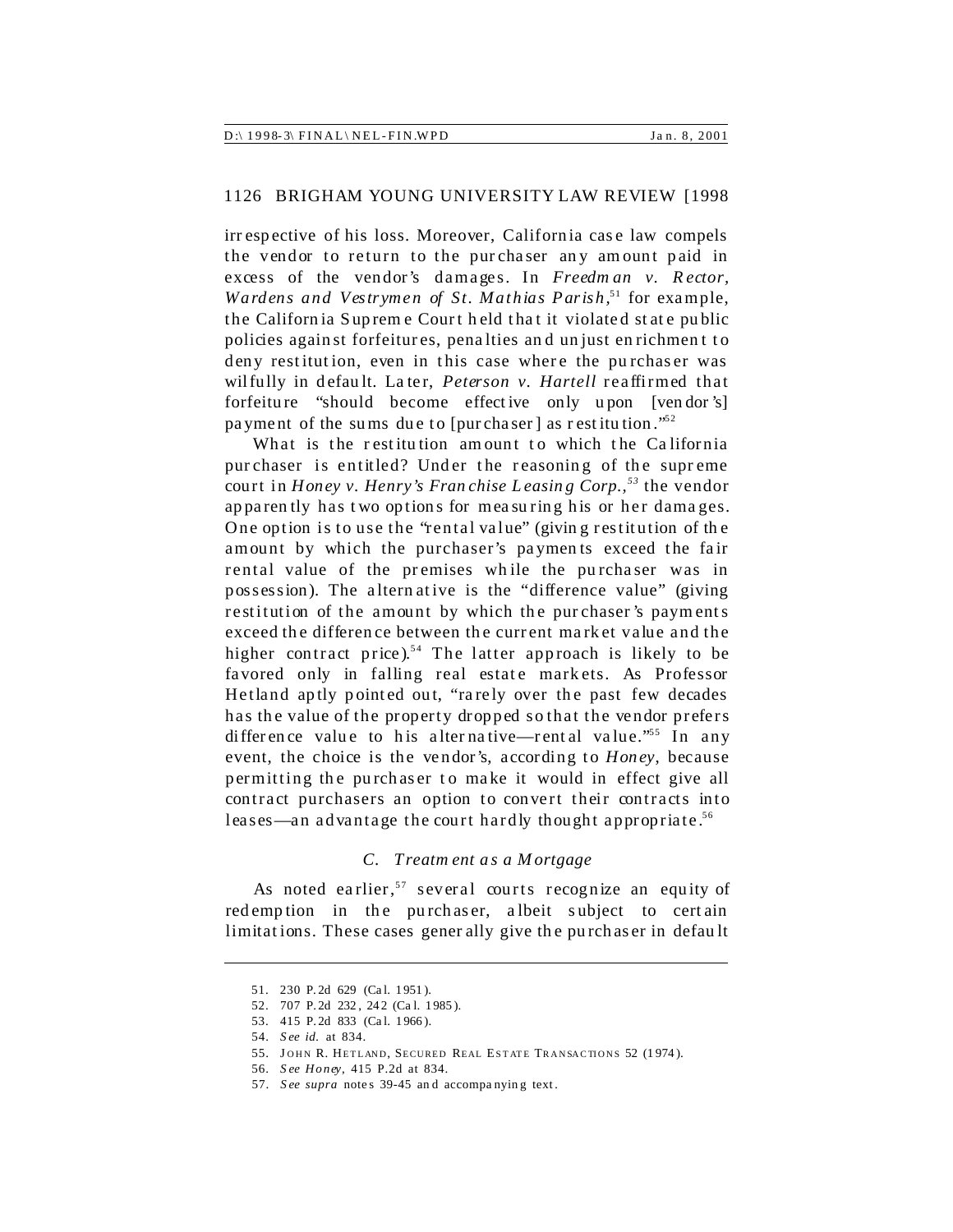| $D$ :\ 1998-3\ FINAL\ NEL-FIN.WPD | Jan. 8, 2001 |
|-----------------------------------|--------------|
|                                   |              |

the right to redeem by paying off the contract balance. However, a growing number of jurisdictions have taken the next logical step and largely concluded that contracts for deed must be govern ed both procedu ra lly an d su bst an tively by th e law of mortgages.<sup>58</sup> Under this approach, the purchaser who is un able or unwilling to redeem has the right

to have the value of the land tested at a public foreclosure sale.

If the property sells for more than the contract price, the purchaser has the right to the surplus. If the sale yields less than the contract debt the vendor, unless prohibited by statu te, is entitled to a deficiency judgm ent.<sup>59</sup>

The judicial movement toward treat ing the contract for deed

as a m ortgage is most developed in In diana . The leading case is *Sk endzel v. Marshall.*<sup>60</sup> In that case the ven dor sought a judicial declaration of forfeiture of a defaulting purchaser's interest where  $$21,000$  of the  $$36,000$  of the contract price had already been paid. In ordering that the contract be foreclosed in accordance with Indiana mortgage procedure, the Indiana Supreme Court stated that "[c]onceptually ... the retention of the title by the vendor is the same as reserving a lien or mortgage. Realistically, vendor-vendee should be viewed as mortgagee-mortgagor. To conceive of the relationship in different terms is to pay homage to form over substance.<sup> $5$ </sup> The court limited forfeiture to cases of abandoning purchasers or to situations where a minimal amount has been paid on the contract and the purchaser seeks to retain possession while the ven dor is making expenditures for taxes, insurance, and mainten ance. $62$ 

Over the past two decades *Sk endzel* has become firmly entrenched in Indiana law. Numerous appellate decisions either uphold or require judicial foreclosure of contracts for deed.<sup>63</sup> While most of these cases involve purchasers who have

- 62. *S ee id* at 650.
- 63. *See* Looney v. Farm ers Home Admin., 794 F.2d 310 (7th Cir. 1986); Nelson

<sup>58.</sup> *See* Kubany v. Woods, 622 So. 2d 22 (Fla. Dist. Ct. App. 1993) (dictum); Skendzel v. Marshall, 301 N.E.2d 641 (Ind. 1973); Sebastian v. Floyd, 585 S.W.2d 381 (Ky. 1979); Bean v. Walk er, 46 4 N.Y.S.2d 8 95 (App. Div. 1983 ); s*ee also* OKLA. STAT . ANN. tit. 16, § 11A (West 1983).

<sup>59.</sup> RESTATEMENT, *supra* note 2, § 3.4 cm t. b(3).

<sup>60.</sup> 301 N. E. 2d 641 (In d. 1 973 ).

<sup>61.</sup> *Id.* at 646.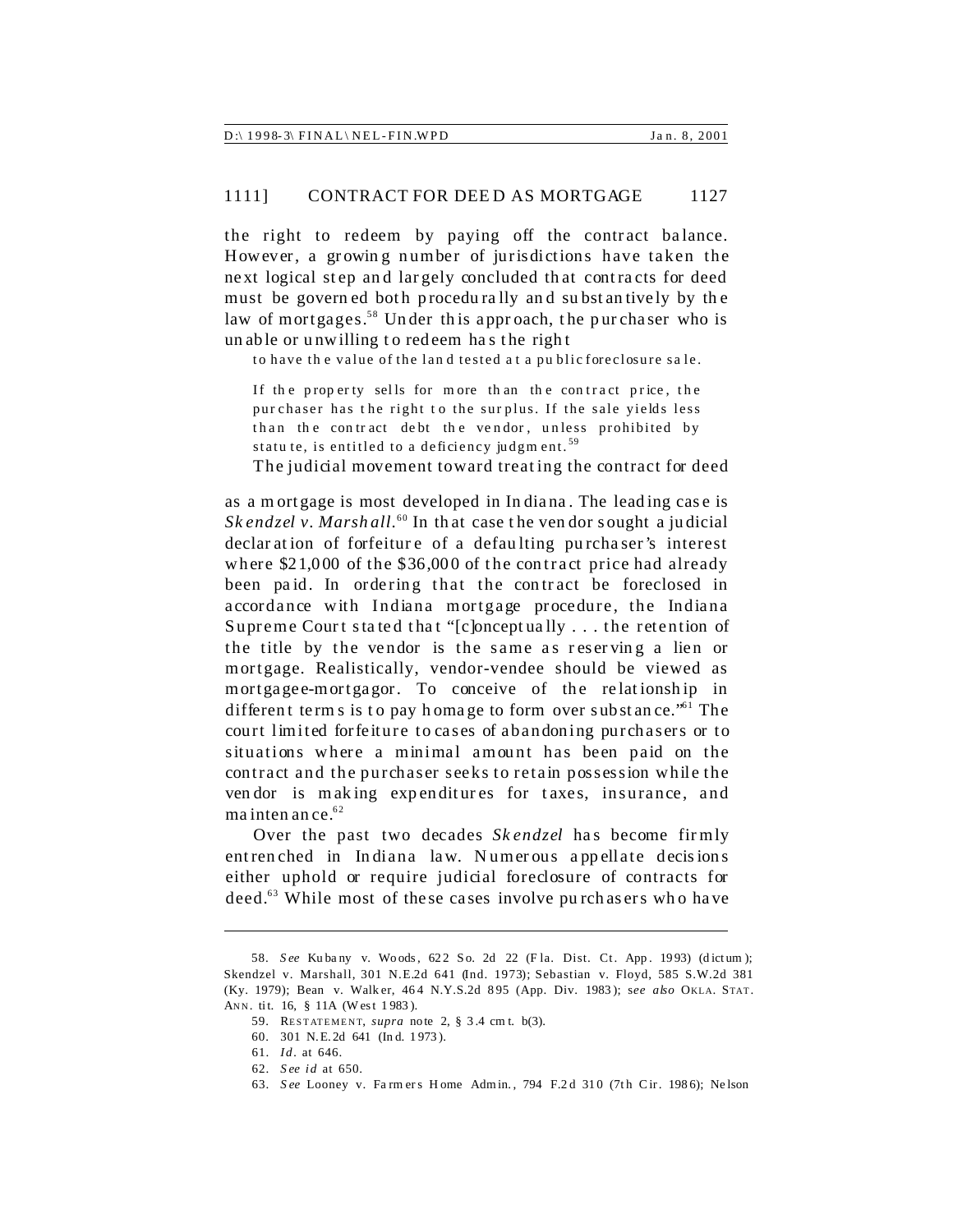|--|

made substantial reductions of contract principal, there are de cision s mandating foreclosure where contra ct pa yment s have been relatively minimal.<sup>64</sup> To be sure, a few past appellate de cisions had affirmed for feitures where there was significant principal reduction, but purchasers in those cases had committed significant nonmonetary defaults as well.<sup>65</sup> Moreover, at least one decision finds viola tive of pu blic policy contract language by which the purchaser purports to waive his Skendzel rights.<sup>66</sup> While contract for deed forfeiture has not been put to rest completely in Indiana, it is fair to say that its final requiem will likely come sooner rather than later.

The foregoing approach is also reflected in New York intermediate appellate courts. In *Bean v. Walker*, <sup>67</sup> the tardy purchasers had paid almost half of the original principal amount on a contract for deed for the sale of a house. In addition, they had made substantial improvements to the property. The New York Supreme Court, Appellate Division, finding "no reason why the instant vendees should be treated any differently than the mortgagor at common law," reversed a trial court forfeiture decree and held that "the contract vendors" may not summar ily dispossess t he ven dees of their equita ble ownership without first bringing an action to foreclose the vendee's equity of redem ption."<sup>68</sup> However, the court also adopted the *Sk endzel* limitations on the purchaser's right to the foreclos ure remedy.<sup>69</sup> Subsequent decisions have imposed

65. *S ee*, *e.g.*, Phillips v. Nay, 456 N.E.2d 745 (Ind. Ct. App. 1983) (sus ta inin g forfeiture decree where less than 10% of contract price was paid and purchaser also failed to insure or pay real estate taxes).

66. *S ee* Pa rk er v. C am p, 656 N .E.2 d 882 (Ind. Ct . App . 199 5) (h oldi ng cont ra ct pr ovision which per mitted the vendor to obtain for feiture until purchaser had paid 75% of the contract price void as a matter of public policy and inconsistent with *Skendzel*).

67. 464 N.Y.S. 2d 895 (App. Div. 1983).

68. *Id.* at 898.

69. *S ee id.*

v. Gurley, 673 N.E.2d 497 (Ind. Ct. App. 1996); Parker v. Camp, 656 N .E.2d 882 (Ind. Ct. App. 1995); S.B.D. Inc. v. Sai Mahen, Inc., 560 N.E.2d 86 (Ind. Ct. App. 1990); Tidd v. Stau ffer, 308 N.E.2d 415 (Ind. Ct. App. 1974); Fisel v. Yoder, 320 N.E.2d 783 (Ind. Ct. App. 1 974).

<sup>64.</sup> *See* Looney v. Farmers Home Admin., 794 F.2d 310 (7th Cir. 1986) (holding that under *Skendzel*, foreclosure, n ot forfeitu re, sh ould h ave been or dere d even th ough purchaser had paid only \$640 of principal on a \$250,000 contract price where purcha ser had paid over \$122,000 in interest and where appreciation in land value created an equity in excess of \$9,000).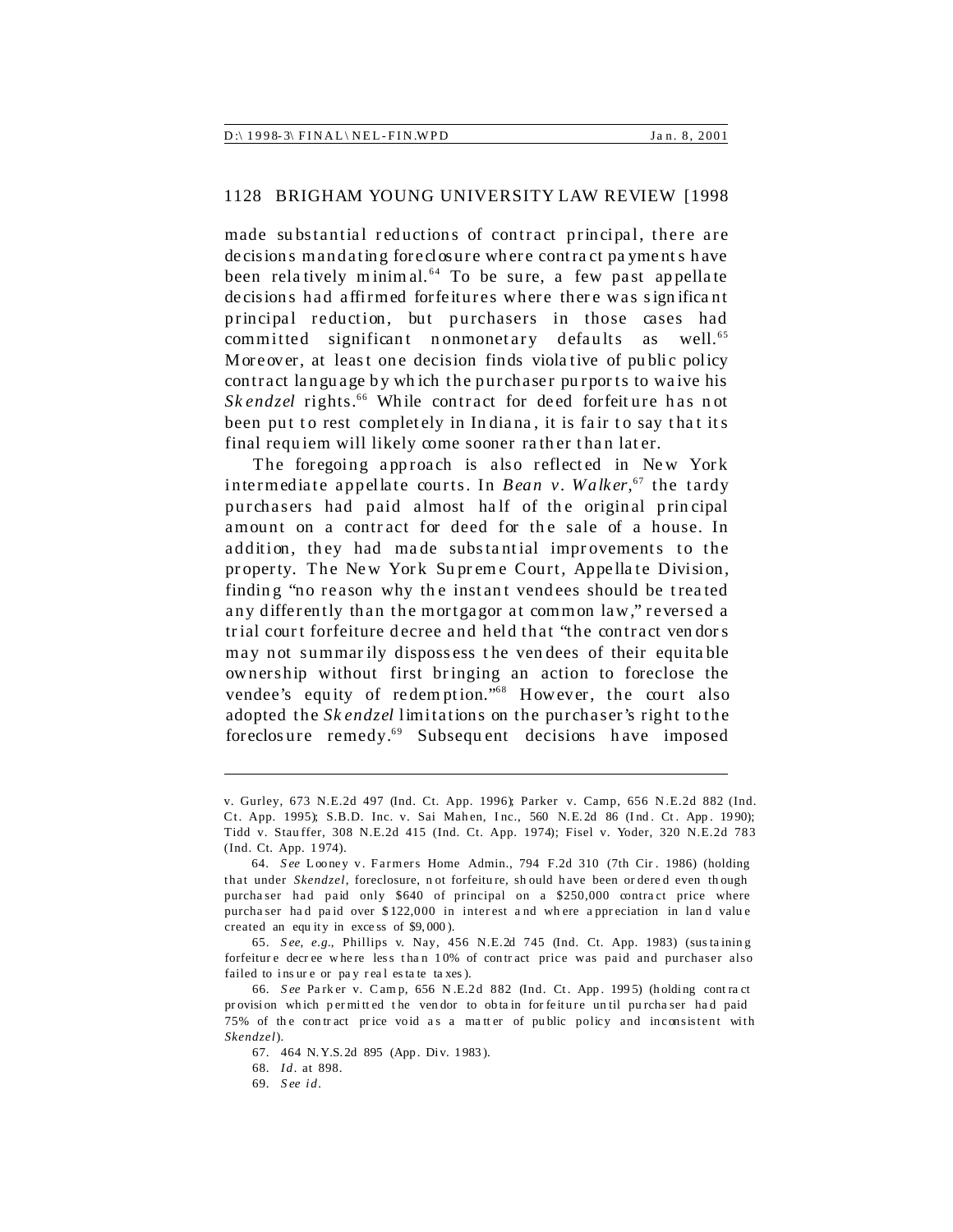|--|

mortgage treat ment in cases involving lower percent age principal reductions than in *Bean*. 70

Kentucky has given the m ost unqu alified su pp ort for treating the contract for deed as a mortgage. In *Sebastian v*. *Floyd*,<sup>71</sup> the Kentucky Supreme Court reversed a trial court forfeiture decree where the purchaser had paid nearly fourty percent of th e pr in cipal ba la nce on a contract for deed for the sale of a house. The court detected a "modern trend . . . to treat land sale contracts as analogous to conventional mortgages, thus requiring a seller to seek a judicial sale of the property upon the buyer's default."<sup>72</sup> Consequently, the court determined "that a rule treating the seller's interest as a lien will best protect the interests of both buyer and seller. Ordinarily, the seller will receive the balance due on the contract, plus expenses, thus fulfilling the expectations he had when he agreed to sell his land."<sup>73</sup> While the court cited *Sk endzel* with approval, its opinion did not include the limitations on the foreclos ure r em ed y suggest ed by t he Indiana decision .

The Florida decisions, while sometimes conceptu ally imprecise, point unmistakably to the conclusion that a contract for deed is a mortgage and that a purchaser has an absolute right to its foreclosure. While there is no direct holding of the Florida Supreme Court to that effect, support for this proposition is plentiful in other appellate decisions. Numerous Florida cases recognize a tardy purchaser's right to redemption or specific perform an ce.<sup>74</sup> Moreover, vendors themselves appear to treat contracts for deed as mort gages because they routinely choose to foreclose them as mortgages.<sup>75</sup> More important,

<sup>70.</sup> *S ee* Madero v. Hen ness, 607 N.Y.S.2d 153, 155 (App. Div. 1994) (holding that even though purchasers who had paid almost 1/3 of the contract price were in default, "given that . . . their interest therein had not been foreclosed, the [trial court] was eminently correct in ordering [vendor] to accept the insura nce proceeds in payment of [vendee's] remaining obligations under the contract."); Call v. LaBrie, 498 N.Y.S.2d 652 (App. Div. 1986) (finding that payment by purchaser of over 12% of the contract price deemed sufficient to convert contract for deed into an equitable mo rt ga ge).

<sup>71.</sup> 585 S.W .2d 381 (Ky. 197 9).

<sup>72.</sup> *Id.* at 383.

<sup>73.</sup> *Id.* at 384.

<sup>74.</sup> *See, e.g.*, White v. Brousseau, 566 So. 2d 832 (Fla. Dist. Ct. App. 1990); Hoffman v. Semet, 316 So. 2d 649 (Fla. Dist. Ct. App. 1975); H & L Land Co. v. Warner, 258 So. 2d 293 (Fla. Dist. Ct. App. 1972).

<sup>75.</sup> *S ee, e.g.*, Ricard v. Equ ita ble Life Assur an ce Soc'y, 462 So. 2d 592 (Fla . Dist.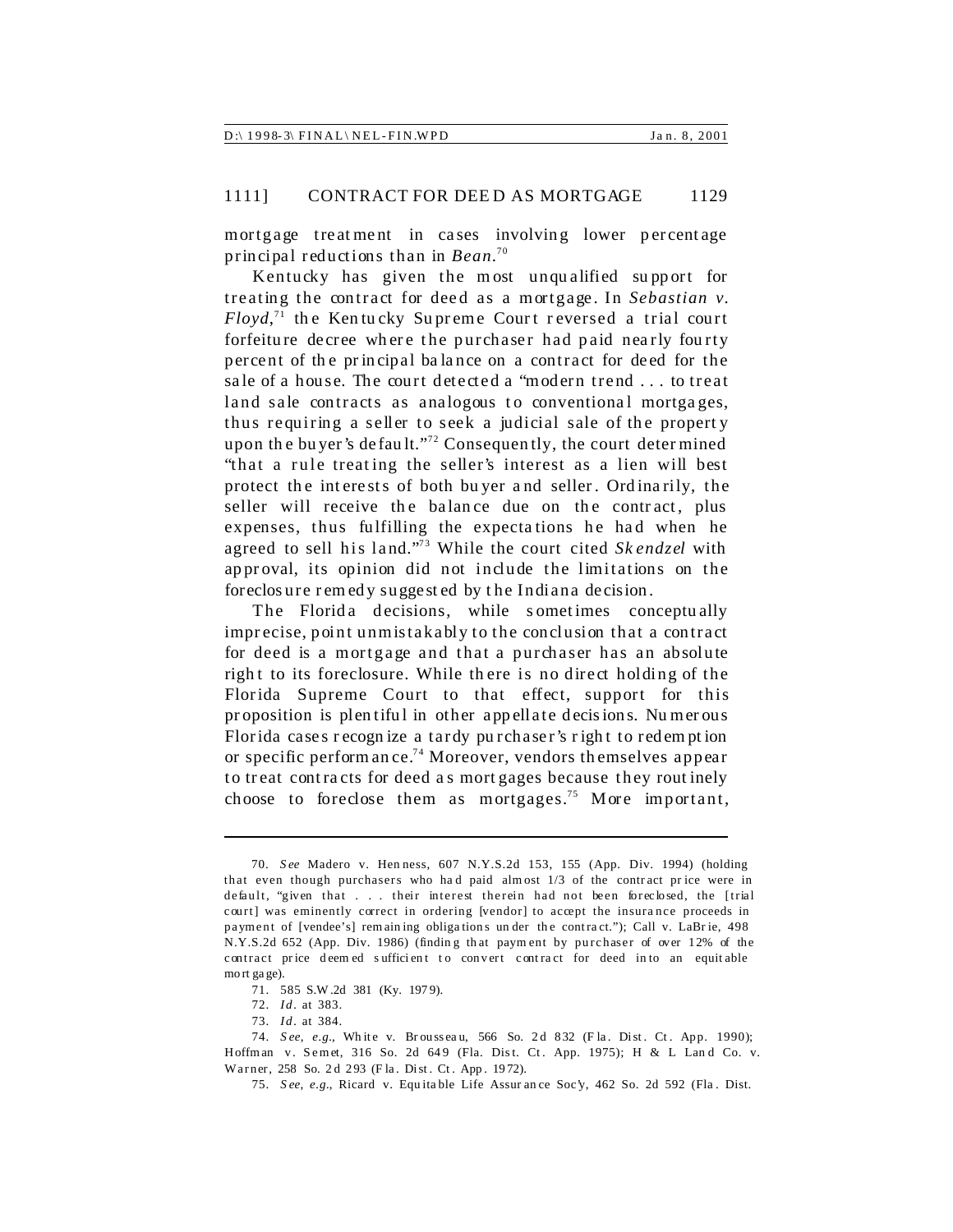| D:\ 1998-3\ FINAL\NEL-FIN.WPD_ | Jan. 8, 2001 |  |
|--------------------------------|--------------|--|
|                                |              |  |

numerous Florida cases, in a variety of contexts, state that a contract for deed is a mortgage and must be foreclosed as a mortgage.<sup>76</sup> For example, in reversing the trial court's termination of a purchaser's contract for deed interest, the District Court of Appeals stated unambiguously in *White v. Brousseau*<sup>77</sup> that

[a]n equity judgment may not . . . "cancel" a land contract

buyer's equitable title or otherwise de cree a forfeiture of the buy er-debtor's interest in land in favor of the seller-creditor. The land contract must be foreclosed in equity in the same manner as provided for foreclosure of mortgages and the equitable title of the land contract buyer, like the legal title of a m ortgagor, termina ted by a judicial sale.<sup>78</sup>

Unlike *Skendzel*, the Florida cases contain no language authorizing forfeit ure in exce pt ion al cir cumst ances such as pur chaser abandonment of the premises or where the purchaser has made only nominal payments on the contract.<sup>79</sup>

On the other hand, the California Supreme Court thus far has declin ed to confer full m ortgage treatm ent on contracts for deed. In *Peterson v. Hartell*,<sup>80</sup> considered earlier in this Article, the court specifically rejected the ur ging of its then chief just ice to treat the contract for deed as a mortgage for all pur poses by limiting the vendor's remedy against a purchaser in default to foreclosure by public sale irrespective of whether substantial payments on the contract had been made. Because the purchasers in *Petersen* had made substantial contract payments and were willing to tender the balance due, they did not seek the foreclosure remedy. Consequently, the court noted that it "tw ice declined similar invitat ions to consider such innovations" and concluded that "sound development of the law in this

- 79. *S ee supra* text a ccompa nying notes 60-66.
- 80. 707 P.2d 232 (Cal. 1985).

Ct. App. 1985); Pa rise v. Citizen s Na t'l Bank , 438 So. 2d 1020 (Fla. Dist. Ct. App. 198 3); Ea rn est v. Ca rt er, 368 So. 2d 428 (Fl a. Dist. Ct. App. 1979).

<sup>76.</sup> *S ee, e.g.*, Kuban y v. Woods, 622 So. 2d 22 (F la. Dist. Ct. App. 1993); Lunek e v. Becker, 621 So. 2d 744, 746 (Fla. Dist. Ct. App. 1993) ('The vendor . . . has no right to repossess the property; the vendor must proceed with a foreclosure action. Accordin gly, the proper remedy in this case was not ejectment, but a foreclosure action .") (citations omitted); White v. Brousseau, 566 So. 2d 832 (Fla. Dist. Ct. App. 199 0).

<sup>77. 566</sup> So. 2d 832 (Fla. Dist. Ct. App. 1990).

<sup>78.</sup> *Id.* at 835 (cit at ion om it te d).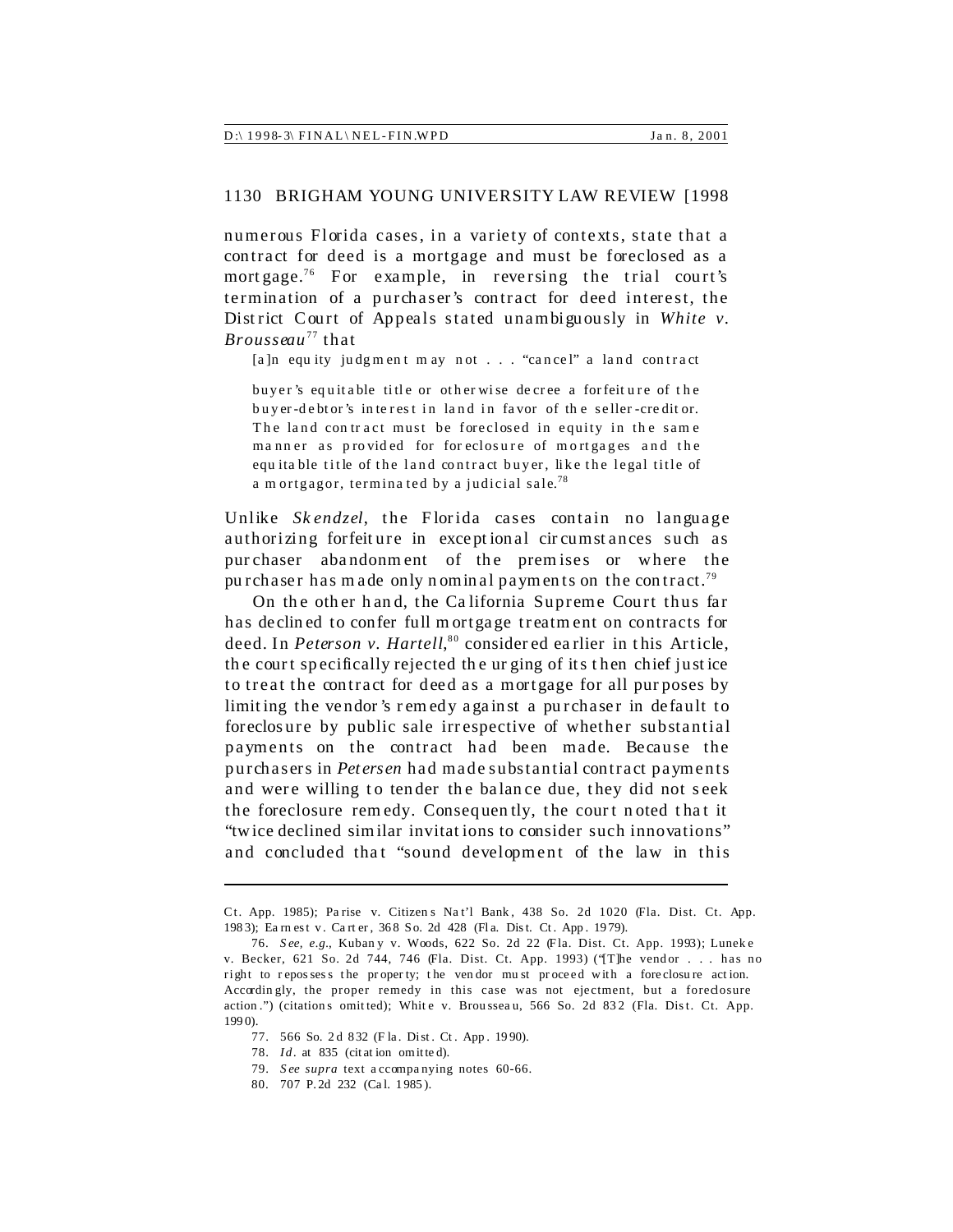| $D: 1998-3$ FINAL NEL-FIN. WPD | Jan. 8, 2001 |
|--------------------------------|--------------|
|                                |              |

complex area can best be assured by limiting our holdings to the issu es necessa rily presen ted for decision."<sup>81</sup> Nevertheless, given the va riet y of lim it ation s the Ca lifornia Supreme Court has already imposed on the use of the contract for deed, the chances are strong that full mortgage treatment is just a matter of time.

Mortgage treatment for the contract for deed has also been the product of legislation. Oklahoma, in a sweeping and decisive statu te enacted in 1976, provides that:

All contracts for deed for purchase and sale of real property

made for the purpose or with the intention of receiving the payment of money and made for the purpose of establishing an immediate and continuing right of possession of the described real property, whether such instruments be from the debtor to the creditor or from the debtor to some third person in trust for the creditor, shall to that extent be deemed and held mortgages, and shall be subject to the same rules of foreclosure and to the same regulations, restraints and forms as are prescribed in relation to mortgages.<sup>82</sup>

The foregoing statute treats all contracts for deed entailing a transfer of possession to the purchaser as mortgages and thus makes the forfeiture remedy unavailable.<sup>83</sup> Finally, the Uniform Land Security Interest Act (ULSIA), promulgated in 1985 by the National Conference of Com missioner s on Un ifor m St ate Laws, but as of this writing not enacted in any state, adopts mortgage treatment for the contract for deed.<sup>84</sup> It provides:

[T]his [Act] applies to any transaction, regardless of its form,

intended to create a security interest in real estate. This [Act] governs security in te re st s cr ea te d b y con tra ct or conveyance,

<sup>81.</sup> *Id.* at 234 n .1.

<sup>82.</sup> OKLA. STAT. ANN. tit. 16, § 11A (West 1983); see also TEX. PROP. CODE ANN. §§ 5.091-.092 (West 1983) (requiring power of sale foreclosure of contracts for deed where 40% or more of the price has been paid, the contract is on land that is the purchaser's residence, the land is in a low-income county, and the land is within 200 miles of an international border).

<sup>83.</sup> *See* Panama Timber Co. v. Barsanti, 633 P.2d 1258 (Okla. Ct. App. 1980). For a good analysis of the Oklahoma statute, see Drew Kershen, *Contracts for Deed in Ok lah om a: Obs olete, But N ot F orgot ten*, 15 OKLA. CITY U. L. REV. 715, 752 (1990) ("If attorneys use contracts for deed to transfer Oklahoma real esta te , th ey h ave not accomplished legally anyth ing different, un der Okla homa la w, than if they had u sed a de ed an d m or tg ag e.").

<sup>84.</sup> UNIF . LAND SEC UR ITY INTERE ST ACT § 102, 7A U.L.A. § 102(b) (1997).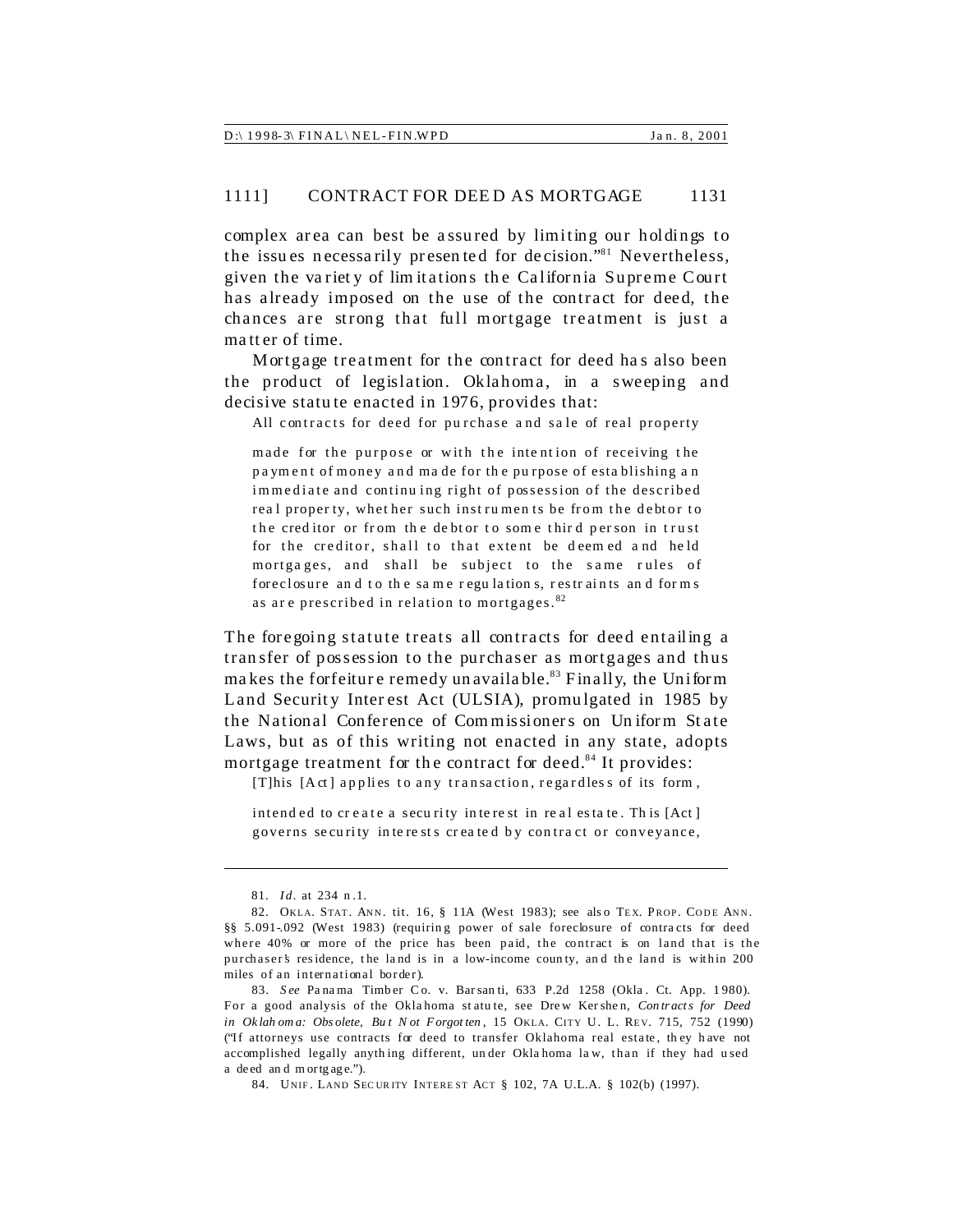inclu ding a m ort gage, deed of trust, trust deed, security deed, contract for deed, land sales contract . . . and any other consensual lien or contract for retention of title intended as security for an obligation.<sup>85</sup>

In sum, several states, including such influential states as

New York, Florida, and California have in lar ge measure opted to treat contracts for deed substantively and procedurally as mortgages. Whether the movement to mortgage treatment is judicially inspired or the product of legislation, there is every rea son to expect it to continue, especially in states in which the contract for deed has not been institutionalized by statute.<sup>86</sup>

V. OTHER VENDOR REMEDIES

Even where forfeiture is available, it will sometimes be an undesir able option for the vend or. This will be the case where the real estate is now worth less than the contract price. Of course, were the vendor a mortgagee under a mortgage or deed of tru st, or should a court choose to app ly m ortga ge law t o the contract, the alter na tive rem edies norm ally would be clear . The ven dor could opt to foreclose and if the foreclosure sale yields less that what was owing, a deficiency judgment would be available for the difference between the sale price and the obligation. $87$  Alternatively, the vendor could sue on the contract obliga tion , obtain a judgment for that amount and collect the judgment out of all of the purchaser's assets, including the contract land.<sup>88</sup>

*Id.* (cit at ion s om it te d).

87. *See* RESTATEMENT, *supra* note 2, § 8.2(b).

<sup>85.</sup> *Id.* (second and third alterations in original) (citations omitted).

<sup>86.</sup> See, for exam ple, *Grom bon e v. K rek el*, 754 P.2d 777, 778 (Colo. Ct. App. 198 8), sta tin g:

The decision whether an installment land contract is to be treated as a mort gage is committed to the sound discretion of the trial court, based on the facts presented . . . . There ar e nu mer ous Colora do decisions wh ich ha ve required that an installment land contract must be foreclosed as a mortgage. There are also many cases which h ave refused to treat such an agreement as a m ortgage.

The factors to be used by the trial court include the amount of the vendee's equity in the property, the length of the default period, the wilfulness of the default, whether the vendee h as ma de improvements, and wheth er the property ha s been adequat ely maintained.

<sup>88.</sup> *S ee id.* § 8.2 (a).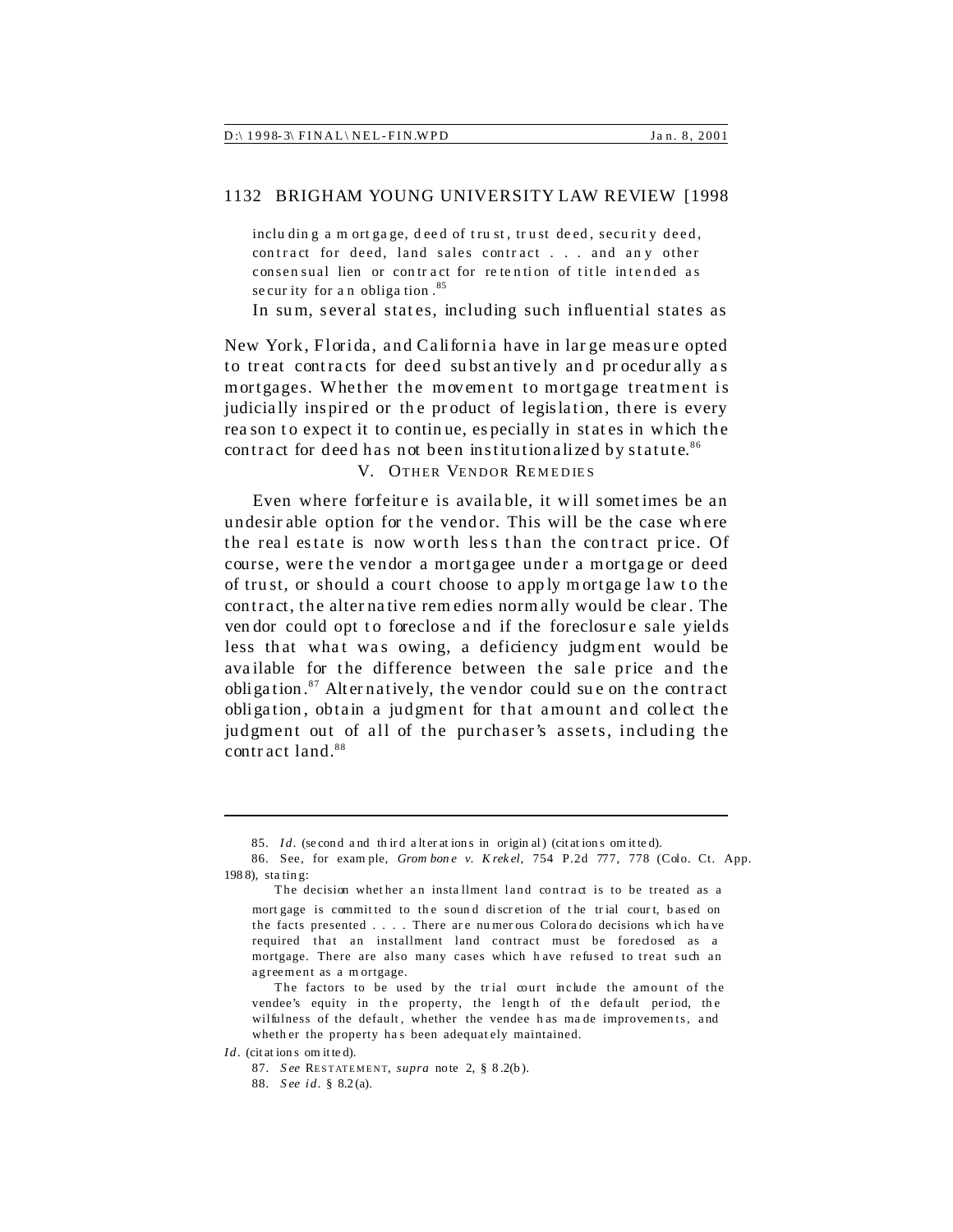|  | $D: 1998-3$ FINAL NEL-FIN. WPD | 2001<br>Jan. 8. |
|--|--------------------------------|-----------------|
|--|--------------------------------|-----------------|

Unfortunately, in most states, the vendor's options will hardly be so unambiguous. Courts comm only apply either contract law<sup>89</sup> or a confusing combination of mortgage and contract principles.<sup>90</sup> Moreover, even in states that largely ut ilize a mortgage law a nalogu e in in ter pr et in g con tracts for deed, courts have yet to confront or work through the myriad of collater al issues and implications that a mortgage characterization creates. However, sometimes contract remedies permit a vendor to achieve indirectly wha t is usua lly available as a matter of course in the mortgage law context. Also, somet imes a court will allow a ven dor to opt for a mortgage remedy where for feiture and contract law are not to his liking—in effect, he is permitted to "have h is cake and eat it too." What follows is a description and analysis of some of these nonforfeiture remedies.

#### *A. S peci fic Perform an ce for th e Price*

Suppose a contr act purchaser goes into default because the value of the real estate has dropped significantly below the remaining contract balan ce. In other words, the purchaser, who is otherwise able to pay, has made a rational decision "not to throw good money after bad." From the vendor's pers pective, the ideal remedy would be specific performance. Under this approach, the vendor tenders title to the land and seeks an equita ble decree compelling th e pur chaser to pay th e balan ce of the contr act pr ice. The a na logue, of cour se, is a ven dor 's a ction for specific performa nce where a pu rcha ser fails or refuses to perform under an earnest money contract for the sale of land.<sup>91</sup> In this latter setting, specific performance is almost always granted. Should this remedy also be routinely available in the contract for deed setting?

In fact, vendors are frequently successful in their quest for specific performance,  $92$  although, in a few cases, as in the ear

<sup>89.</sup> *See, e.g.*, First Nat'l Bank v. Cape, 673 P.2d 502 (N.M. 1983); Park Valley Corp. v. Bagley, 635 P.2d 65 (Utah 1981); Stonebra ker v. Zinn, 286 S.E.2d 9 11 (W. Va. 198 2).

<sup>90.</sup> *S ee* Thoma s v. Klein, 577 P.2d 1153 (Idaho 1978); Ellis v. Butterfield, 570 P.2d 1334 (I da ho 1977).

<sup>91.</sup> *See* REAL ESTATE FINANCE LAW, *supra* note 1, at 96.

<sup>92.</sup> *S ee, e.g.*, Steinhoff v. Fisch, 847 P.2d 191 (C olo. Ct. App. 1992); Puziss v.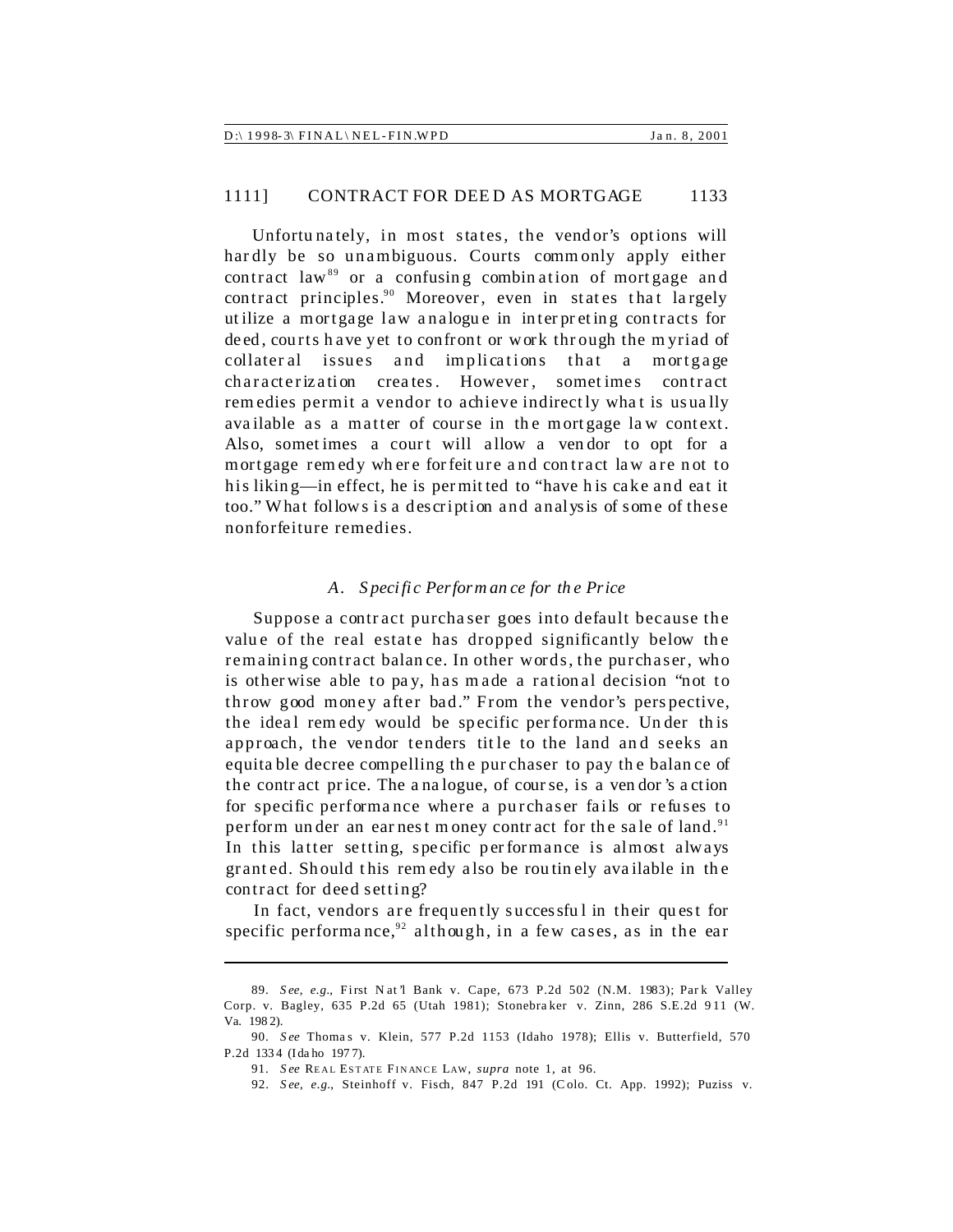|  | $D$ :\ 1998-3\ FINAL\ NEL-FIN.WPD | Jan. 8, 2001 |
|--|-----------------------------------|--------------|
|--|-----------------------------------|--------------|

nest money context,<sup>93</sup> courts require the vendor to establish that the remedy at law is inadequate.<sup>94</sup> Where this remedy is available, the court enters a decree against the purchaser for the full contract balance which is collectible by a judicial sale of the purchaser's assets, including the contract property. Note, however, that the conceptual roadblocks to specific performance are more troublesome in the contract for deed setting than with respect to its earnest money contract counterpart. The latter contract, because it is executory, typically provides for the payment of the balance of the contract price on one closing date, while the contract for deed, as a long term financing device, is usually amortized in installments over a longer period of time. Consequently, when a purchaser under an earnest money contract defaults on the closing date, the contract can be treated as completely repudiated, and a specific performance decree for the full contract price is hardly conceptually difficult. On the other hand, when a contract for deed purchaser defaults, a suit for more than the past due installments can be problematic for the vendor. This is because many contracts for deed, unlike most mortgage documents, contain no acceleration clause which permits the vendor to declare the entire contract balance due and payable upon purchaser default. Where this is the case, the vendor may only be able to sue for the past due installments plus interest.<sup>95</sup> To be sure, a court may occasionally come to the vendor's rescue by applying the contract doctrine of anticipatory repudiation as a basis for acceleration.<sup>96</sup> Nevertheless, the absence of an acceleration provision surely presents a substantial obstacle for the vendor seeking specific performance.

Geddes, 771 P.2d 1028 (Or. Ct. App. 1989); Simon Home Builders, Inc. v. Pailoor, 357 N.W.2d 383 (Minn. Ct. App. 1984); SAS Partnership v. Schafer, 653 P.2d 834 (Mont.  $1982$ ).

<sup>93.</sup> See Perron v. Hale, 701 P.2d 198 (Idaho 1985); Suchan v. Rutherford, 410 P.2d 434 (Idaho 1966); Seabaugh v. Keele, 775 S.W.2d 205 (Mo. Ct. App. 1989); Centex Homes Corp. v. Boag, 320 A.2d 194 (N.J. Super. Ct. Ch. Div. 1974).

<sup>94.</sup> See Holman v. Hansen, 773 P.2d 1200 (Mont. 1989); Williamson v. Magnusson, 336 N.W.2d 353 (N.D. 1983).

<sup>95.</sup> See Rick el v. Energy Sys. Holdings, Ltd., 759 P.2d 876 (Idaho 1988).

<sup>96.</sup> See Carpenter v. Smith, 383 N.W.2d 248 (Mich. Ct. App. 1985).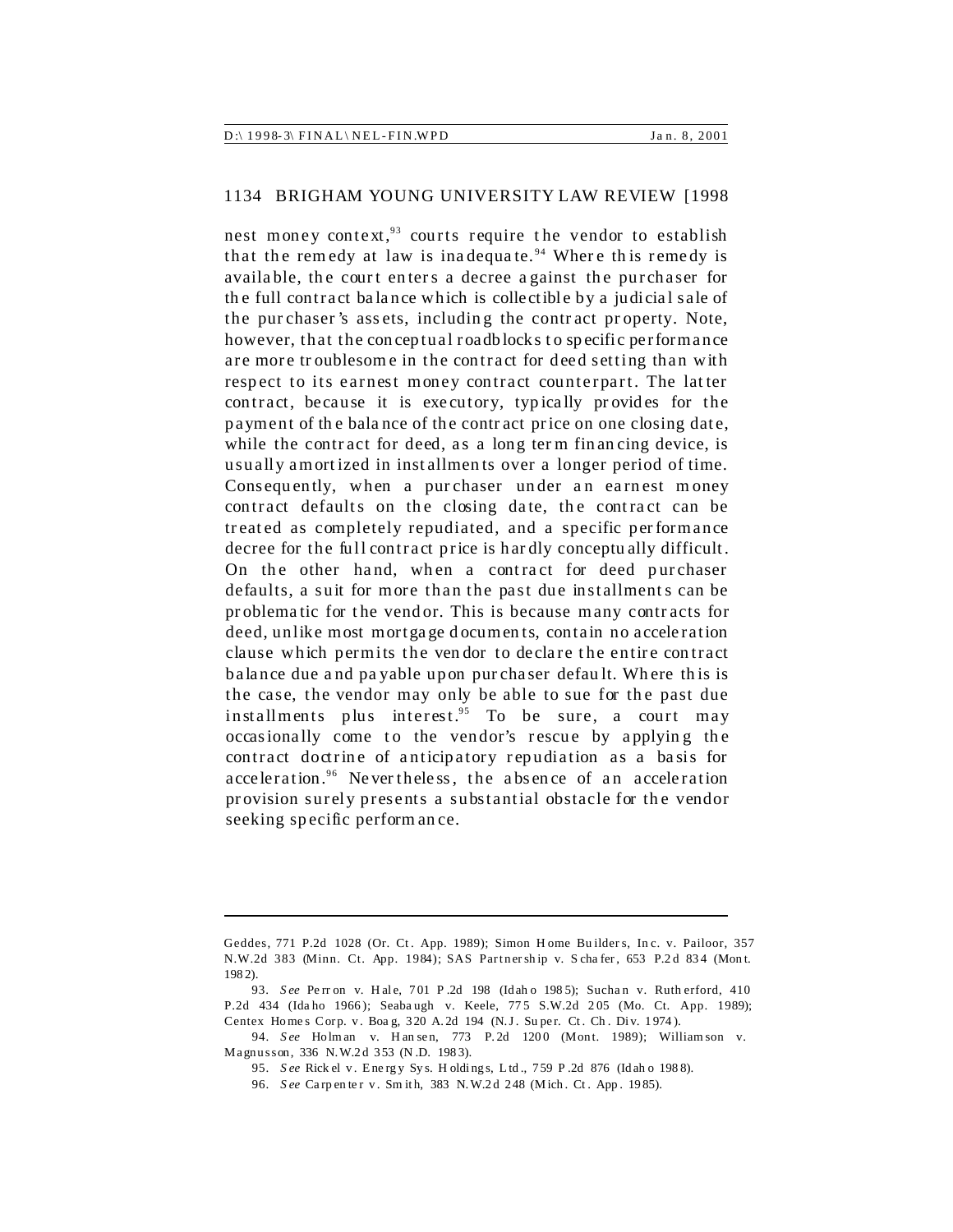#### *B. Action for Da m ages*

In theory, a contract for deed vendor, like his earn est money contract counterpart, should be able to sue the purchaser in default for damages for breach of contract.<sup>97</sup> Using the earnest money analogy, the vendor's damages should be measured by the differ en ce bet ween the con tract balance and the fair ma rket value of the property as of the date of the purchaser's breach.<sup>98</sup> However, the damages remedy may only be available where the pur chaser has a bandoned the land. This is the case because where forfeiture is necessary to regain the property, an action for damages could well be barred by the election of rem edies doctrine,<sup>99</sup> an issue explored later in this Article.<sup>100</sup> Perhaps more important, the vendor faces a significant pragmatic problem—the factfinder (very often a jury) must be convinced that the property, as of the date of the breach, was worth less than the contract price. In other words, the vendor may be in the unen via ble position of persuading the fact finder that he or she convinced the purchaser to enter into a "bad deal." Obvious ly, where a purchaser is capable of satisfying a judgment, the ve ndor wou ld confront fewer obstacles in suing for specific perform an ce for t he p rice. Not only is the elect ion of remedies problem obviated, so too is the burden of proving damages.<sup>101</sup>

#### *C. Foreclosure of Pur chas er's R igh ts*

As th is Ar ticle expla ined earlier , sever al jurisdiction s treat the contract for deed as a mortgage for most purposes.<sup>102</sup> Where this is the case, the vend or genera lly must foreclose the contract as a mortgage. However, in jurisdictions where the mortgage status of the contract for deed is less clear, courts sometimes give the ve ndor the option to *foreclose the contract for deed by judicial sale*. 103 This approach seems conceptu ally

<sup>97.</sup> *S ee* FREYFOGLE , *supra* no te 13, § 84D .05 [4].

<sup>98.</sup> See GRANT S. NELSON & DALE A. WHITMAN, REAL ESTATE TRANSFER, FINANCE AND DEVELOPMENT 43 (5th ed. 1998).

<sup>99.</sup> *See* Herrington v. McCoy, 434 N.E. 2d 67 (Ill. Ct. App. 1982).

<sup>100.</sup> *S ee infra* note s 111-121 an d accompa nyin g text .

<sup>101.</sup> See REAL ESTATE FINANCE LAW, *supra* note 1, at 99.

<sup>102.</sup> *S ee supra* note s 57-86 an d accompa nyin g text .

<sup>103.</sup> *S ee, e.g*, Rickel v. Energy Sys. Holdings, Ltd., 759 P.2d 876 (Idaho 1988); Mustard v. Sugar Valley Lakes, 642 P.2d 111 (Kan. Ct. App. 1981); Jones v. Burr,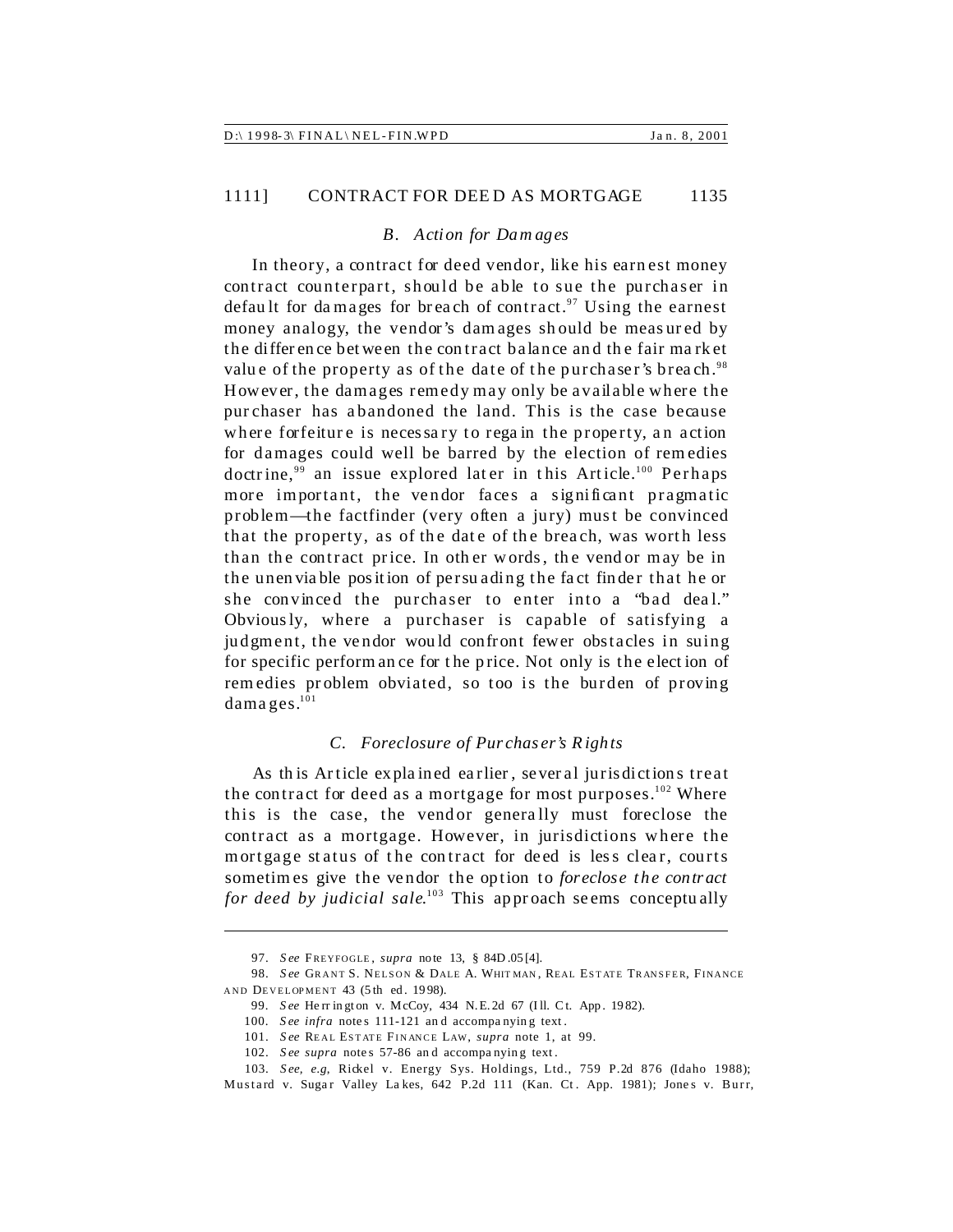|--|

problema tic because the vendor is seeking a mortgage remedy un der a device that , to a gr eat er exten t, is govern ed by contract law. In any event, where this approach is followed, to the extent the sa le yields more than the contract balance, the purchaser is entitled to the surplus. Where the sale brings less than the contract bala nce, the ven dor n ormally will be entitled to a de ficiency judgment. Note that this foreclosure route is economically similar to the specific performance remedy. In each situation, the vendor obtains a judgment for the full contract balance, and that judgment may be satisfied out of the contract real estate. In addition, the purchaser in each setting bears the risk of postcontract decline in the value of the real esta te.

Moreover, as we saw earlier in the specific performance context,  $104$  a judgment for the remaining contract balance usually is unavailable unless the contract contains an accelera tion clause. The same problem exists when the vendor opts for foreclosure. Unless a court is willing to employ the anticipatory repudiation concept to make the remaining balance due and owing,<sup>105</sup> the vendor will be faced with the un desirable option of foreclosing for the past due installments.

To what extent then do the foreclosure and specific performance remedies differ? In the former context, "the ven dor will have the protection of a lien on the contract real estate dating from the execution or recording of the contract." $106$  This may not be the case in the specific performance setting. Here the ven dor 's lien may be come effect ive on ly when t he specific performance decree is ent ered. Consequ ently, this lien m ay well be su bordin at e to oth er postcont ra ct liens crea ted by, or ar ising against, the purchaser. $107$ 

In some states, including a few that have no tradition of foreclosing contr acts for deed by judicial sale, the vendor will be

<sup>389</sup> N.W .2d 289 (Neb. 1986); Mackiewicz v. J.J. & Assocs., 514 N.W .2d 613 (Neb. 1994) (dictum ); Annota tion , *Vendor's Rem edy by a Foreclosure of Con tra ct for S ale of Real Property*, 77 A.L. R. 2 70 (1 932 ).

<sup>104.</sup> *S ee supra* note 96 and accompanying text.

<sup>105.</sup> *S ee, e.g.*, Gonzales v. Tama , 749 P.2d 1116 (N.M. 1988 ) (holding th at mortgagee permitted to foreclose for entire mortgage obligation where default was substantial and of long duration).

<sup>106.</sup> REAL ESTATE FINANCE LAW, *supra* note 1, at 97.

<sup>107.</sup> *S ee id.*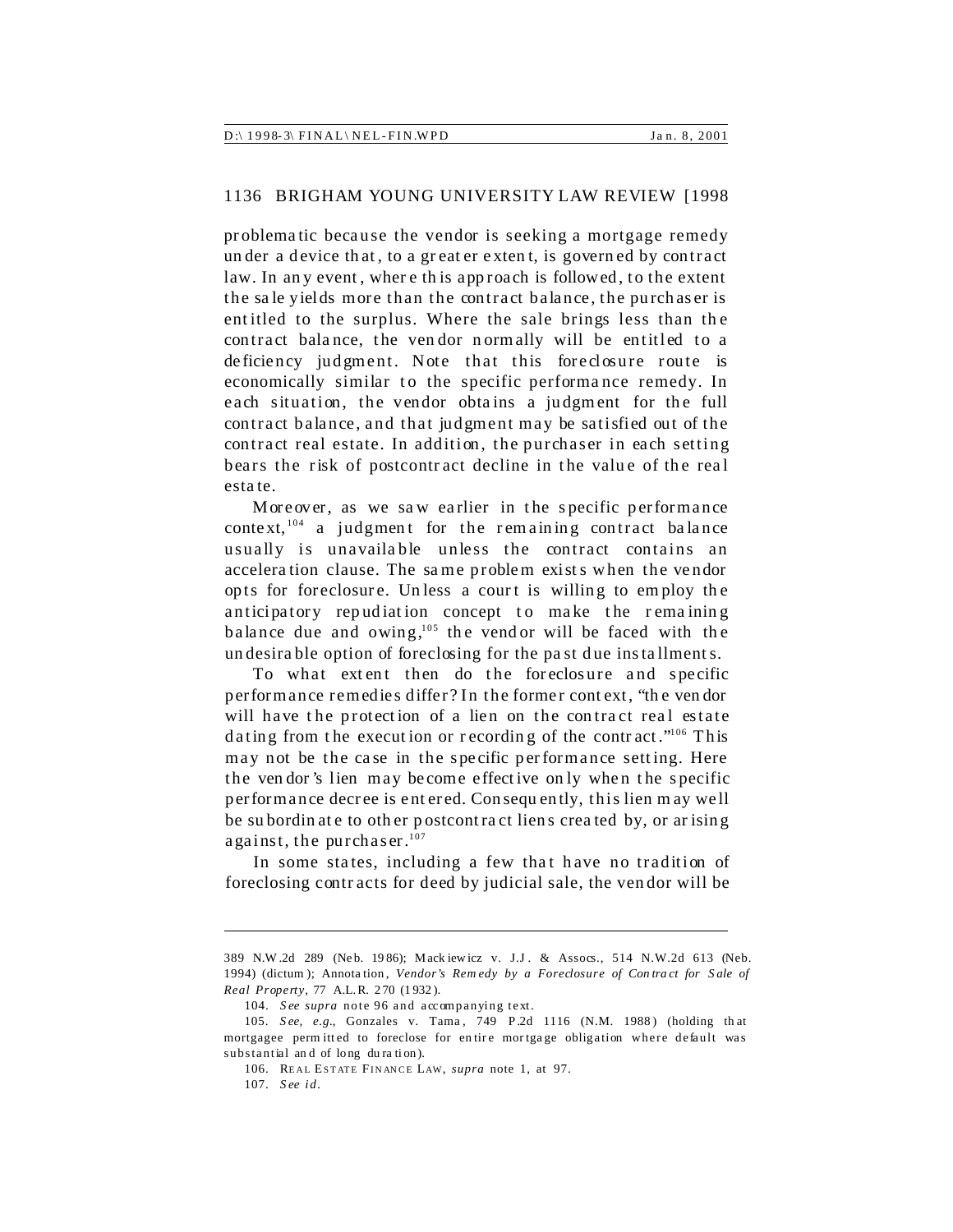able to obtain *strict foreclosure* of the purchaser's interest.<sup>108</sup> Under this approach, the contract is canceled and title to the land is quieted in the vendor. However, this remedy is subject to an important qualification. The purchaser is entitled to specific performance of the contract if he or she tenders the balance due on the contract within a "redemption period" set by the court. Note that a failure to redeem deprives the purchaser of any "equity" in the real estate. Consequently, some courts will award strict foreclosure only if the vendor establishes that the value of the real estate does not exceed the contract balance.<sup>109</sup> Where such an excess exists, the court may instead order judicial foreclosure by sale.<sup>110</sup>

#### D. The Election of Remedies Limitation on Vendors

In a traditional mortgage law setting, if the foreclosure sale yields less than the mortgage obligation and the mortgagor is per sonally liable on that obligation, the mortgagee has the right to obtain a judgment for the deficiency against the mortgagor.  $^{111}$ This deficiency judgment normally is for the difference between the mortgage obligation and the foreclosure sale price.<sup>112</sup> Of course, several states place one or more statutory limitations on deficiency judgments. For example, a few prohibit deficiency judgments after the foreclosure of certain types of purchase money mortgages.<sup>113</sup> In addition, some states prohibit deficiency

<sup>108.</sup> See, e.g., Canterbury Court, Inc. v. Rosenberg, 582 P.2d 261 (Kan. 1978); Ryan v. Kolterman, 338 N.W.2d 747 (Neb. 1983); Kallenbach v. Lake Publications, Inc., 142 N.W.2d 212 (Wis. 1966); see also Patrick A. Randolph, Updating the Oregon Installment Land Contract, 15 WILLAMETTE L. REV. 181, 211-12 (1979). Note that some of these courts specifically give the vendor the option of choosing forfeiture or strict foreclosure. See Walker v. Nunnenkamp, 373 P.2d 559 (Idaho 1962); Zumstein v. Stockton, 264 P.2d 455 (Or. 1953). A few courts grant strict for eclosure without characterizing it as such—instead, they grant a "grace period" during which the purchaser may pay the contract balance; if purchaser fails to pay, forfeiture is declared. See Jesz v. Geigle, 319 N.W.2d 481 (N.D. 1982); Moeller v. Good Hope Farms, 215 P.2d 425 (Wash. 1950) (holding grace period discretionary).

<sup>109.</sup> See, e.g., Ryan v. Kolterman, 338 N.W.2d 747 (Neb. 1983); State Sec. Co. v. Daringer, 293 N.W.2d 102 (Neb. 1980).

<sup>110.</sup> See, e.g., Walker v. Nunnenkamp, 373 P.2d 559 (Idaho 1962); Blondell v. Beam, 413 P.2d 397 (Or. 1966).

<sup>111.</sup> See REAL ESTATE FINANCE LAW, supra note 1, § 8.1.

<sup>112.</sup> See id.

<sup>113.</sup> See, e.g., ARIZ. REV. STAT. § 33-729(A) (1996); CAL. CIV. PROC. CODE § 580(b) (Deering 1992); N.C. GEN. STAT. § 45-21.38 (1996).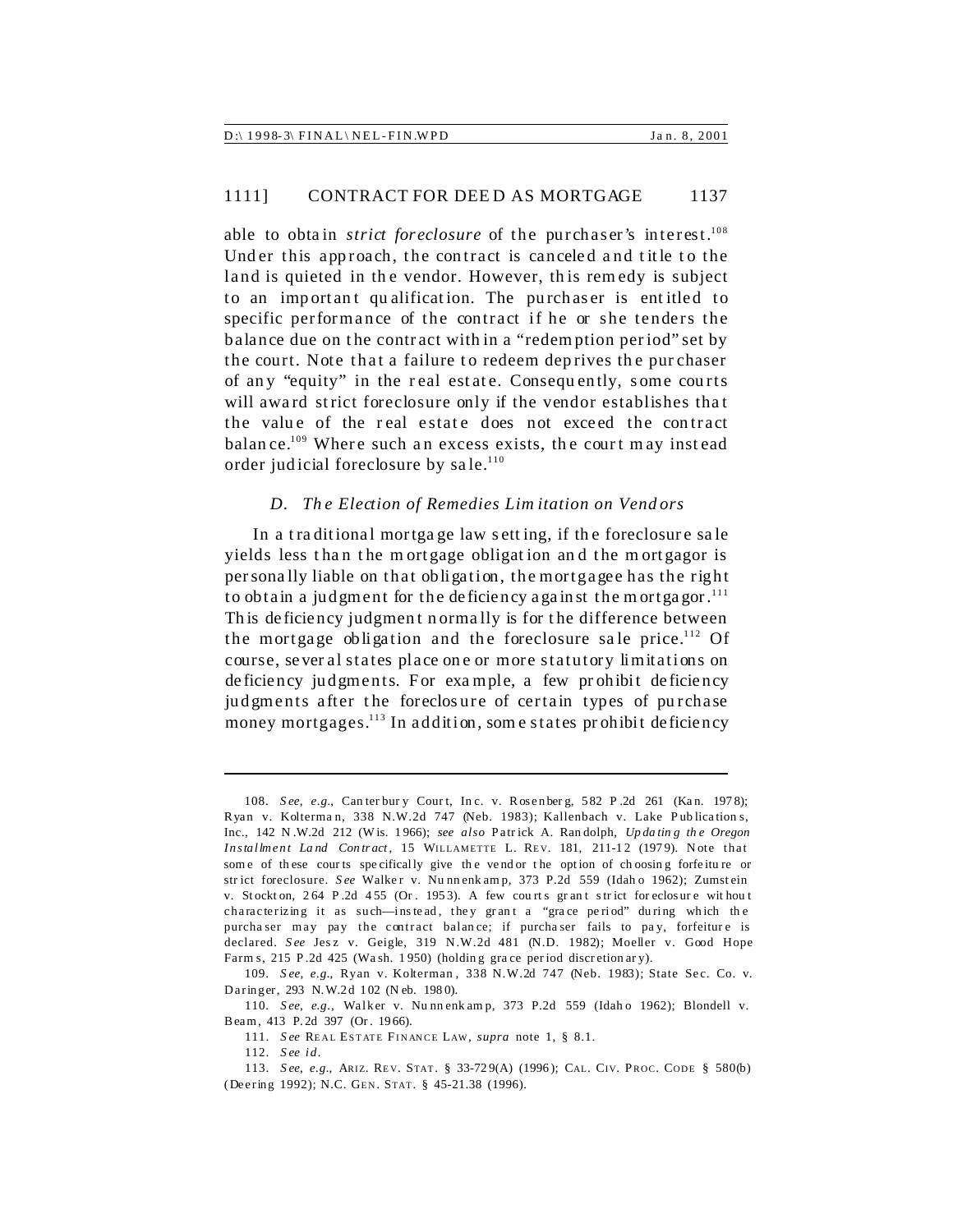| $D$ :\ 1998-3\ FINAL\NEL-FIN.WPD | Jan. 8, 2001 |
|----------------------------------|--------------|
|                                  |              |

judgments after power of sale foreclosure.<sup>114</sup> Moreover, some jurisdictions apply "fair value" legislation that substitutes for the tr adit ional deficiency measu rem ent , the difference between the mortga ge obligation an d the "fair value" of the foreclosed real estate.<sup>115</sup> Indeed, the *Restatement* adopts the latter fair value limit ation.<sup>116</sup>

The contr act for deed ven dor likewise faces the substantial equivalent of an tideficien cy legisla tion; this is the case even in the overwhelming majority of states that have not enacted de ficiency judgment prohibitions in the purchase money mortgage context. To the extent that a jurisdiction validates the forfeit ure r em ed y, t he elect ion of remedies doctrine, a judicially created concept, prohibits the vend or from recovering the mortgage equivalent of a deficiency judgment.<sup>117</sup> Consider, for example, the following hypothetical. Suppose that a purchaser defaults on a contract for deed th at has a current balance of \$75,000 and that the vendor validly invokes the forfeiture remedy. After regaining the land, the vendor discovers th at it is worth only \$50,000. Because of the election of remedies doctrine, the vendor is barred from collecting from the pur chaser the differ en ce bet ween the con tract balan ce (\$75,000) and the fair market value of the land (\$50 ,000). This will be the case even where the purchaser's contract obligation is repres en ted by a separate promissory note.<sup>118</sup> Moreover, a prior use of the forfeiture remedy has been held to bar an action against the purchaser for waste<sup>119</sup> or for reimbursement for

<sup>114.</sup> *See, e.g.*, ALASKA STAT. § 34.20-100 (Michie 1997); ARIZ. REV. STAT. § 33-814(E) (1996); CAL. CIV. PROC. CODE § 580(d) (Dee ring 1992); MONT. CODE ANN. 71-1-317 (199 7).

<sup>115.</sup> *S ee, e.g.*, CAL. CIV. PROC. CODE § 726(b) (Deering 1992); N.D. CENT. CODE 32-10-04 (1996); TEX. PROP. CODE ANN. §§ 51.004, 51.005 (West 1983).

<sup>116.</sup> *See* RESTATEMENT, *supra* note 2, § 8.4.

<sup>117.</sup> *S ee, e.g.*, Nemec v. Rollo, 562 P.2d 1087 (Ariz. Ct. App. 1977); Hep perly v. Bosch, 527 N.E. 2d 533 (Ill. 1988); Michigan Nat'l Bank v. Cote, 546 N.W. 2d 247 (Mich . 1996); Grus kin v. F isher , 273 N.W.2d 893 (Mich. 1979); Covington v. Pritchett, 428 N.W.2d 121 (Minn. Ct. App. 1988); Porter v. Sm it h, 486 N. W.2 d 8 46 (N eb. 199 2); Buckingham v. Ryan , 953 P .2d 33 (N.M . Ct. App. 1 997); Tran s W. Co. v. Teuscher, 618 P.2d 1023 (Was h. Ct . App. 1980).

<sup>118.</sup> *S ee* Brooks v. Su llivan, 72 8 S.W .2d 2 98 (Mo. C t. Ap p. 19 87); N em ec v. R ollo, 562 P. 2d 1087 (Ariz. Ct. App. 1977).

<sup>119.</sup> *S ee* Hepper ly v. Bosch, 527 N.E.2d 533 (Ill. 1988); Risse v. Thompson, 471 N.W.2d 853 (Iowa 1 991). *But see* Rudn itski v. Seely, 441 N .W.2d 827 (Minn. Ct. App. 198 9), *rev'd in part* , 45 2 N .W.2 d 6 64 (M in n. 199 0).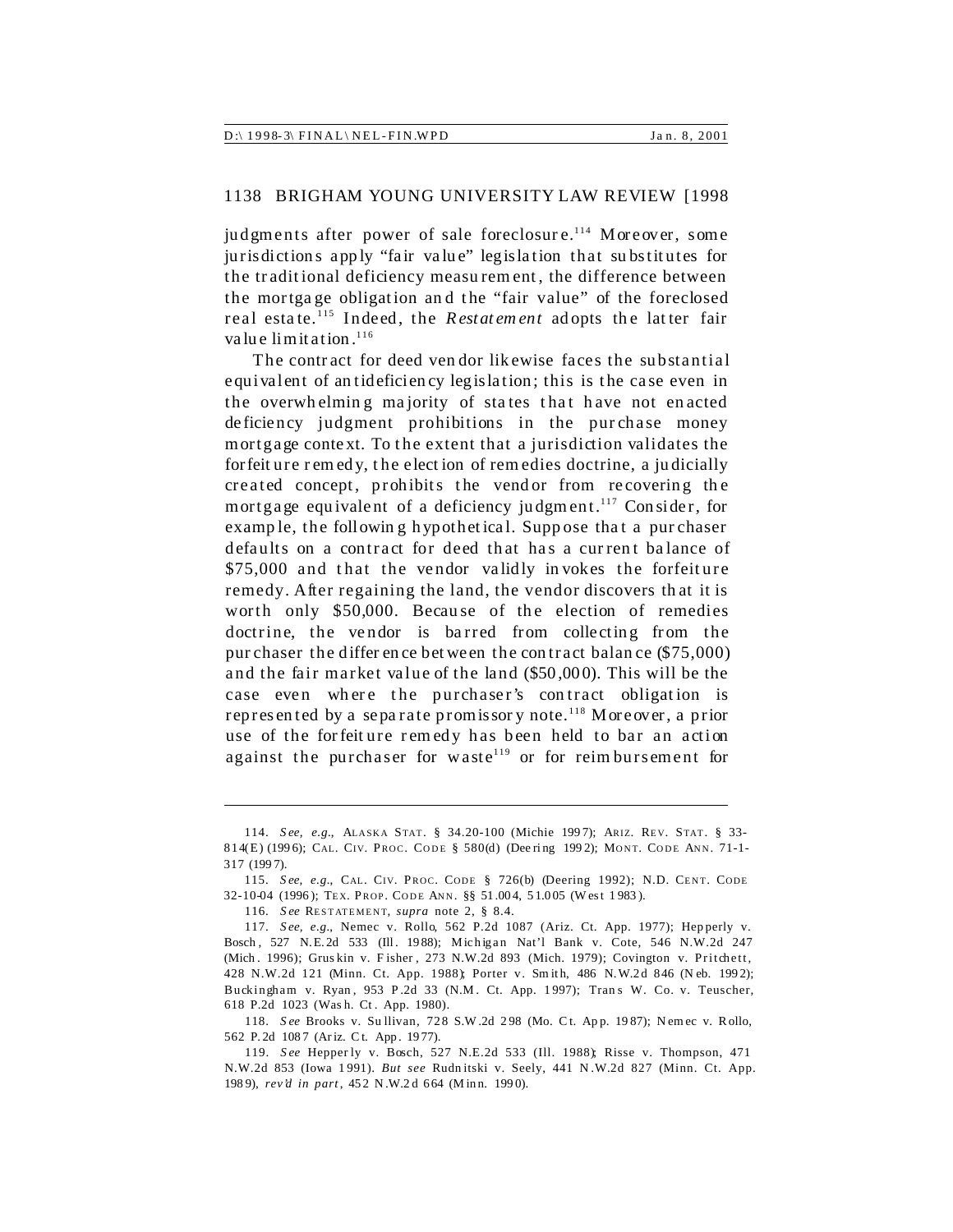|--|

#### CONTRACT FOR DEED AS MORTGAGE  $1111$ ] 1139

moneys expended by the vendor to pay real estate taxes.<sup>120</sup> On the other hand, where a vendor eschews forfeiture and obtains a decree for specific performance, the election doctrine will not bar him or her from satisfying the decree out of the contract real estate and other assets of the purchaser.<sup>121</sup>

To be sure, courts and legislatures sometimes employ a variety of measures to ameliorate the harshness of the election of remedies doctrine. For example, some courts distinguish between notes given as part of the contract "downpayment" and those that finance the balance of the purchase price. Under this approach, the former type survive the termination of the contract and are enforceable while the election doctrine bars any action on the latter.<sup>122</sup> An Ohio statute provides that even though a contract for deed has been canceled, an award for damages may be entered against the purchaser if the latter "has paid an amount less than the fair rental value plus deterioration or destruction of the property occasioned by the [purchaser's] use."<sup>123</sup> Moreover, the Michigan Supreme Court has held that, "while the [vendor] may not accept or take possession and still seek money damages, he may, even after sending notice of forfeiture, refuse tender of possession and either commence an action for money damages or for foreclosure of the land contract."124

Notwithstanding the foregoing ameliorative measures, however, where the land is worth less than the contract obligation, a vendor contemplating forfeiture faces a substantial election of remedies dilemma. On the other hand, his or her undersecured mortgagee counterpart does not face a similar quandary. Unless the foreclosure is to take place in one of the few jurisdictions that prohibit deficiency judgments in the purchase money mortgage context, the foreclosing mortgagee

<sup>120.</sup> See In re Lacy, 115 B.R. 296 (D. Kan. 1990); Michigan Nat'l Bank v. Cote, 546 N.W.2d 247 (Mich. 1996).

<sup>121.</sup> See Summit House Co. v. Gershman, 502 N.W.2d 422 (Minn. Ct. App. 1993); see also REAL ESTATE FINANCE LAW, supra note 1, at 100.

<sup>122.</sup> See Novus Equities Corp. v. EM-TY Partnership, 381 N.W.2d 426 (Minn.  $1986$ .

<sup>123.</sup> OHIO REV. CODE ANN. § 5313.10 (Anderson 1989). See James G. Durham, Forfeiture of Residential Land Contracts in Ohio: The Need for Further Reform of a Reform Statute, 16 AKRON L. REV. 397 (1983).

<sup>124.</sup> Gruskin v. Fisher, 273 N.W.2d 893, 896 (Mich. 1979); accord Porter v. Smith, 486 N.W.2d 846 (Neb. 1992).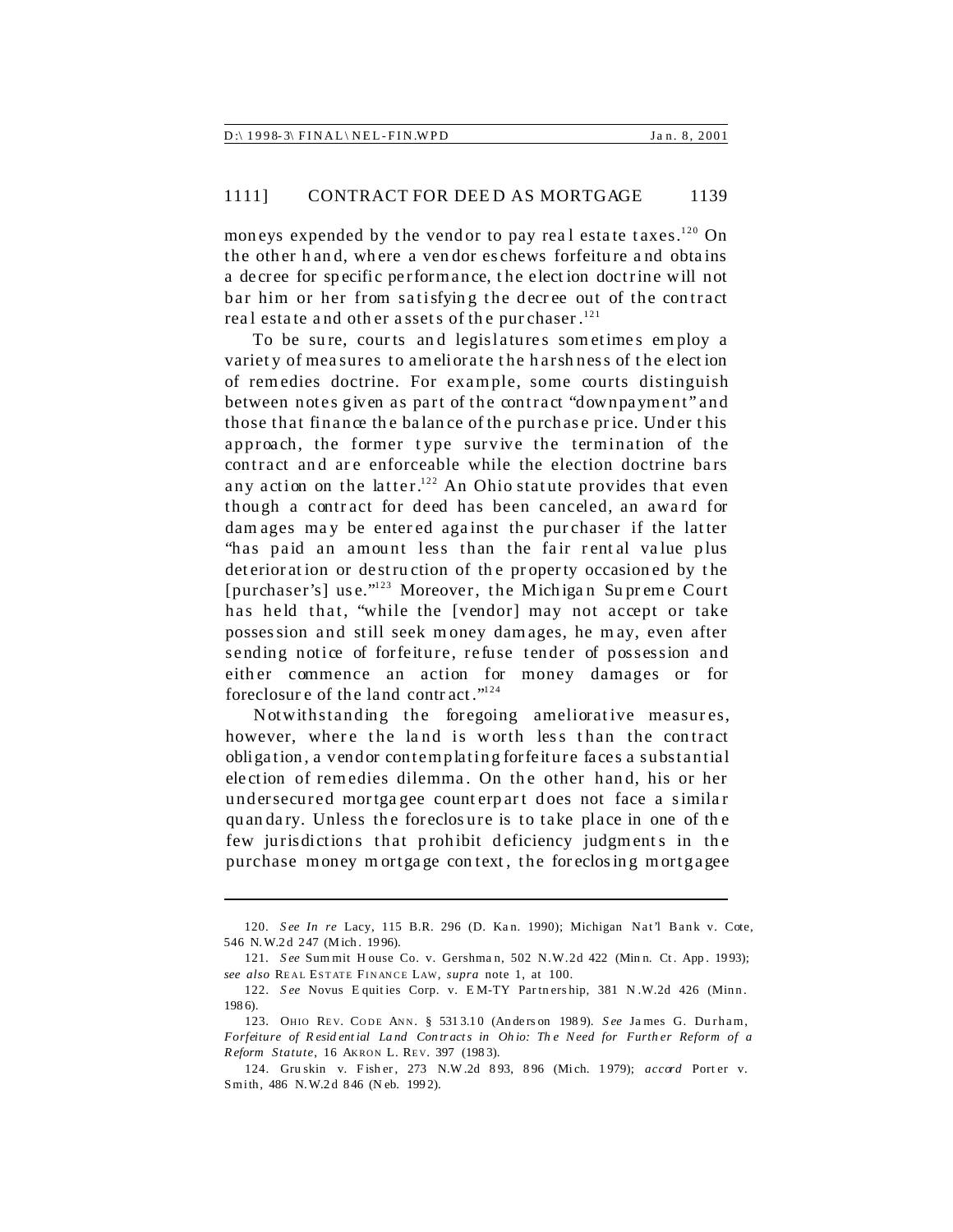|  | D:\ 1998-3\ FINAL\NEL-FIN.WPD |  |
|--|-------------------------------|--|
|  |                               |  |

will be able to obtain a deficiency judgment against anyone pe rson ally lia ble on the m ortga ge ob ligation .

#### VI. THE *RESTATEMENT* APPROACH: THE CORE CONCEPT

Thus far we have seen that an increasing number of courts and legislatures have been focusing on the contract for deed and its forfeitu re clause wit h a mortga ge law analogy in mind. Indeed, to the extent that a discernable judicial trend exists, it favors characterizing the contract for deed as a mortgage.<sup>125</sup> However, this process has hardly produced an analytical or practical consensus. While forfeitures are sometimes enforced, reliance on the forfeiture provision in jurisdictions that have not institutionalized it by statute is hazardous at best. What one commentator observed over three decades ago is still apt: "Not only does the la w va ry fr om jurisdiction to jurisdiction, but with in any one state results may vary depending upon the type of action brought, the exact terms of the la nd contract, and the facts of the particular case." $126$  The interplay of these various factors makes it extremely difficult to predict whether a court will permit forfeiture of a purchaser's interest.

The vendor's nonforfeiture remedies are also problematic. While specific perform ance is often a vailable, other remedies such as da mages and foreclosure are less predicta ble. Moreover, obstacles like the election of remedies doctrine present further complications for the vendor.<sup>127</sup> As a result, the contract vendor is hardly assur ed of a predicta ble an d efficient finan cing device.

The contract for deed, if anyt hin g, can be more problema tic for the purchaser. To be sure, we have seen that courts and legislatures have placed significant restrictions on forfeitures. But forfeitures do happen and this can become especially burdensome on the purchaser where his or her equity is substan tia l. For exam ple, we saw that the defaulting pur chaser in *Russell v. Richards* forfeited a substantial equity to the ven dor because she was un able to tender the contract balance.<sup>128</sup> Had the vendor been required to foreclose by public sale, the pur chaser ar guably would have been able to recover at

<sup>125.</sup> *S ee supra* notes 57-79 an d accompa nyin g text .

<sup>126.</sup> Power, supra note 19, at 416 (cit at ions om it ted).

<sup>127.</sup> *S ee supra* notes 111-24 an d accompa nyin g text .

<sup>128.</sup> *S ee supra* notes 22-25 an d accompa nyin g text .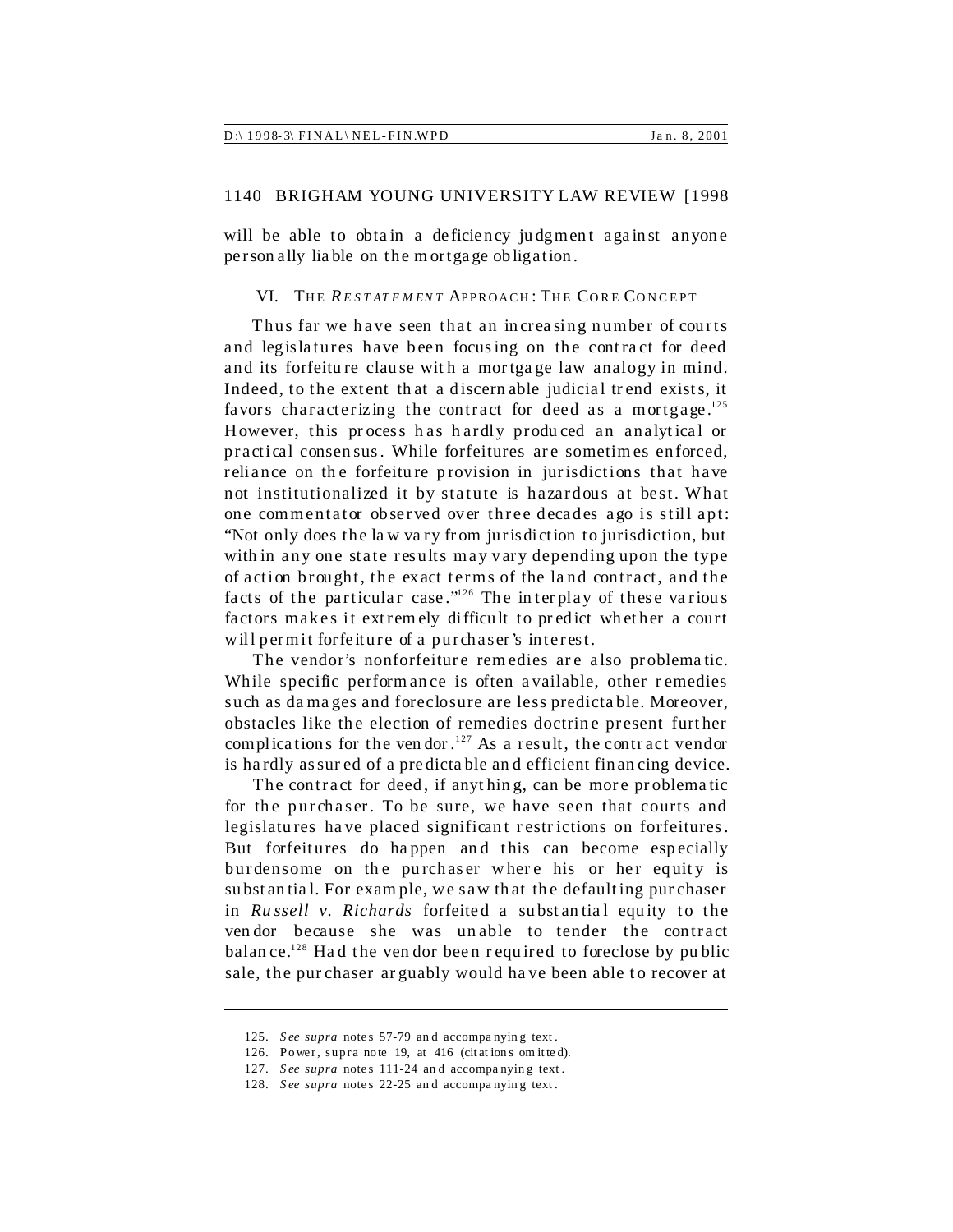| $D$ :\ 1998-3\ FINAL\ NEL-FIN.WPD<br>Jan. 8, 2001 |
|---------------------------------------------------|
|---------------------------------------------------|

least some portion of her equity. We now turn our attention to how adoption of the *Restatement* will resolve the foregoing and related issues.

#### *A. The Contract for Deed is a M ortgage*

The *Restatem ent* takes the unambiguous position that "[a ] contract for deed crea tes a mortga ge."<sup>129</sup> This mea ns th at it will be "governed procedurally and substantively by the law of mortgages."<sup>130</sup> This core idea is reflected in the following illust ration :

Ven dor and Purchaser enter into a contract to sell

Bla cka cre for \$ 50,0 00. P urch as er m ak es a d own pa ym en t of \$5,000 and agrees to pay the balance in five equal annual installments of \$9,000 plus interest at 10 percent. Upon sat is factory completion of this obligation, the contract calls for delivery by Vendor to Purchaser of a deed to the premises. If Purchaser defaults, the contract gives Vendor the right to terminate the contract and to retain prior payments by Purchaser as liquidated da mages. Purchaser has the right to possession during the pre-conveyance period. Purchaser de faults on the first annual installment and Vendor declares a term in at ion of the contract. Two months later, Pur chaser tenders to the Vendor \$45,000, the contract balance, together with accrued interest. Vendor does not foreclose the contract as a mortgage. Forfeiture is une nfor ceable. The redemption is effective and Vendor will be required to deliver to Pur chaser a deed to the premises.<sup>131</sup>

Suppose, however, that the purchaser is either unable or unwilling to come u p with th e \$45,000. The *R estat em ent* makes it clear that the purchaser has the right to force the vendor to foreclose the contract as a mort gage.<sup>132</sup> Equally important, the purchaser's rights in the foregoing set tin gs do n ot depe nd u pon whether substantial contract payments have been made. Indeed, the purchaser in the above illustration has the right to redeem or insist upon foreclosure even where minimal or no

<sup>129.</sup> RESTATEMENT, *supra* note 2, §3.4(b).

<sup>130.</sup> *Id.* cmt. d.

<sup>131.</sup> *Id.* illus. 1.

<sup>132.</sup> *S ee id.* illus. 2.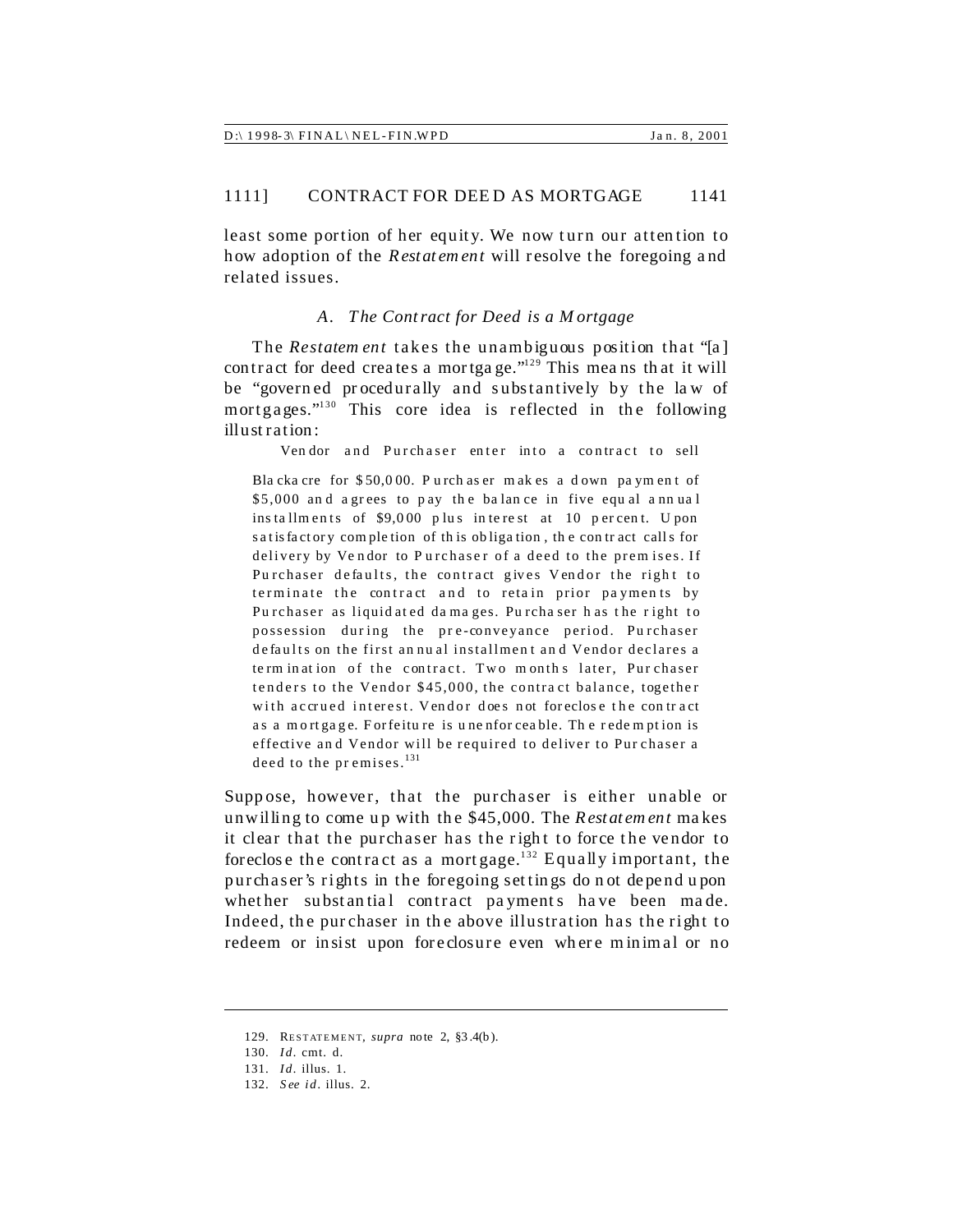payments were made on the contract.<sup>133</sup> As the commentary to the *R estat em ent* stresses, a contrary approach would mean that

[p]re dictability would be sacrificed in each case to the need for

a court to make a determination of whether the purchaser's financial stake in the property is sufficient to justify mortgage treatment. Moreover, because some contracts would continue to be subject to forfeiture and the application of non-mortgage law, courts would be confronted with the unfortunate need to maintain two separate and distinct bodies of law governing security interests in real estate.<sup>134</sup>

#### *B. Att em pt s to Va ry Mortgage T rea tm ent by A greem ent of Parties*

To what extent will an agreement by the parties to vary the above results be enforceable? Stated another way, to what extent will an advance waiver by the purchaser of his or her redemption or foreclosure rights be effective? Here again the mortgage treatment is complete. "[T]he parties are permitted to vary [the result reached by mortgage law] only to the extent that parties to a normal mortgage transaction are so empower ed."<sup>135</sup> Consider the impact of the latter principle on a common vendor ta ctic—the deed in escrow. Under this procedure, the purchaser is required at the time of executing the contract for deed to deliver to an escrow agent an executed quit claim deed to real estate. In the event of pur chaser default, the ven dor notifies t he escr ow agent and the latter, pursuant to the escrow arrangement, records the deed. In a variation on this approach, the vendor, rat her th an an escrow agent, holds the quitclaim deed and records it after the purchaser's default. In the vendor's ideal world, the recording of the quitclaim deed will have the effect of terminating the purchaser's contract interest.<sup>136</sup> However, under the *Restatement* approach, the ven dor's expectations will be defeated. Under a traditional mortgage law approach, if a mortgagor delivers a deed to the mortgaged premises to an escrow agent or the mortgagee, contemporaneous wit h the execu tion of the mortgage, th e deed

<sup>133.</sup> *S ee id.* cmt. d.

<sup>134.</sup> *Id.*

<sup>135.</sup> *Id.*

<sup>136.</sup> *See* REAL ESTATE FINANCE LAW, *supra* note 1, § 3.31.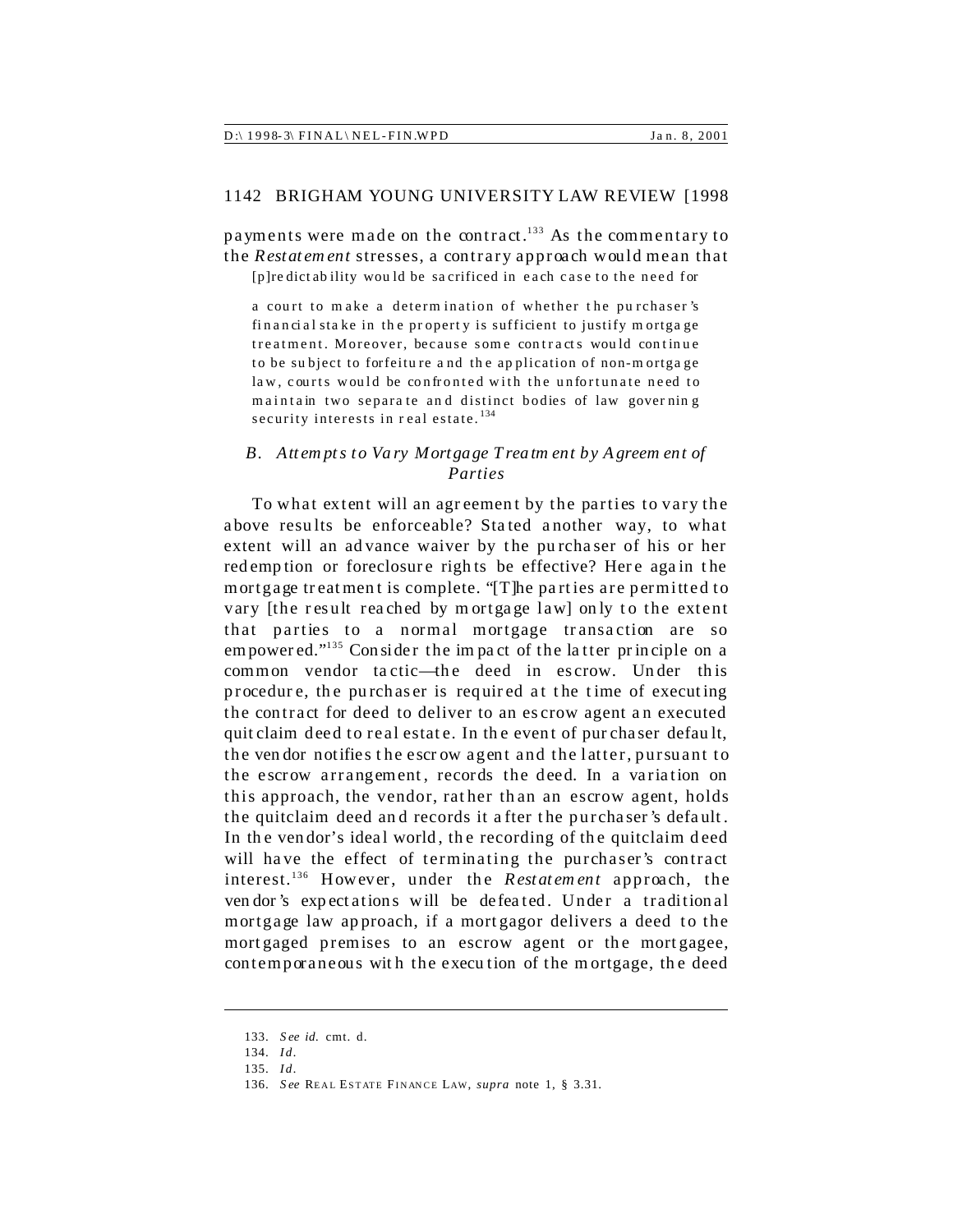|  | D:\ 1998-3\ FINAL\NEL-FIN.WPD |
|--|-------------------------------|

will be characterized as an invalid clog on the mortgagor's equity of redemption.<sup>137</sup> Because the *Restatement* treats the contract for deed as a mortgage and the purchaser as the holder of the equ it y of redem pt ion, "th e u se of a contemporaneous deed in the contract for deed setting should likewise be ine ffective."<sup>138</sup>

#### *C. Effect on Oth er Vend or Remedies*

We saw earlier in this Article that, in lieu of forfeiture, contract for deed vendors may be able to utilize other remedies against the defaulting purchaser.<sup>139</sup> These include actions for specific performance, damages, and foreclosure.<sup>140</sup> These remedies, as su ch, are unavailable under the *R estat em ent* approach. Nevertheless, functionally equivalent remedies are available under the law of mortgages. A mortgagee normally has the right to defer or forego for eclosure and sue on the mortgage obligation.<sup>141</sup> Similarly, under the *Restatement* approach a contr act vendor, *qua* mort gagee, will be able to obtain a remedy that differs only sema ntica lly from an action for specific performance for the price.

M or e ov er , to the extent tha t a deficiency judgm ent is available

to a mortgagee where the foreclosure sale yields less than the mortgage obligation, so too will such a judgment be granted to the contract vendor after a fore closure sale produces similar re sults. This mort gage r emedy not only affords the vendor a practical substitute for a contract action for damages, but also gives the ven dor the a dvant age of not ha ving to prove the fair market value of the real estate, as would be required in an action for dam ages.<sup>142</sup>

An important *caveat* is necessary at this point. There is a

danger that one might be misled into believing that the *R estat em ent* endorses or even contemplates the contin ued use of the contr act for deed, a lbeit governed by mortga ge law principles. This would be a clear misinterpretation of the

<sup>137.</sup> *See id.* § 3.1; RESTATEMENT, *supra* note 2, § 3.1 illus. 4, 5.

<sup>138.</sup> RESTATEMENT, *supra* note 2, § 3.4 cmt. g.

<sup>139.</sup> *S ee supra* note s 87-110 an d accompa nyin g text .

<sup>140.</sup> *S ee id.*

<sup>141.</sup> *See* RESTATEMENT, *supra* note 2, § 8.2.

<sup>142.</sup> *Id.* § 3.4 cmt. e.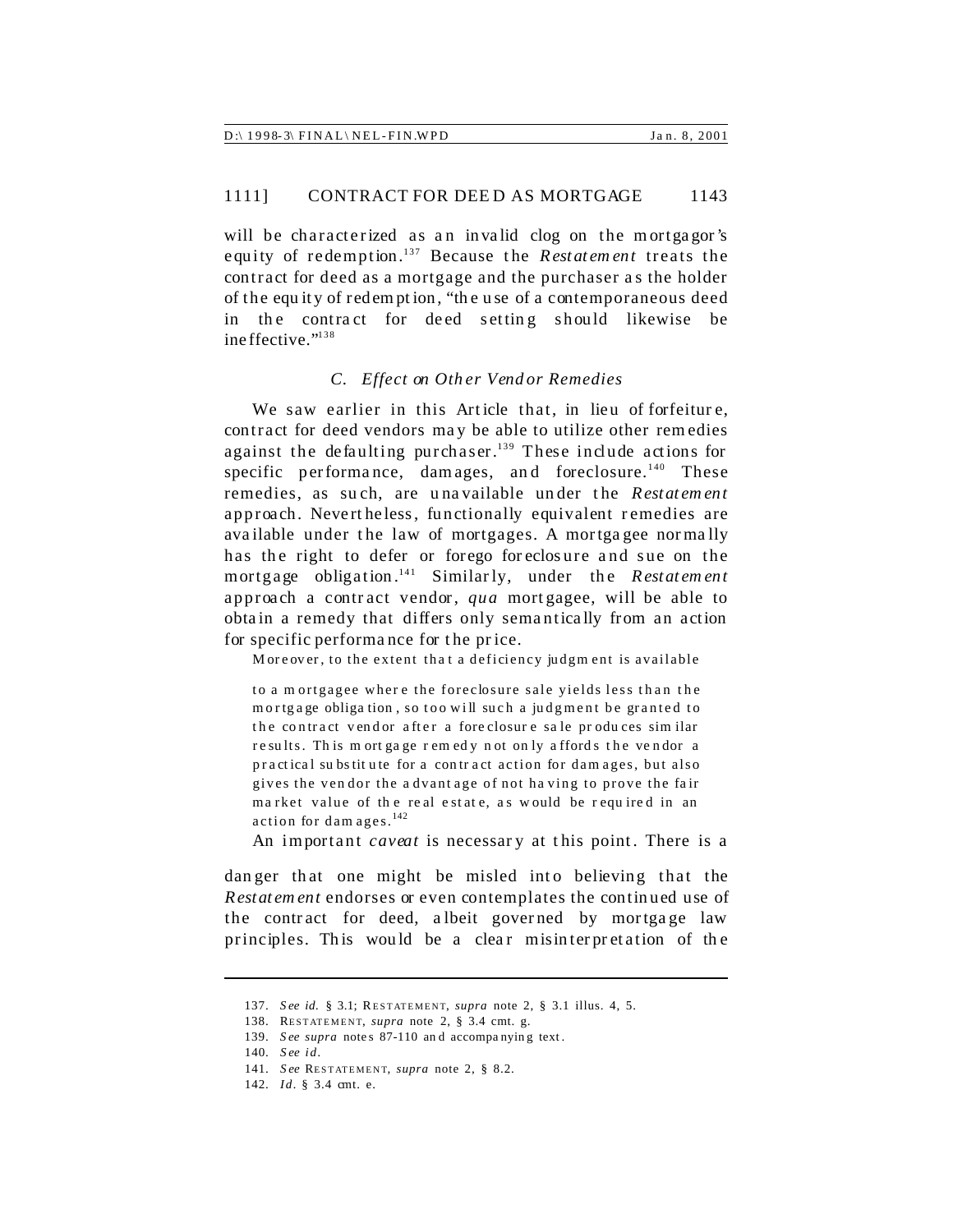| $D: 1998-3$ FINAL NEL-FIN.WPD | Jan. 8, 2001 |
|-------------------------------|--------------|
|                               |              |

*R estat em ent*'s fundamental purpose—to eliminate the use of the contract for deed as a land finan cing device. By treating it as a mortgage, the *R estat em ent* seek s to rem ove an y incen tive for its continued use by land sellers. Ultimately, this Article will demonstrate that stru cturin g land fina ncing tr an sactions solely with in the norms of traditional mortgage law not only benefits bot h ven dor s and pur chasers, but, equally important, decreases confusion and increases efficiency for courts and practitioners alike.

#### VII. THE *RESTATEMENT*: IMPACT ON OTHER IMPORTANT ISSUES

The continued use of the contract for deed as a land financing device ra ises other serious problems for both parties. Its use can cause subst antial title problems for both pu rchaser and vendor alike. Pur chaser ban kruptcy filings also raise thorny issues. The rights of judgment creditors and mort gagees of both parties are conceptually clouded and often unpredictable. The balance of this Article explores these remaining problems. It will conclude that the best way to avoid these problems is by eliminating the contract for deed as a financing device.

### *A. T itle Problem s for the Pu rch as er*

A contract for deed purchaser confronts a greater likelihood of title pr oblems than does his or her counterpart in the standard purchase money mortgage transaction. In the latter setting, the chances are strong that the purchaser will examine the vend or's t itle in order to be a ssu red of its mar ket ability. Even where the purchaser fails to take this step, if a third party lender is involved in the transaction, it will insist upon a title insur an ce policy or some similar form of tit le assu ra nce. In the contract for deed context the chances are strong that the ven dor's title will not be examined when the contract is executed. Because there is normally no third party lender to insist on a title examination, the vendor has no incentive to have his or her own title examined. Moreover, many contract purchasers ha ve low incomes an d often either cannot afford the cost of a title examination or simply do not recognize the need for it . Con se qu en tly, many con tract purchasers execute the contract, take possession ,and m ake substantial payments on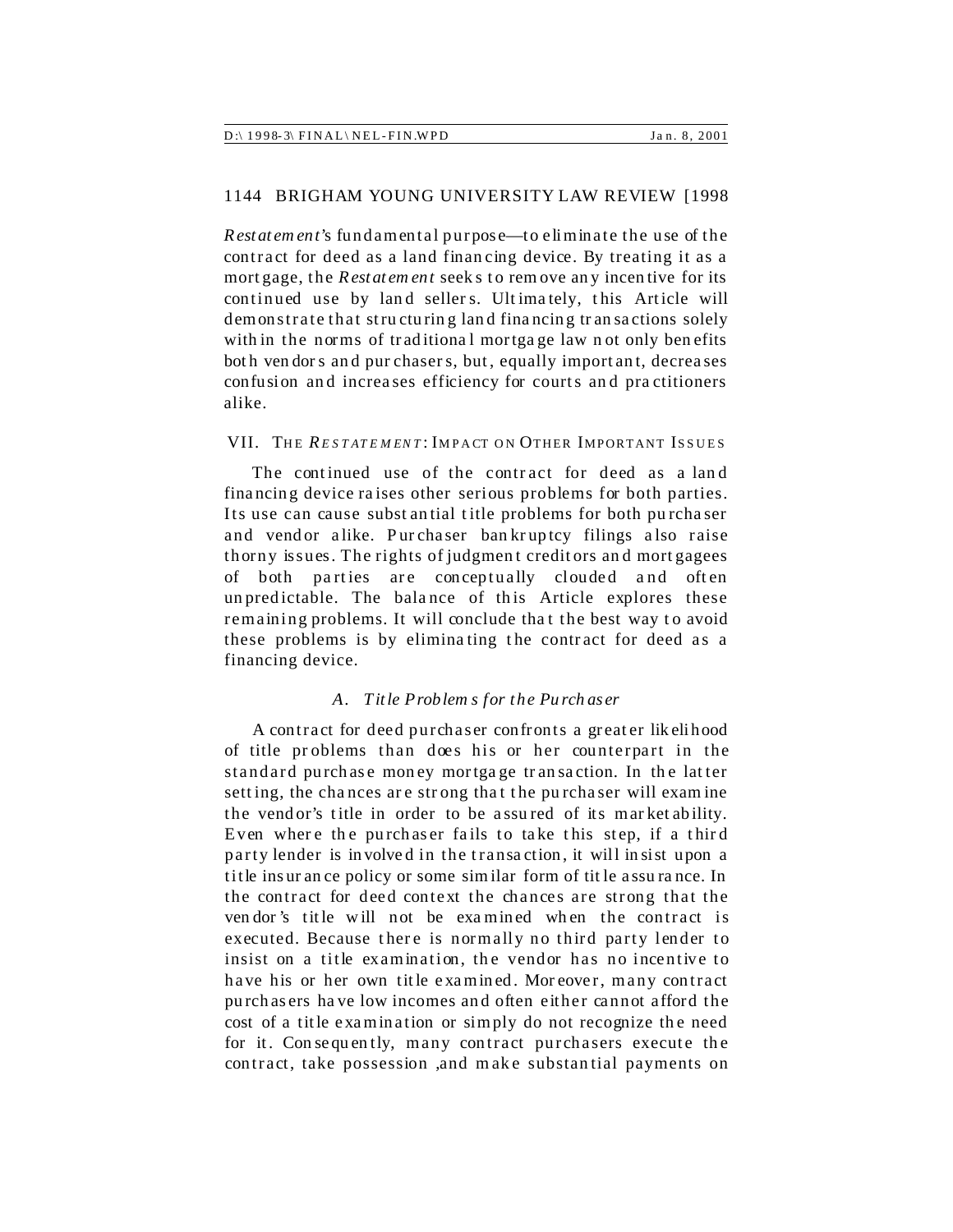| Jan. 8, 2001<br>$D$ :\ 1998-3\ FINAL\ NEL-FIN.WPD |
|---------------------------------------------------|
|---------------------------------------------------|

the contract only to discover later that the vendor's title is encumbered by mortgages, judgment liens, or other precontract interests. $143$ 

The problem for the purchaser in the foregoing situation is that the vendor need not have marketable title until he or she is required to deliver the deed. Thus, while the purchaser is paying down the contract, the vendor is not obligated to establish marketable title and the purchaser cannot withhold performance in spite of substantial title defects.<sup>144</sup> The purchaser must rely on the vendor being able to correct such defects prior to the time the last contract payment must be made.

However, suppose the vendor's title is not defective at the time the contract is executed, but becomes so during the amortization period. Of course, if the purchaser records the contract when it is executed, there will be protection against any subsequent liens or other interests arising through or against the vendor.<sup>145</sup> However, many unsophisticated purchasers do not record and, as this Article explores later, may actually be prevented from recording by their vendors. "Since vendors anticipate a high default rate among vendees, it is in the vendors' interest that the contracts not be recorded so that they may quickly resell to other purchasers without the necessity of a judicial proceeding to remove a title cloud posed by a recorded contract."<sup>146</sup> Suppose then that after executing the contract for deed, the vendor either mortgages or resells the land. While in many jurisdictions the fact that the purchaser is in possession represents the functional equivalent of recording and will constitute constructive notice to those subsequently dealing with the contract land,  $147$  this is not invariably the

<sup>143.</sup> See John Mixon, Installment Land Contracts: A Study of Low Income Transactions, With Proposals for Reform and a New Program to Provide Home Ownership in the Inner City, 7 HOUS. L. REV. 523, 545-46 (1970).

<sup>144.</sup> See Carter v. Rich, 726 P.2d 1135 (Idaho 1986); Stevens v. Wilson, 408 N.E.2d 496 (Ill. 1980); Rusch v. Kauker, 479 N.W.2d 496 (S.D. 1991); Neves v. Wright, 638 P.2d 1195 (Utah 1981).

<sup>145.</sup> See Hentges v. P.H. Feely & Son, Inc., 436 N.W.2d 488 (Minn. Ct. App. 1989); Hogan v. Weeks, 579 N.Y.S.2d 777 (App. Div. 1991); First Mustang State Bank v. Garland Bloodworth, Inc., 825 P.2d 254 (Okla. 1991).

<sup>146.</sup> REAL ESTATE FINANCE LAW, supra note 1, at 103.

<sup>147.</sup> See, e.g., Life Sav. & Loan Ass'n v. Bryant, 467 N.E.2d 277 (Ill. 1984); Hent ges v. P.H. Feely & Son, Inc., 436 N.W.2d 488 (Minn. Ct. App. 1989).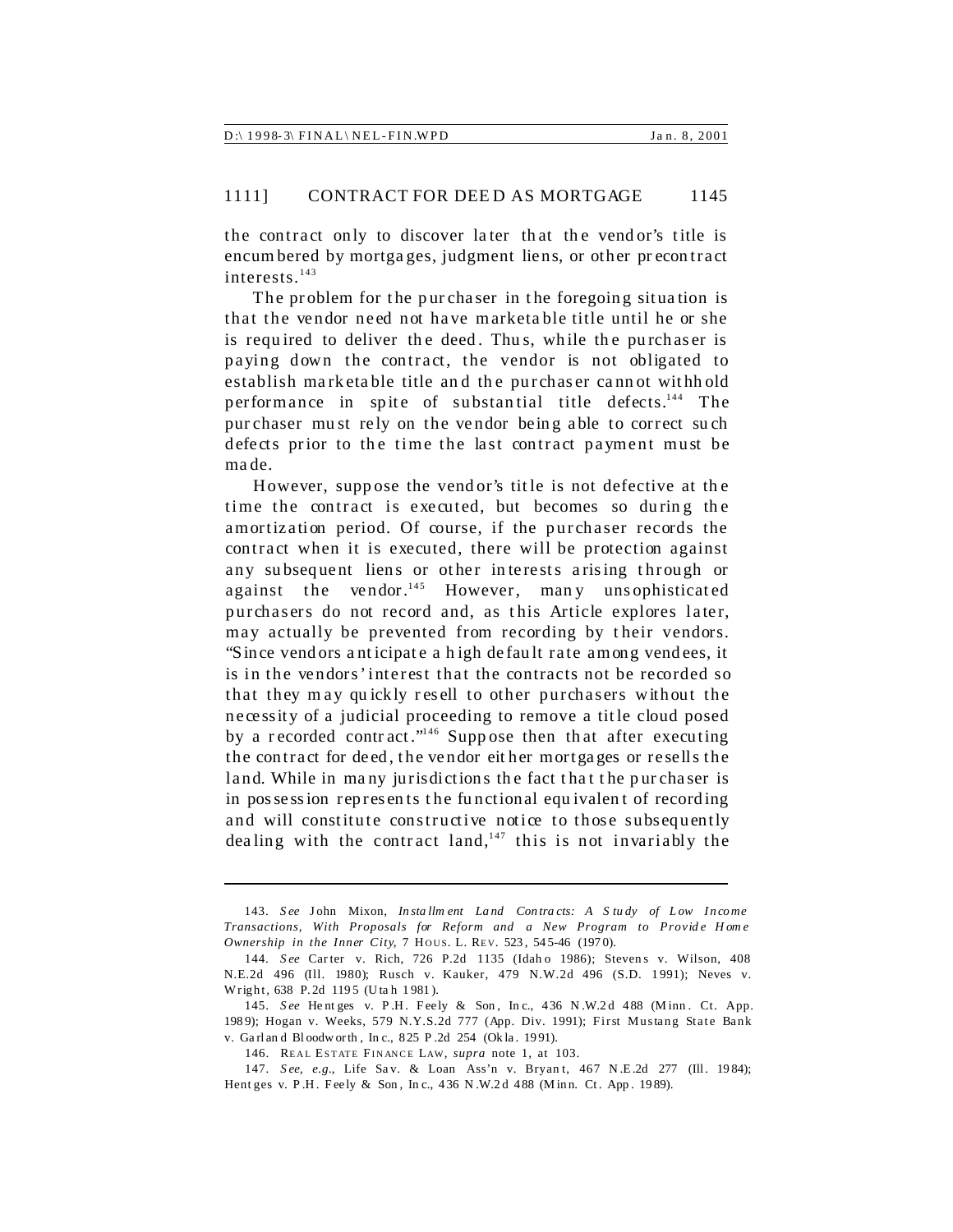| $D: 1998-3$ FINAL NEL-FIN.WPD | Jan. 8, 2001 |
|-------------------------------|--------------|
|                               |              |

case.<sup>148</sup> Even if possession provides the requisite constructive notice, proving that possession could be difficult and require litigation.<sup>149</sup> Clearly, possession is hardly a satisfactory substitute for the certainty provided by a recorded document.

Note that in the traditional pur chase m oney m ortgage transaction this problem will not arise. A third party lender will insist that the deed to the mortgagor-purchaser and the mortgage be recorded promptly in order to protect itself against any subsequ ent inter ests and encumbrances that later may arise against or be created by the mortgagor. In the vendor purchase money situa tion, th e purchaser will usu ally record his or her deed. Even if the purchaser fails to do so, the vendor knows th at recording is a lways possible a nd will inevit ably record the mortgage to protect against liens or other interests arising ther ea fter aga in st the m ortga gor . In both situa tions, the self-interest of the lender also ensures the protection of the mortgagor. This is so because the recording by the m ortgagee will protect the mortgagor against any subsequent interests arising through or against the vendor.

#### *B. Title Problem s for Vendors*

Where contracts for deed are heavily regulated by statute, such as in Iowa and Minnesota, vendors confront relatively few title problem s. As this Article notes, statutory termination procedures in such states provide a generally effective mechanism for establishing record title in the vendor even if the contract is recorded.<sup>150</sup> However, the situation is dramatically different in those states where the contract for deed is governed solely or largely by case law. In those jurisdictions, the contr act for deed "will provide . . . an efficient and chea p m et hod of r ega in in g possession of the contr act lan d and a m erchan ta ble title *only* if the [purcha ser] fails complet ely to assert his rights."<sup>151</sup> In other words, only if the defaulting pur chaser vacates the premises without having recorded the

<sup>148.</sup> *S ee* Comm ent , *Possession as N otice U nd er M iss our i R ecord in g Act* , 16 MO. L. REV. 142 (1951).

<sup>149.</sup> *S ee, e.g.,* Beals v. Cr yer, 426 N .E.2d 253, 25 6 (Ill. Ct. App. 1981) (holding purchaser's mowing of grass a nd weeds insu fficient "visible, open, exclusive and unam biguous" evi de nce of pos se ss ion so a s t o be th e e qu iva len t of r ecor din g).

<sup>150.</sup> *S ee supra* note s 26-32 an d accompa nyin g text .

<sup>151.</sup> *S ee* Nels on, *supra* note 1, at 165.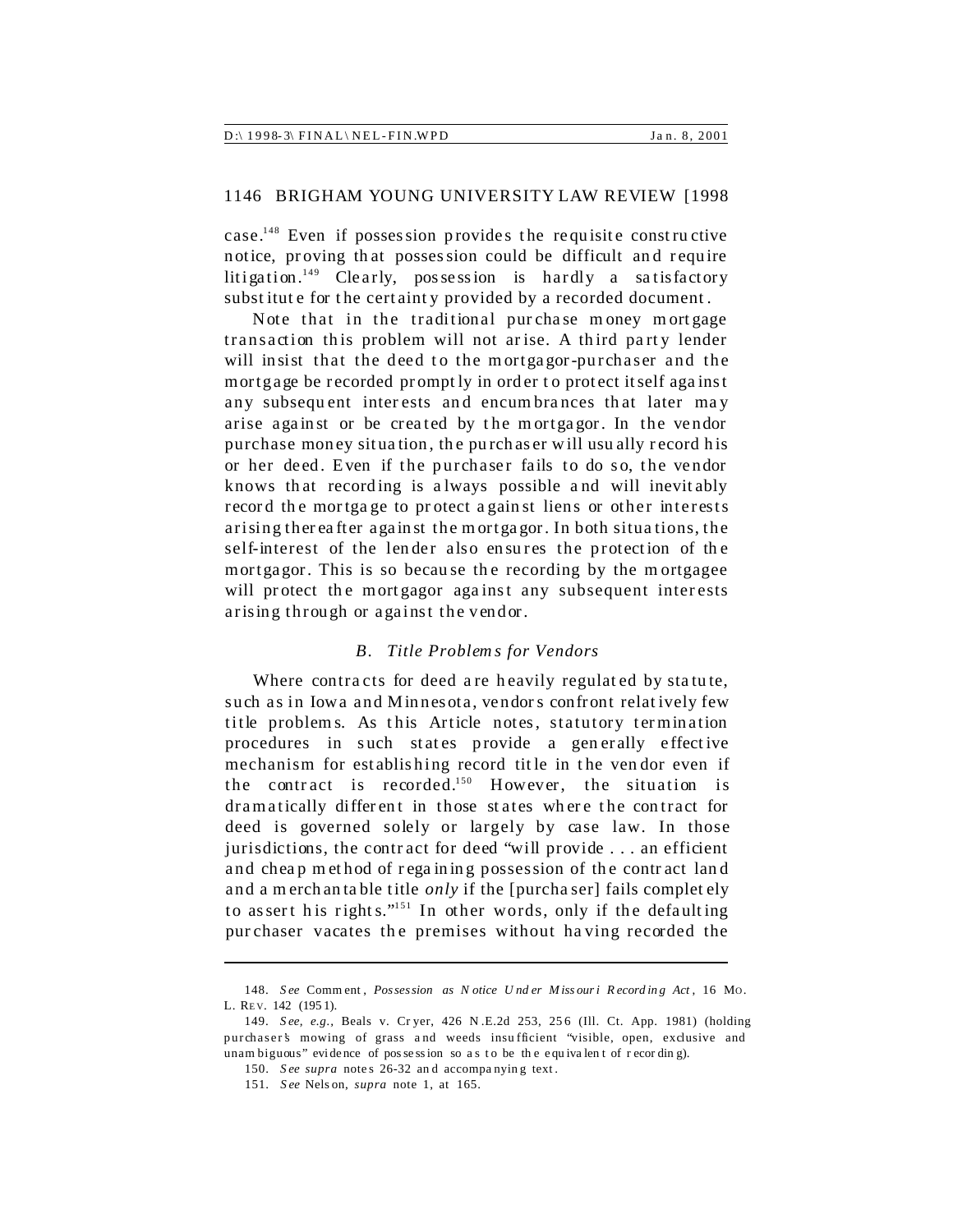contract will the vendor be able to resell the property to a person who will probably qualify as a bona fide pur chaser.

However, the vendor will be faced with substantial title problems if, either before or after default , th e purchaser records the contract. Even if forfeiture is *in fact* valid in a given situation, it will take a judicial proceeding to make that determ ina tion and esta blish ma rketable title in the vendor. Surely, a self-serving affidavit from the vendor alone will not suffice to accomplish that result. As I noted two decades ago, "the vendor is faced with the costly prospect of a quiet title action or some other judicial proceeding to regain a ma rk eta ble title. The [purchas er], for settlem ent p ur poses, may very well be able to demand much more than what he has invested in the property as the price for a quit-claim deed."<sup>152</sup>

As a result, vendors frequently attempt to prevent the recording of the contract. They seek to accomplish this result by omitting an acknowledgm ent of the par ties' signat ures. However, a pur chaser often overcomes this obsta cle by executing and recording an affidavit that either refers to the contract or its essential terms. Sometimes the contract will simply be attached to the affidavit as an exhibit. Suppose, however, that statutes prohibit the recording of affidavits or land contracts, as is the case in a few states.<sup>153</sup> The purchaser's response may simply be to record an a cknowledged assignment of the pur chaser's interest to a straw party together with a reassignment to the purchaser.<sup>154</sup>

Some vendors, however, go to even greater lengths to avoid recording by th e purchaser. Th is hostility to recording takes the form of a contract for deed provision that makes recor ding a ground for default and forfeiture. Such provisions may very well violate the public policy underlying the recording acts, which generally encourages the recording of interests in real

<sup>152.</sup> *Id.* at 165.

<sup>153.</sup> *See, e.g.*, FLA. STAT. ANN. § 696.01 (West 1994).

<sup>154.</sup> *See* Nelson, *supra* note 1, at 165-66. It seems unlikely the purchaser commits the tort of slander on title by employing the above recording methods. See *id.* at 166; *see also* Ridgew ood U tils. Corp. v. King, 426 So. 2d 49 (Fla. Dist. Ct. App. 1982) (holding where recorded contra ct for deed was not entitled to be recorded because un ack now ledged by the ven dor, the ven dor had no cau se of action for slander of title where there was no showing the contract, as recorded, was false and that the ven dor was dam aged by th e re cordin g).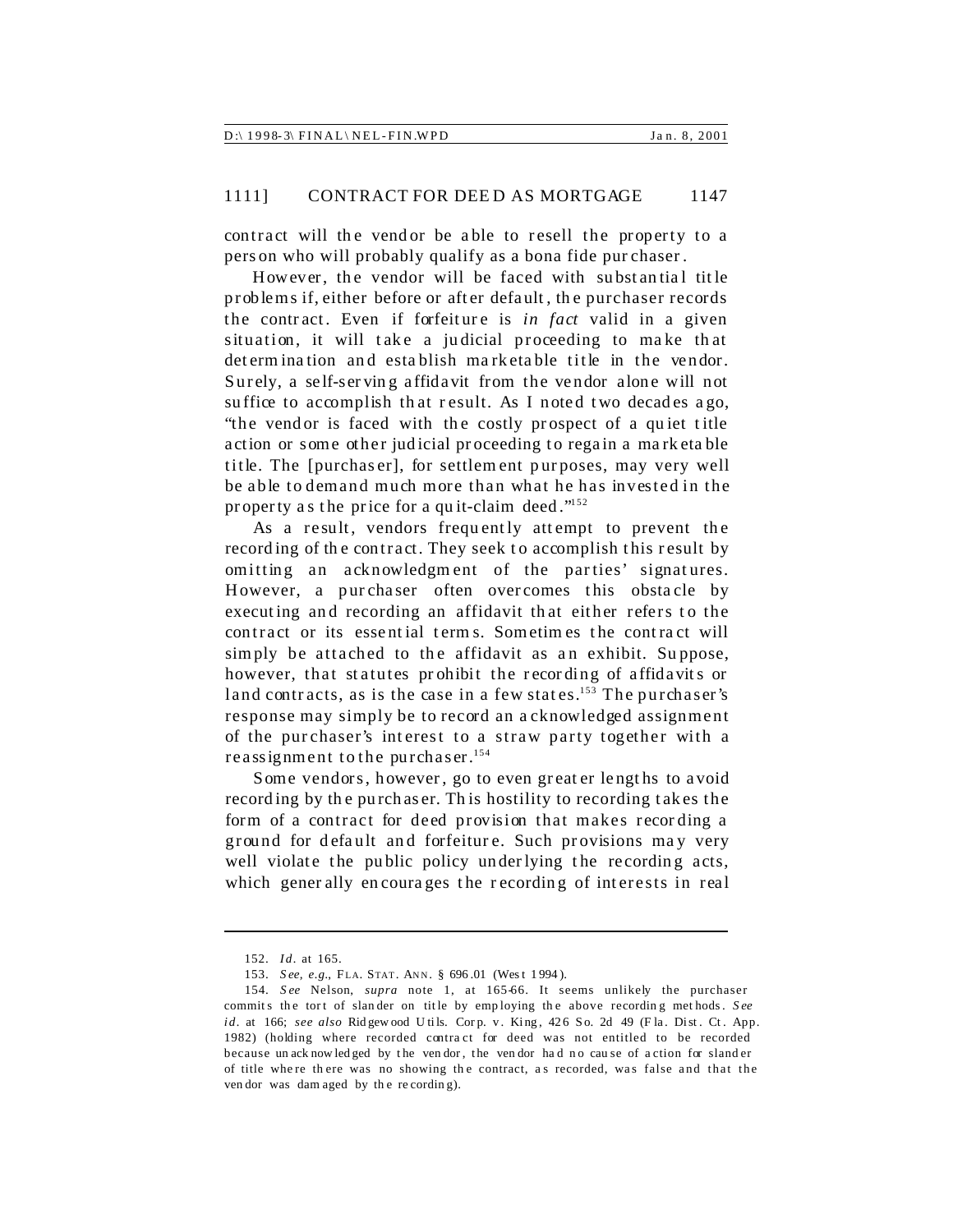| $D$ :\ 1998-3\ FINAL\ NEL-FIN.WPD | Jan. 8, 2001 |
|-----------------------------------|--------------|
|                                   |              |

esta te. As Professor Wa rren apt ly n oted , it is unlik ely that su ch provisions will be effective "to attain anything more than the host ility of the judge who has to interpret the contract." $155$ Nevertheless, the *in terrorum* effect of su ch pr ovisions m ay we ll discourage the recording of contracts by many purchasers.

What are the practical implications of the foregoing for a vendor in a state that has not legislatively institutionalized the contract for deed? Sometimes I suggest to my students that the contract for deed can potentially be a "propurchaser" financing device, at least in situations where the contract is recorded and the purchaser has minimal equity in the property. Moreover, where the contract for deed is pervasively used in low income, low down payment situations, mass recording of those contracts "could increase the [purcha sers'] practical economic interests in the involved real estate and possibly result in pervasive title clouds on substantial amounts of that real estate."<sup>156</sup>

Note that where the vendor uses a mortgage or deed of trust as the financing device and the jurisdiction has an efficient power of sale foreclosure process, the routine use of the nonjudicial process will terminate the purchaser's interest. Assuming this procedure is validly conducted, the vendor will not be required, as in the recorded contract for deed context, to use the judicial process to establish ma rk etable title. Thu s, the pur chaser will not be able to "ext ort" mon ey fr om the vendor for the delivery of a quitclaim deed.

#### *C. Pu rch as er B an kru pt cy: T he "Execu tory Contr act " Problem*

A bankruptcy filing by a contract for deed purchaser raises a substantial problem that does not exist when the bankrupt pur chaser is a mortgagor in a standard mortgage transaction. This is because of section 365 of the Bankrupt cy Code which provides for the "assumption" or "rejection" of any "executory contract" of the debtor.<sup>157</sup> For example, assume that five years ago a vendor and purchaser execute a cont ra ct for deed with a \$100,000 purchase price paya ble over ten years in equal annual installments. Suppose that the purchaser defaults on the fifth

<sup>155.</sup> William D. War ren , *Cal iforn ia I ns tal lm ent La nd S ales Con tra cts: A T im e for Reform*, 9 UCLA L. REV. 608, 629 (1962).

<sup>156.</sup> REAL ESTATE FINANCE LAW, supra note 1, at 107.

<sup>157. 11</sup> U.S.C.A. § 365(a) (West 1995).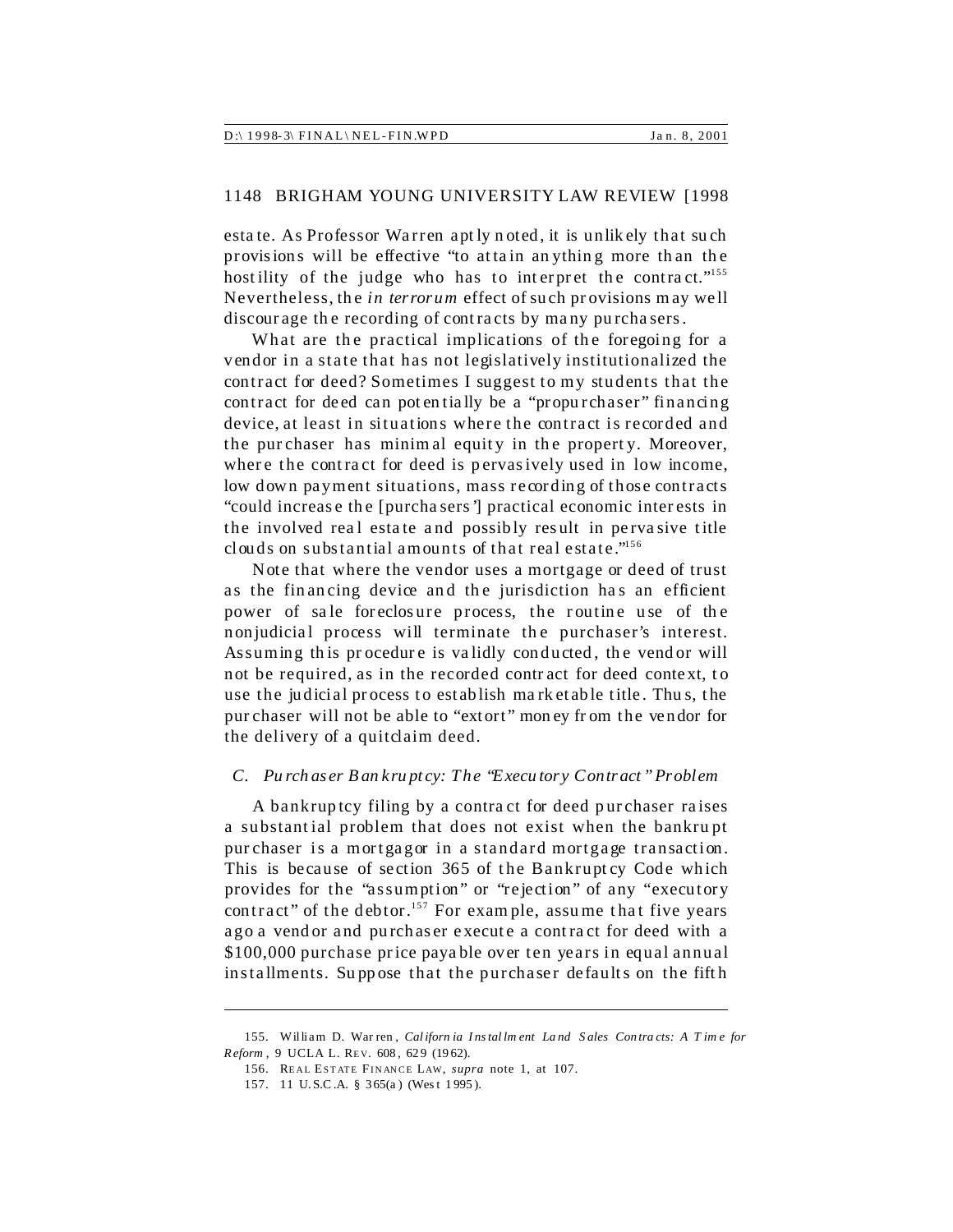| $D$ :\ 1998-3\ FINAL\ NEL-FIN.WPD |  | Jan. 8, 2001 |
|-----------------------------------|--|--------------|
|-----------------------------------|--|--------------|

payment and files a bankrupt cy petition before the vendor takes any action to seek forfeiture or other state law remedies. If the contract for deed is treated as an "executory contract" under section  $365(a)$  of the Bankrupt cy Code, the vendor may compel the purchaser -de bt or to ass ume or reject the con tract. In the case of an assumption, section  $365(b)$  requires the pur chaser to cure the default, compensate the vendor for any dam ages caused by the default, and provide adequate assurance of future performance of the contract.<sup>158</sup> If the pur chaser is unable to satisfy these requirements, the contract will be treated as rejected and the purchaser will lose the land.<sup>159</sup> If the value of the land exceeds the contract balance, the ven dor will gain that surplus. Conversely, if the contract for deed is treated as a mortgage or security interest, rather than as an "executory con tract," the vendor may not invoke the foregoing Bankruptcy Code sections and will be treated as a mortgagee in the bankruptcy proceeding.<sup>160</sup> Accordingly, the ven dor will be en titled only to the contract balance rather than the land. Thus, if the land is sold at a bankruptcy sale and the sale price exceeds the contract balance, the purchaser's unsecured creditors, ra ther than the vendor, will be the beneficiaries.

Whether the contract for deed will be treated as a mortgage or security device rather than an executory contract assumes even more importance in the bankrupt cy reorganization context. In that setting, if the contract is characterized as a mortgage, it can be made part of the reorganization plan and enhance the odds that the plan will succeed. For example, a farmer-debtor in a Chapter 12 reorganization may be able to reduce the contract balance to the land's current market value and have any excess over that value discharged after making modest plan payments.<sup>161</sup> If, on the other hand, the court treats the contract as "executory" and th e purchaser-debtor (debtor-inpossession) is unable to cure the default and compensate the ven dor for damages caused by the default, the land in all lik elihood will be forfeited to the vendor and the chances for a

<sup>158.</sup> *S ee* Sh aw v. D aw son , 48 B.R . 85 7 (Ba nk r. D. N .M. 198 5).

<sup>159.</sup> *S ee id.* 

<sup>160.</sup> *S ee In re* Boot h, 19 B .R. 53 (B an kr . D. Ut ah 198 2).

<sup>161.</sup> *See* REAL ESTATE FINANCE LAW, *supra* note 1, at 666.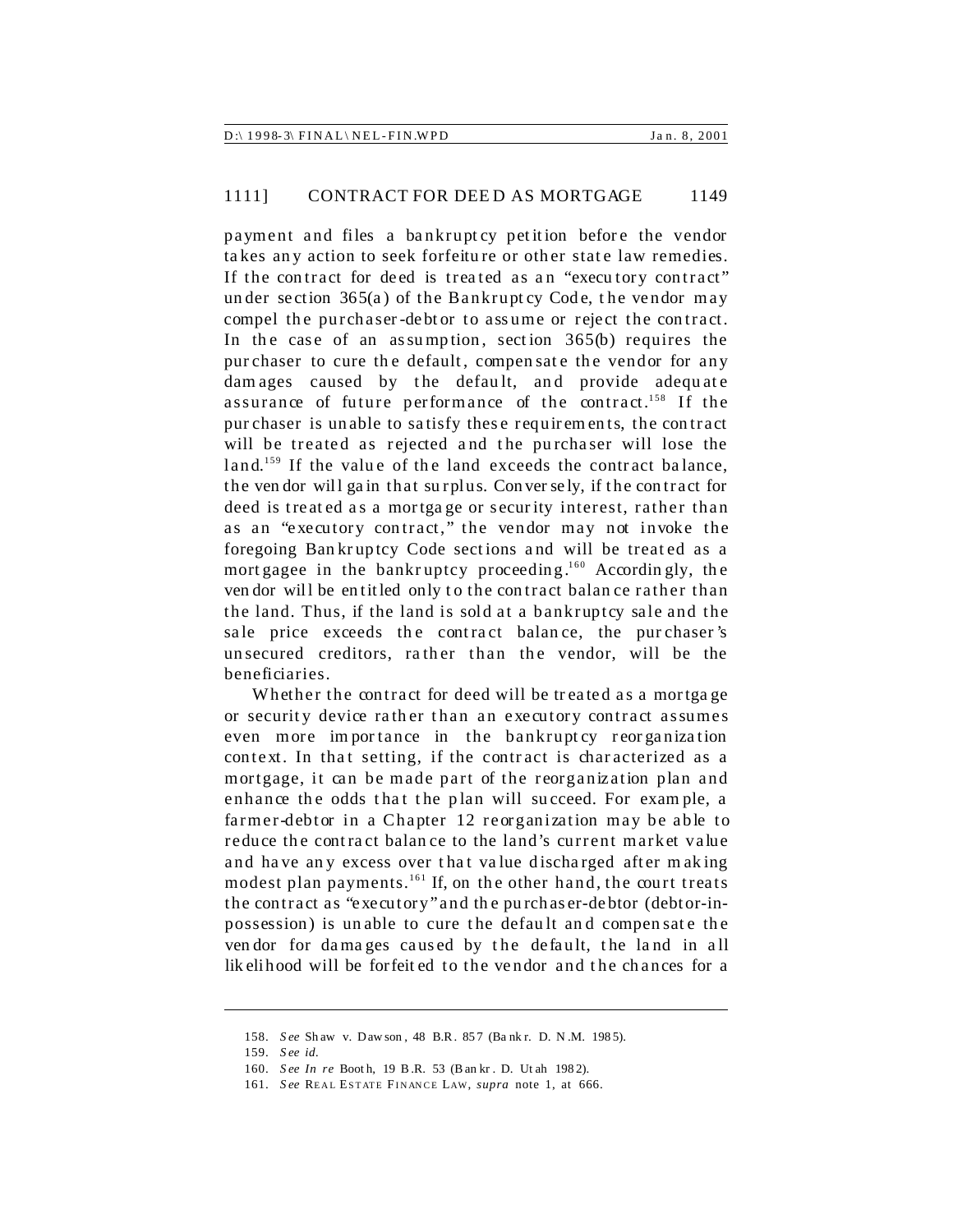|  | $D$ :\ 1998-3\ FINAL\ NEL-FIN.WPD | Jan. 8, 2001 |
|--|-----------------------------------|--------------|
|--|-----------------------------------|--------------|

successful reorganization will be substantially diminished, if not destroyed. This may especially be the case where the contract real estate is the purchaser-debtor's sole or major asset. "Executory" treatment may well mean liquidation, rather than reorganization, of the purchaser-debtor.

Courts are sharply divided on this "mortgage or security" device vs. executory contract" question, although the cases favor slightly the "executory" characterization.<sup>162</sup> Courts often rely on Professor Countryman's definition of an executory contract as one "under which the obligation of both the bankrupt and the other party to the contract are so far unperformed that the failure of either to complete performance would constitute a material breach excusing the performance of the other."<sup>163</sup> In applying this definition to the contract for deed, one federal court stated that

the obligation of the [purchaser] to pay the purchase price

according to the terms of the contract, and the obligation of the [vendor] to deliver title to the [purchaser] when full payment has been made, are both unperformed. Failure of either party to complete performance would constitute a material breach of the contract.<sup>164</sup>

In addition, the court indicated that mortgage or security device treatment of contracts for deed is justified only to the extent that state law treats them as such in other contexts.<sup>165</sup> Under

163. Vernon Countryman, Executory Contracts in Bankruptcy: Part I, 57 MINN. L. REV. 439, 460 (1973).

<sup>162.</sup> For cases a dopting the "executory contract" result, see, e.g., In re Frontier Properties, Inc., 979 F.2d 1358 (9th Cir. 1992); In re Terrell, 892 F.2d 469 (6th Cir. 1989); In re Speck, 798 F.2d 279 (8th Cir. 1986); In re Jones, 186 B.R. 71 (Bankr. W.D. Ky. 1995); In re Miskowski, 182 B.R. 5 (Bankr. M.D. Pa. 1995). For cases favoring the "mortgage or security device" approach, see, e.g., In re Streets & Beard Farm Partnership, 882 F.2d 233 (7th Cir. 1989); In re Heward Bros., 210 B.R. 475 (Bankr. D. Idaho 1997); In re Vinson, 202 B.R. 972 (Bankr. S.D. Ill. 1996); Heartline Farms, Inc. v. Daly, 128 B.R. 246 (Bankr. D. Neb. 1990), aff'd, 934 F.2d 985 (8th Cir. 1991); In re Kratz, 96 B.R. 127 (Bankr. D. Ohio 1988); In re Booth, 19 B.R. 53 (Bankr. D. Utah 1982). See also, Juliet M. Moringiello, A Mortgage by Any Other Name: A Plea for the Uniform Treatment of Installment Land Contracts and Mortgages Under the Bankruptcy Code, 100 DICK. L. REV. 733 (1996).

<sup>164.</sup> Shaw v. Dawson, 48 B.R. 857, 860 (Bankr. D. N.M. 1985); cf. In re Streets & Beard Farm Partnership, 882 F.2d 233 (7th Cir. 1989) (holding that delivery of legal title is a mere formality and does not represent the kind of legal obligation that renders a contract "executory").

<sup>165.</sup> See Shaw, 48 B.R. at 862.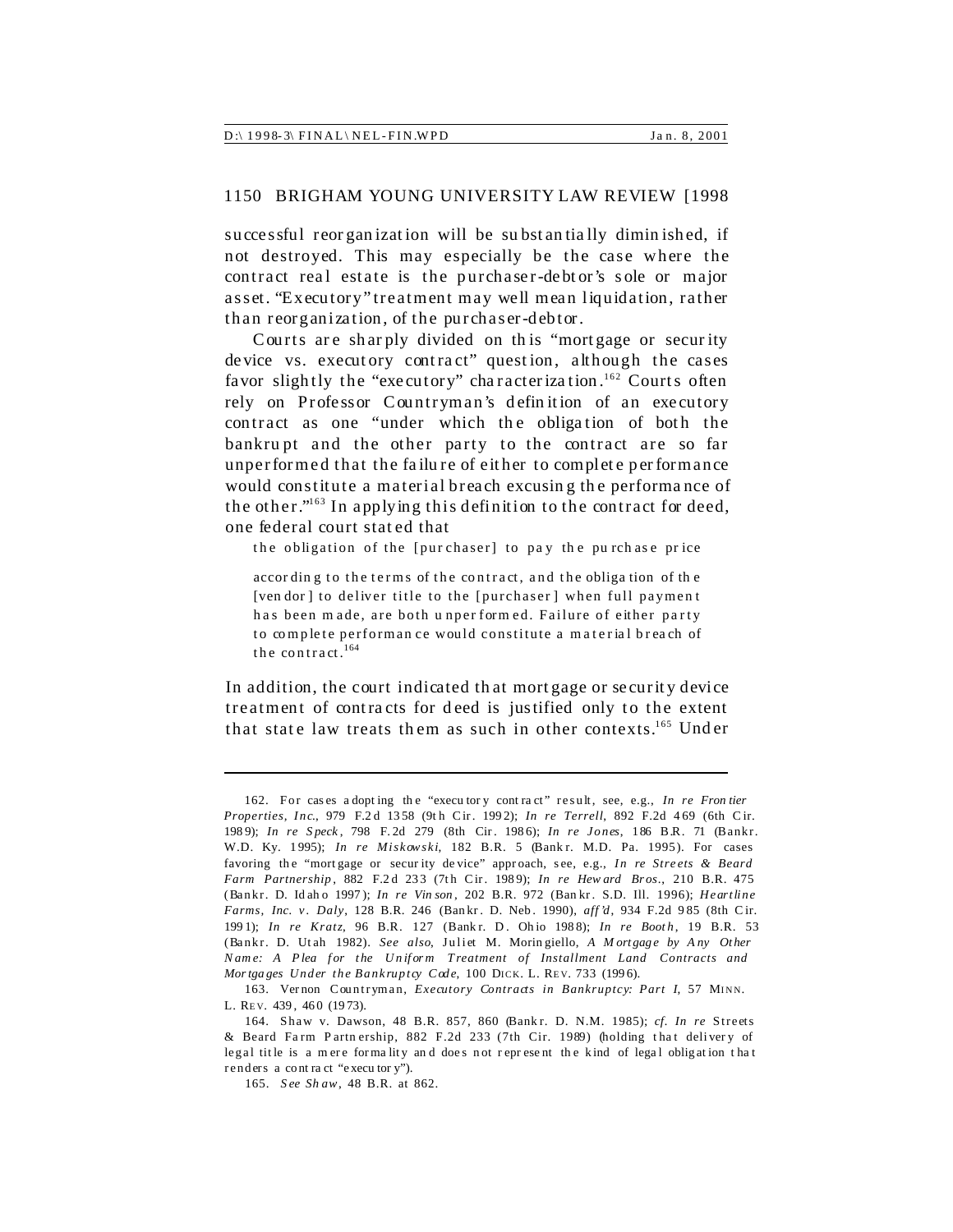| $D$ :\ 1998-3\ FINAL\ NEL-FIN.WPD<br>2001<br>8. |
|-------------------------------------------------|
|-------------------------------------------------|

this view, bankruptcy courts in F lorida , Indiana , Kentu cky, New York, and Oklahoma, where cont ra cts for d eed r eceive mortgage treatment, will reach a different result than in New Mexico, where courts have not adopted such a characterization.<sup>166</sup>

What ever else it is, the contract for deed is a land financing de vice that functions economically as a purchase money mortgage. Surely this common economic function, rather than sem an tic distinctions a bout the meaning of "executory," should govern whether the vendor, purchaser, or the latter's unsecured creditors reap the benefit of the contract land's excess value in the ban kr upt cy context. Th e *R estat em ent* approach can aid th is process in two ways. First, one would hope that in interpreting section 365 of the Bankrupt cy Code, bankrupt cy courts will look to the *R estat em ent* for support in characterizing the contract for deed as a security device rather than an executory contract. Second, state court adoption of the *Restatement* approach will probably ensure that bankruptcy courts sitting in that state will treat the contract for deed as a mortgage or security device for section 365 pu rposes.

#### *D. J ud gment s Against Contract for Deed Parties.*

In virtually every state, a judgment creates a lien on the real property of the judgment debtor.<sup>167</sup> The mechanics of obtainin g th e lien a nd when it becomes effective vary from state to state. In some states, the lien arises upon entry of the judgment upon all real estate of the judgment debtor in the county in which the judgment is obtained.<sup>168</sup> In many other jurisdictions, this lien is created when the judgment is docketed (entered by a clerk in an appropriate docket book).<sup>169</sup> Nevertheless, the foregoing differences are minor and, as a practical matter, a judgment creditor is able to obtain a lien against the debtor's real estate almost immediately after the entry of the judgment. Moreover, the effective date of the lien under th e foregoing st an dards also determ ines its priority as

<sup>166.</sup> *See supra* notes 22-25, 61-81 and accompanying text.

<sup>167.</sup> See DAVID G. EPSTEIN, BANKRUPTCY AND OTHER DEBTOR-CREDITOR LAWS 42-47 (199 5).

<sup>168.</sup> *S ee id.* at 43.

<sup>169.</sup> *S ee id.*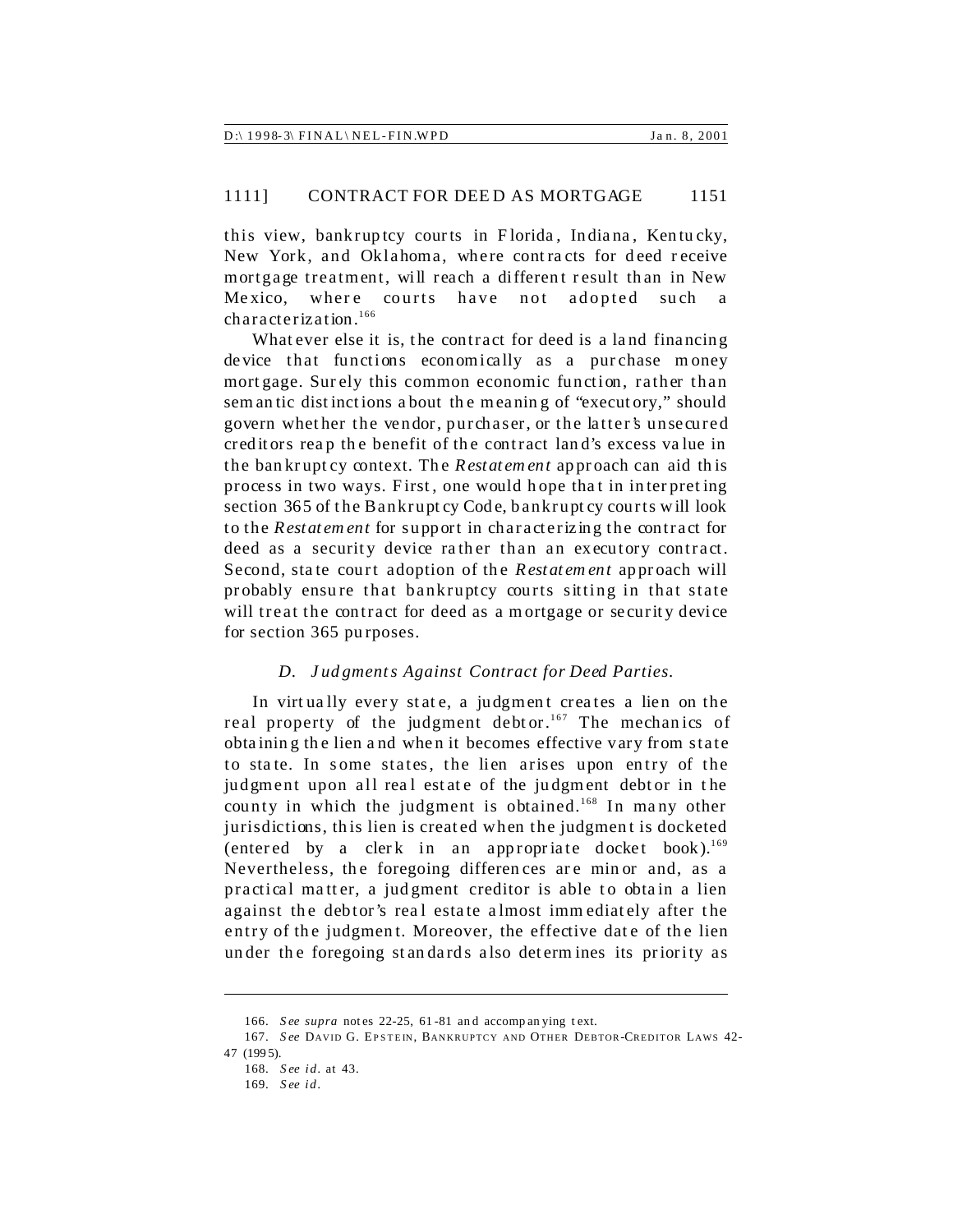| $D: 1998-3$ FINAL NEL-FIN. WPD<br>Jan. 8, 2001 |
|------------------------------------------------|
|------------------------------------------------|

against other judgment liens on the real estate. Thus, if the holder of the senior judgment lien forecloses first, it will wipe out the junior judgment lien. If the latter forecloses first, the sale will be subject to the senior judgment lien. On the other hand, the judgment creditor is not as fortunate with respect to the debtor's personal property. Normally the creditor will proceed by a writ of execution and no lien arises as against debtor's personal property until the sheriff actually levies on it.<sup>170</sup> As a practical matter, the first creditor to have an exe cution sa le s ells t he property free and cle ar of th e claim s of other judgment creditors. Consequently, where t he judgment debtor is either a purchaser or vendor under a contract for deed, det erm ining whe ther the debtor's interest is realty or personalty can be crucial in determining the rights of the judgmen t cred it or.

Courts have had no difficulty in dealing with the rights of the purchaser's judgment creditor. Most states hold that the purchaser's interest is real estate for purposes of judgment lien sta tutes and that the judgment creditor of the purchaser acquires a lien on the latter's interest from the date the judgment is docketed.<sup>171</sup> Courts use two theories to justify this result. Some em ploy the equit able conversion concept. Un der this approach, from the time the contract for deed is executed, the purchaser's interest in equity is "converted" to real estate while the vendor's retention of legal title and the right to receive the remainder of the pur chase price is characterized as per sonalty.<sup>172</sup> Alternatively, other courts simply conclude that the legislature intended to treat the contract for deed purchaser's interest as real estate.<sup>173</sup> This "legislative intent" approach is favored by these courts because of a general

<sup>170.</sup> *S ee id.* at 49.

<sup>171.</sup> *S ee, e.g.*, Bank of Santa Fe v. Garcia, 698 P.2d 458 (N.M. Ct. App. 1985); Fridley v. Munson, 194 N.W. 840 (S.D. 1923); Butler v. Wilkinson, 740 P.2d 1244 (Utah 1987); Ca sca de Sec. Ba nk v. But ler, 567 P.2d 631 (Wash. 1977).

<sup>172.</sup> *S ee, e.g.*, *Garcia*, 698 P.2d at 458; Bar tz v. Paff, 69 N.W. 297 (Wis. 1896); *see als o* Lin da S . Hu me, *Real Estat e Contracts and th e Doctrine of Equitable Conversion in Washington: Dispelling the Ashford Cloud,* 7 U. PUGET SOUND L. REV. 233, 240 (198 4).

<sup>173.</sup> *See, e.g.*, Joseph v. Donovan, 157 A. 638 (Conn. 1931); Hoffman v. Semet, 316 So. 2d 649 (Fla. Dist. Ct. App. 1975); *Wilkinson*, 740 P.2d at 1244; *Cascade Sec. Bank*, 567 P.2d at 631.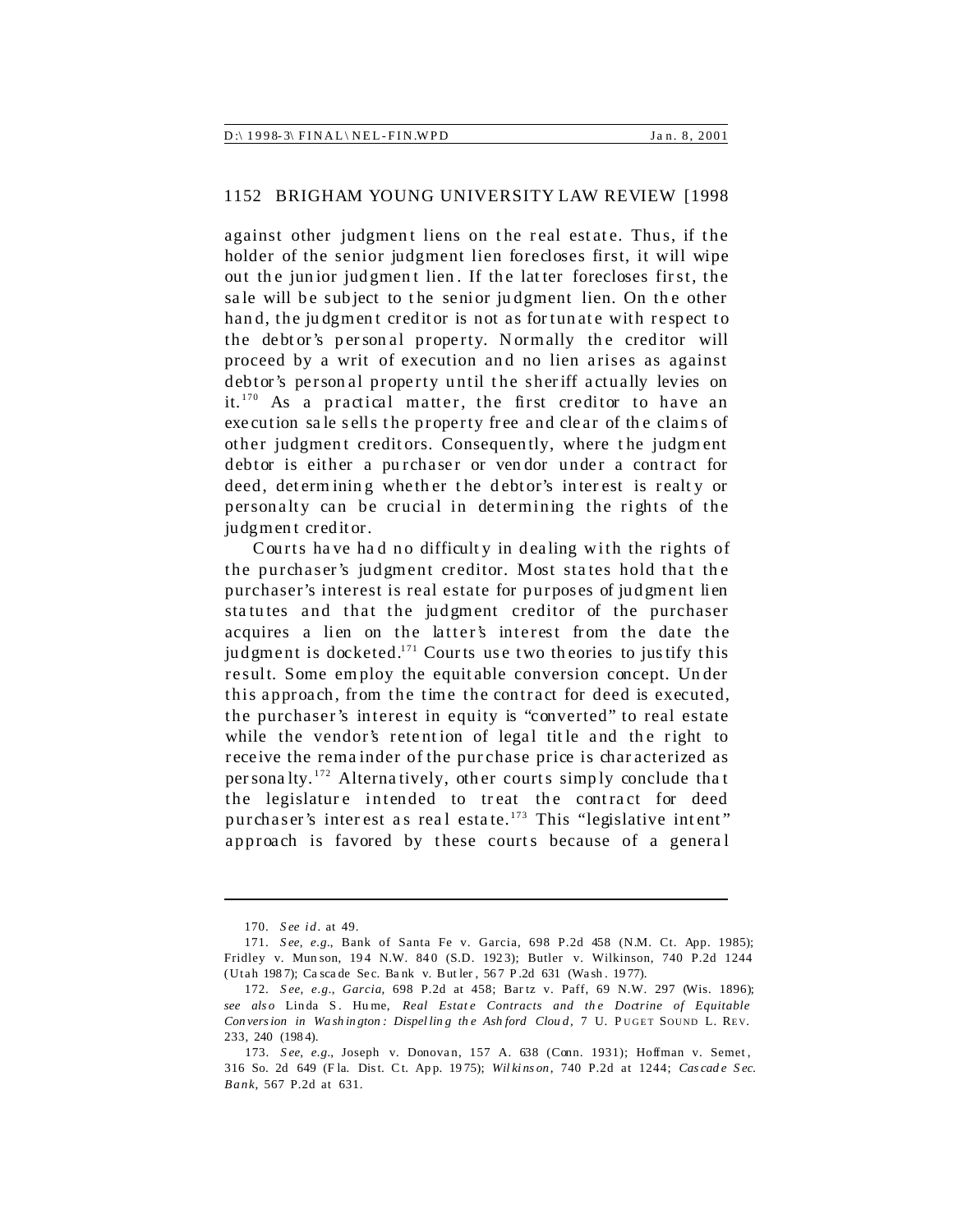|  | D:\ 1998-3\ FINAL\NEL-FIN.WPD |
|--|-------------------------------|
|  |                               |

uneasiness with equitable conversion and its implications in such other areas as wills and trusts and devolution at death.<sup>174</sup>

On the other hand, courts have experienced substantial difficulty in dealing with the judgment creditor of the vendor. Traditionally, a substantial number of courts have treated the vendor's contract interest as real estate for purposes of judgment lien legislation.<sup>175</sup> Under this approach, the vendor's interest is real estate because he or she retains legal title to the land until the contract is fully paid and the deed is delivered to the purchaser.<sup>176</sup> Perhaps the real basis for this view is intuitive. Vendors often find psychological security in the contract for deed because they believe that they "get to keep title to the land" until the last payment is made. In other words, the average vendor surely believes his or her interest is real estate rather than simply the right to receive a stream of payments. Thus, in a certain sense, the traditional approach is consistent with the expectations of many vendors.

However, a growing number of jurisdictions characterize the ven dor's interest as personalty for purposes of judgment lien statutes.<sup>177</sup> Some utilize the doctrine of equitable conversion to reach the conclusion that the vendor's interest is personalty.<sup>178</sup> A few take the position that since the purchaser holds the real estate, the vendor's interest logically must be personalty.<sup>179</sup> Finally, some courts simply hold that the vendor's contract rights are personalty because that result reflects legislative intent.<sup>180</sup>

<sup>174.</sup> See, e.g., Cascade Sec. Bank, 567 P.2d at 631.

<sup>175.</sup> See, e.g., Chain O' Mines, Inc. v. Williamson, 72 P.2d 265 (Colo. 1937); First Sec. Bank v. Rogers, 429 P.2d 386 (Idaho 1967); Bedortha v. Sunridge Land Co., 822 P.2d 694 (Or. 1991); Heath v. Dodson, 110 P.2d 845 (Wash. 1941); Mooring v. Brown, 763 F.2d 386 (10th Cir. 1985) (applying Colorado law); Gena Glaser Trueblood, Note, Article 9 Governs Assignment of Vendor's Rights Under an Installment Land Contract as Security for a Debt: Erickson v. Seattle Trust & Savings Bank (In re Freeborn), 47 Mo. L. REV. 328, 330-31 (1982).

<sup>176.</sup> See Trueblood, supra note 175, at 331.

<sup>177.</sup> See Snow Bros. Hardware Co. v. Ellis, 21 S.W.2d 162 (Ark. 1929); Hull v. Maryland Casualty Co., 79 So. 2d 517 (Fla. 1954); Bank of Haw. v. Horwoth, 787 P.2d 674 (Haw. 1990); Marks v. Tucumcari, 595 P.2d 1199 (N.M. 1979); Cannefax v. Clement, 818 P.2d 546 (Utah 1991); Mueller v. Novelty Dye Works, 78 N.W.2d 881  $(Wis. 1956)$ .

<sup>178.</sup> See Marks v. Tucumcari, 595 P.2d 1199 (N.M. 1979); Mueller v. Novelty Dye Works, 78 N.W.2d 881 (Wis. 1956).

<sup>179.</sup> See Trueblood, supra note 175.

<sup>180.</sup> See Cannefax v. Clement, 818 P.2d 546 (Utah 1991).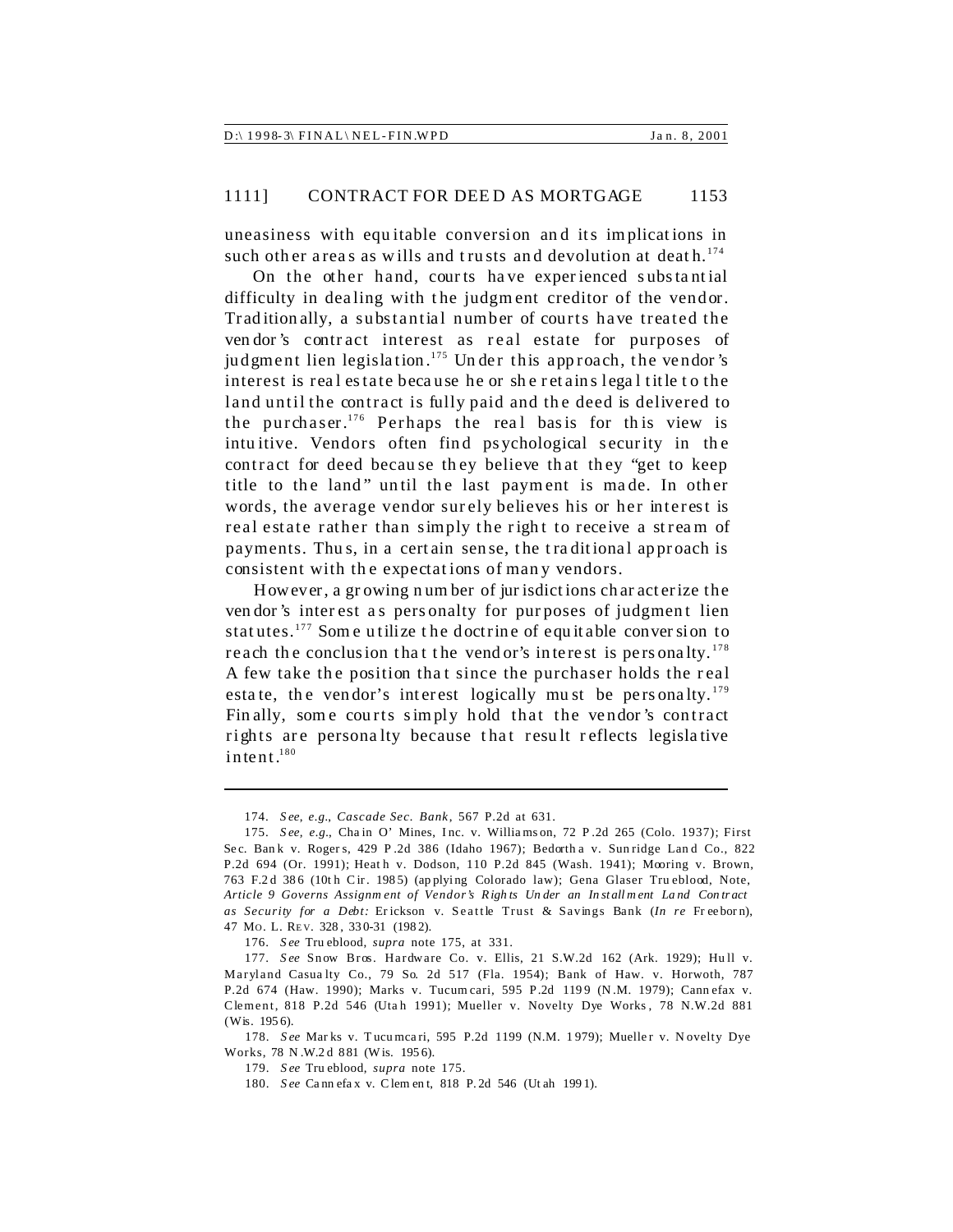| $D: 1998-3$ FINAL NEL-FIN. WPD | Jan. 8, 2001 |
|--------------------------------|--------------|
|                                |              |

Consider the implications of the foregoing two approaches in the context of the following hypothetical: A contract for deed ven dor is entitled to collect \$50,000 over the next five years. Creditor A then dockets a \$20,000 judgment against the vendor in Boone Coun ty, wh er e Bla ckacre, t he con tract land, is located. Creditor B then dockets a \$40,000 judgment in the same county. Creditor B then h olds an execution sale on the judgment and pur chases the vendor's contract interest at the sale for \$40,000. If we are in a state taking the traditional approach that the vendor's interest is real estate, Creditor B paid too much. Ea ch cred it or wou ld have lien s on the ve ndor 's contract interest and the priority of their judgments would be deter mined by the order of docketing. Consequently, since Creditor B's judgment was docketed later than Creditor A's, Creditor B purchased subject to Creditor A's unpaid \$20,000 lien. If, on the other hand, the jurisdiction treats the vendor's interest as personalty, Creditor B will be in a better position. As personalty, the judgment credit or can obtain no lien in it until it is levied upon by the sheriff pursuant to a writ of exe cution.<sup>181</sup> The date of judgment docketing does not establish priority; rather the levy by the sheriff is the crucial point. Creditor B's execution sale will sell vendor's contract interest, as persona lty, free and clear of the other judgment irrespective of when it was docketed.

If the *Restatement* governed the foregoing situation, the ven dor would instead be treated as a mortgagee. As such, the ven dor would hold no tit le, legal or equ ita ble, bu t r at her a righ t to receive the balance of the obligation secured by a lien on Blackacre. Consequently, a s in th ose jur isdict ions r ejectin g th e traditional "real estate" approach, the vendor will be treated as owning personalty in the same man ner as one who holds a promissory note secured by a mortgage on Blackacre.<sup>182</sup> In other words, adoption of th e *R estat em ent* would make it clear that the judgment creditor's rights will not vary depending upon whether his or her debtor is a vendor or a m ortgagee.

<sup>181.</sup> *S ee* EPSTEIN , *supra* note 167, at 49.

<sup>182.</sup> *S ee* STEF AN A. RIESEN FELD , CREDITORS' REMEDIES AND DEBTORS ' PROTECTION 166 (4th ed. 1987).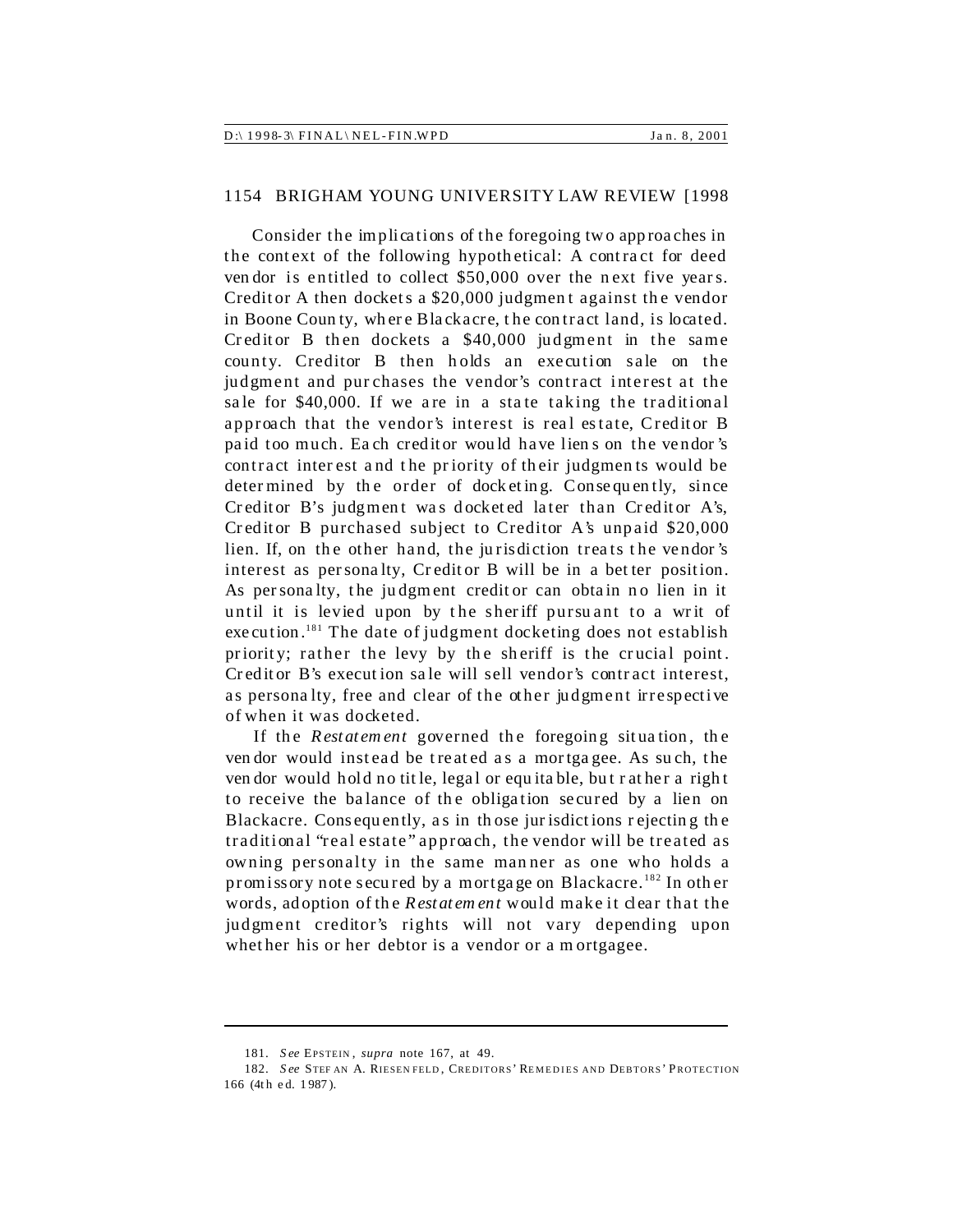#### *E. Mortgaging the Purchaser's and Vendor's Interests*

#### *1. Mortgaging purchaser's interest*

Both payment on the contract obligation and increasing market value of the land increases the value of the purchaser's interest as an economic asset. Indeed, we have just seen how cr ed it ors of the purchaser attempt to reach this interest. More common ly, however, th e pu rchaser seek s to borrow money an d use this "equity" as security for the loan. Indeed, virtually all courts recognize that the purchaser's interest is mort gageable.<sup>183</sup> Functionally, of course, the pur chaser's lender holds th e economic equivalent of a second mort gage because the ven dor 's interest is analogous to a first purchase money mortgage.

Even though the purchaser's interest is mortgageable, lenders to the purchaser are often unclear about what type of security document to use. Some, for example, take an assignment of the purchaser's interest together with a quit claim deed from the purchaser. This "package" will be treated as a valid mortgage, <sup>184</sup> but because of the probable absence of a power of sale, it will have to be foreclosed judicially, in a costly and time-consuming procedure.<sup>185</sup> The use of the assignment and quitclaim deed may stem from the lender's un certain ty a bout the nature of the purchaser's rights. Are they primarily contractual? Should the purchaser instead be treated as owning an equity of redemption? In any event, there is no reason wh y, if the jurisdiction perm its power of sale foreclos ure, that a deed of trust or mortgage with power of sale should not be used, just as is the case in the normal second mortgage lending context.

<sup>183.</sup> *S ee, e.g.*, Kendr ick v. Davis, 452 P.2d 222 (Wa sh . 19 69); *In re* Jones , 186 B.R. 71 (Bankr . W.D. Ky. 1995); *In re* Willingha m, 139 B.R. 670 (Bank r. N.D . Ohio 1991); Pet z v. Est at e of Pet z, 467 N.E.2d 780 (Ind. Ct. App. 1984); Stan nard v. Marboe, 198 N.W. 127 (Minn. 1924); Fincher v. Miles Homes, Inc., 549 S.W.2d 848 (Mo. 1977); O'Neill Prod. Cr edit Ass'n v. Mitchell, 307 N.W.2d 115 (Neb. 1981); Shindledecker v. Sava ge, 627 P .2d 1241 (N .M. 1981 ); Butler v. Wilkinson, 740 P.2d 1244 (Ut ah 198 7); Di rk s v. Cor nw ell , 75 4 P .2d 946 (Utah Ct. App. 1988). *But see* Arkansas Supply, Inc. v. Young, 580 S.W.2d 174 (Ark. 1979).

<sup>184.</sup> *S ee* Erik son v. First Nat 'l Bank, 697 P .2d 1332 (Mont. 1985); O'Neill Prod. Cred it Ass'n v. M itch ell, 307 N .W.2d 115 (Neb. 1981); see also REAL ESTATE FINANCE LAW, *supra* note 1, at 113.

<sup>185.</sup> *See* REAL ESTATE FINANCE LAW, *supra* note 1, §§ 7.11, .19.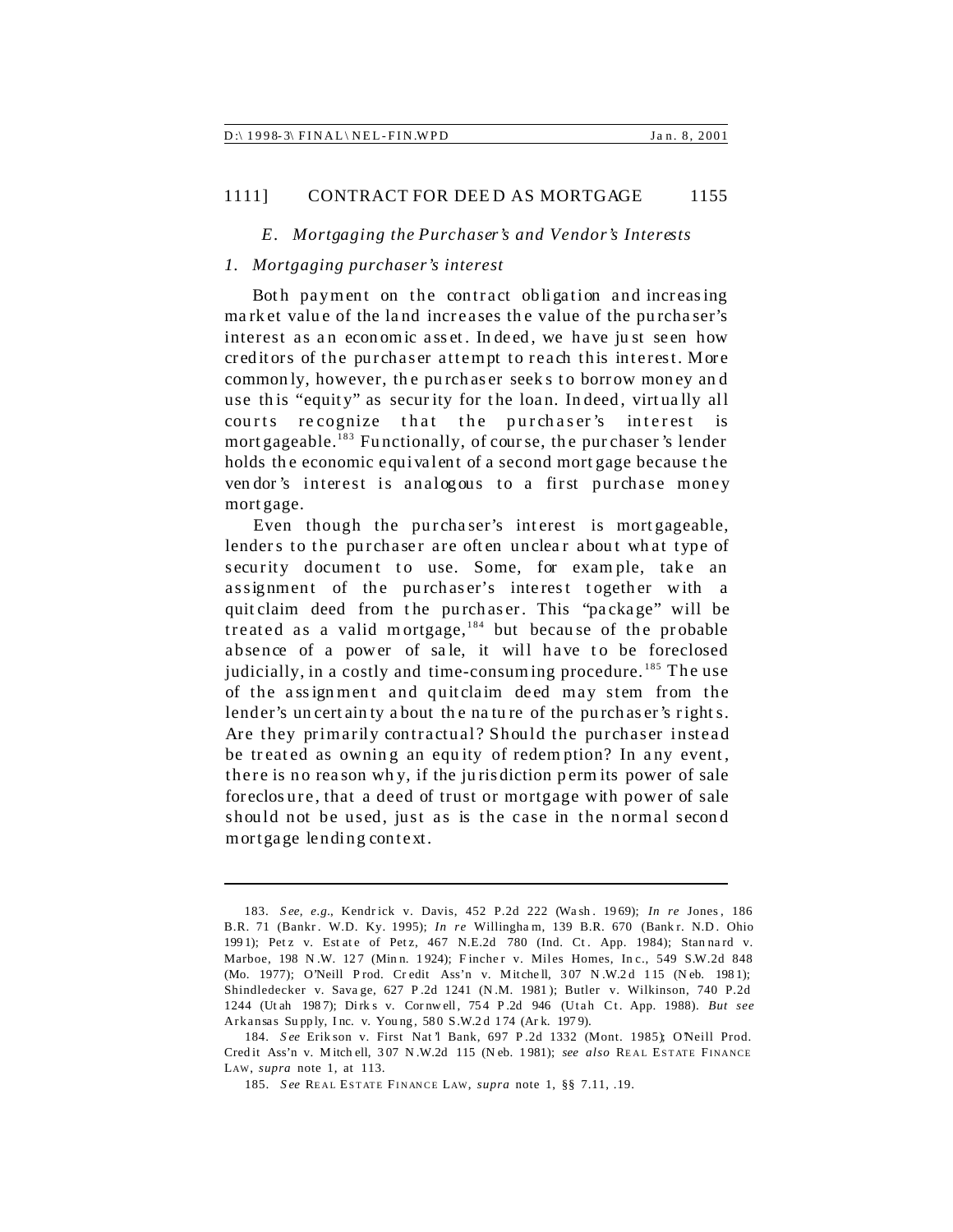| $D: 1998-3$ FINAL NEL-FIN. WPD<br>Jan. 8, 2001 |
|------------------------------------------------|
|------------------------------------------------|

The fact that the purchaser's interest is mortgageable raises a more fundamental issue than simply its document at ion. What are the mortgagee's rights in the event the vendor declares a forfeiture? Generally cases hold that a vendor who has actual knowledge of the purchaser's mortgagee may not declare a forfeiture of the contract without providing the purchaser's mortgagee with notification of the intent to forfeit and an opportunity to protect itself.<sup>186</sup> There is some authority that even where the vendor lacks actual knowledge of the mort gagee's existence, if the mort gage is recorded the vendor is deemed to have constructive notice of the mortgagee's existence.<sup>187</sup> This latter approach imposes a duty on the vendor to examine title to the land prior to a forfeiture declaration in order to ensure that notice is given to any mortgagee of the purchaser's interest. However, there is also significant case law holding that, absent actual knowledge of the mortgagee's existence, the vendor is not obligated to notify the mortgagee of the pending forfeiture.<sup>188</sup> These cases rely on the notion that recording operates as notice only to those acquiring an interest in the land subsequent to the recording and not to those whose interest predated it. As a practical matter, in jurisdictions adopting this reasoning, a mortgagee desiring protection must give the vendor actual notice of the existence of the mort gage at the time the mortgagee takes it, a requirement that is not currently imposed on most junior mortgagees in the traditional mortgage law setting.  $189$ 

188. See Shindledecker v. Savage, 627 P.2d 1241 (N.M. 1981); Dirks v. Cornwell, 754 P.2d 946 (Utah Ct. App. 1988); Kendrick v. Davis, 452 P.2d 222 (Wash. 1969).

<sup>186.</sup> See Credit Finance, Inc. v. Bateman, 660 P.2d 869 (Ariz. Ct. App. 1983); Fincher v. Miles Homes, Inc., 549 S.W.2d 848 (Mo. 1977); Yu v. Paperchase Partnership, 845 P.2d 158 (N.M. 1992). But see Estate of Brewer v. Iota Delta Chapter, Tau Kappa Epsilon Fraternity, Inc., 692 P.2d 597 (Or. 1984) (explaining vendor not obligated to provide notice to the purchaser's mortgagee even though vendor actually knows of mortgagee's existence) superseded by OR. REV. STAT. § 93.935-945 (1997).

<sup>187.</sup> See Stan ard v. Marboe, 198 N.W. 127 (Minn. 1924); see also Note, Mortgages  $-$  Notice  $-$  Vendor and Purchaser  $-$  Vendor Not Charged With Constructive Notice of Subsequent Mortgage of Contract Purchaser's Equity - Mortgagee Required to Notify Vendor to Protect Security Interest, 45 WASH. L. REV. 645, 646 (1970).

<sup>189.</sup> This approach is criticized in Thomas A. Henzler, Note, Mortgages-Mortgage of a Vendees Interest in an Installment Land Contract-Mortgagee's Rights Upon Default: Fincher v. Miles Homes of Missouri, Inc., 43 Mo. L. Rev. 371, 373-74 (1978).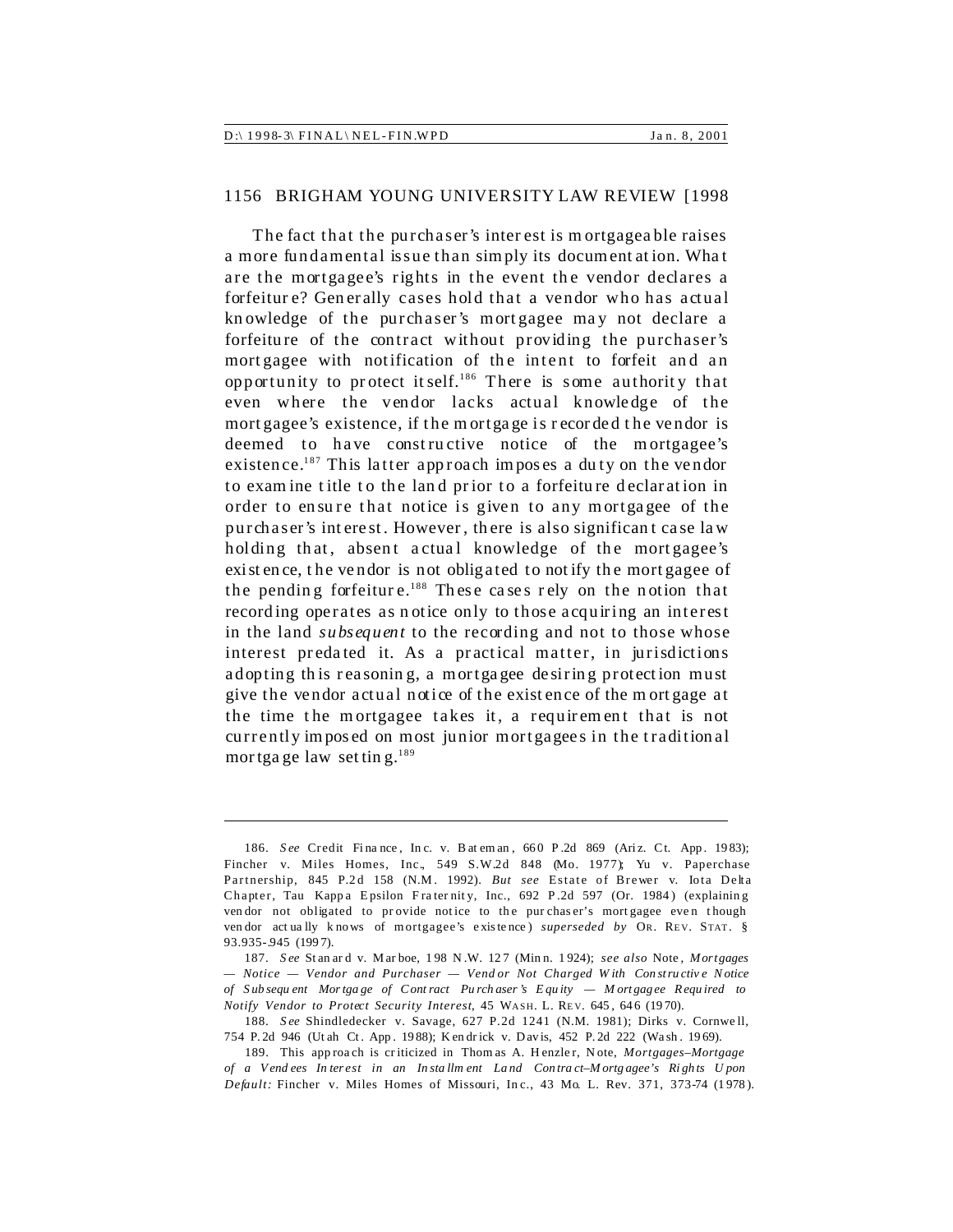| $D: \langle 1998-3 \rangle$ FINAL \NEL-FIN.WPD<br>Jan. 8, 2001 |
|----------------------------------------------------------------|
|----------------------------------------------------------------|

Suppose a purchaser's mortgagee receives notice of a ven dor's intent to invoke forfeiture. What are its rights? There has been some suggestion that notification permits the mortgagee to fulfill the purchaser's obligation under the contract.<sup>190</sup> What does this mean? If it means that the mortgagee may take over the purchaser's interest without foreclos ure of the mort gage, it clearly is wrong because it would confer on the purchaser's mortgagee greater rights than possessed by a second mortgagee in the normal mortgage context.

Under the *R estat em ent* a straight mortgage an alogy would be applied in the foregoing situ at ion. First, of course, forfeiture would be impermissible—the vendor would be required to foreclose the contract as a mortgage.<sup>191</sup> If the foreclosure is judicial, the purchaser's mortgagee must be made a partydefendant.<sup>192</sup> If power of sale foreclosure is permissible in the jurisdiction, the purchaser's mortgagee would normally be entitled to mailed notice of the foreclosure.<sup>193</sup> What then are the mort gagee's rights? It would be treated as a junior mortga gee in a traditional "sen ior mortgage-junior mortgage" setting. In this context, when the senior mortgage is in default, the junior mortgagee has two options. First, it may pa y off or "redeem" the senior mortgage and stand in the senior's shoes as an assignee of that mortgage.<sup>194</sup> If this option is taken, the second mortgage would then own two mortgages on the land a nd mu st foreclos e one or both of them to acquire either money or title to the land. Alter na tively, the second mortga gee may foreclose its mortga ge and the purchaser at that sale would acquire title to the land subject to the first mortgage.<sup>195</sup> Second mortgagee would acquire title only if it actually pur chases at the foreclosure sale.

Of course, as indicated earlier,<sup>196</sup> the *Restatement* does not contemplate that se llers of land w ill continue to use contracts for deed, albeit subject to mortgage law. That will occur only if a ven dor contin ues to use the con tract for deed after his or her

<sup>190.</sup> *S ee* Note , *supra* note 187, at 646.

<sup>191.</sup> *S ee supra* note s 129-34 an d accompa nyin g text .

<sup>192.</sup> *See* REAL ESTATE FINANCE LAW, *supra* note 1, § 7.12.

<sup>193.</sup> *S ee id.* § 7.19.

<sup>194.</sup> *See* RESTATEMENT, *supra* note 2, § 6.4 cmt. a.

<sup>195.</sup> *S ee id.* § 7.1 cmt. b.

<sup>196.</sup> See supra Part VI.C.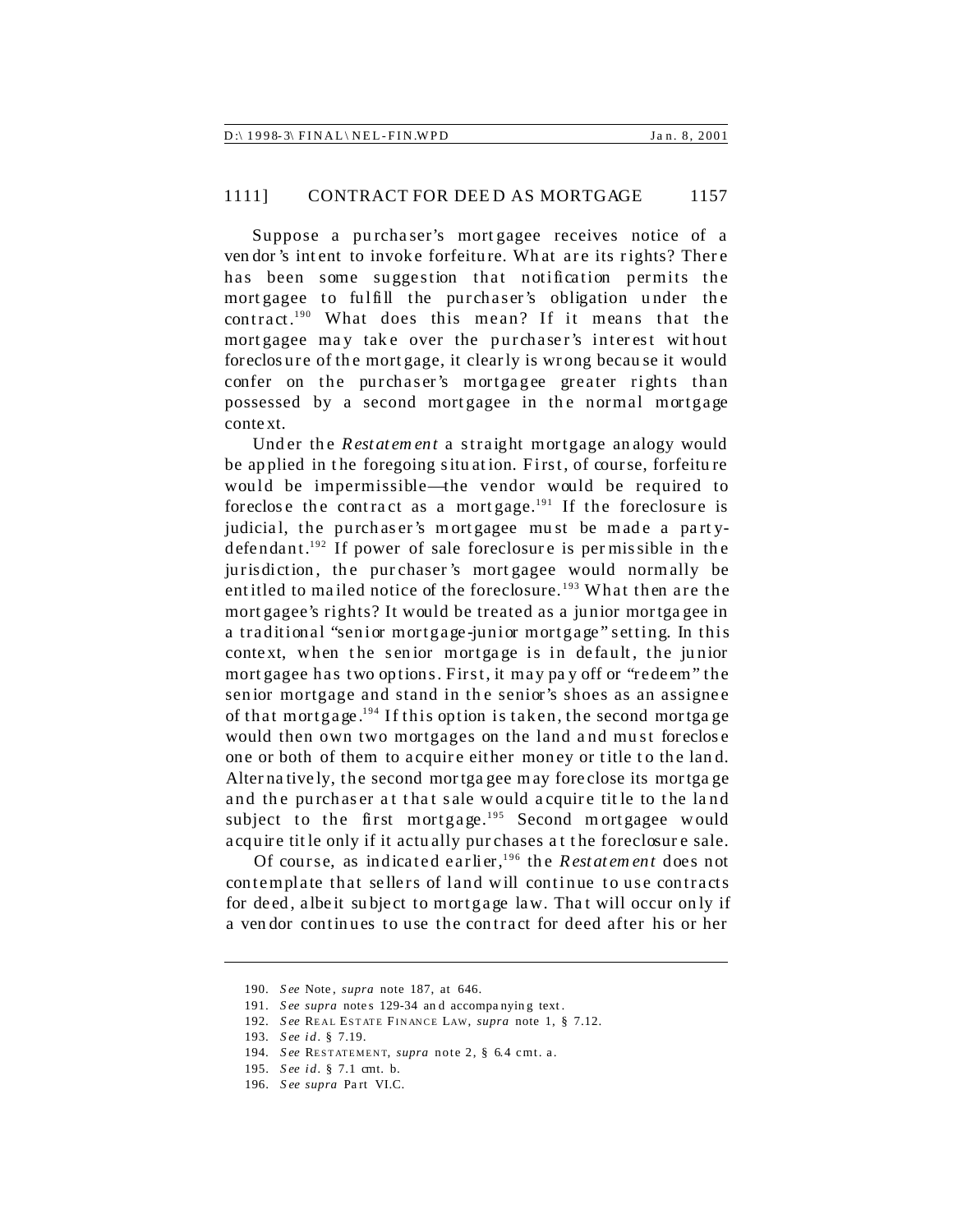| $D: 1998-3$ FINAL NEL-FIN. WPD<br>Jan. 8, 2001 |
|------------------------------------------------|
|------------------------------------------------|

jurisdiction adopts the *R estat em ent* approa ch. Rather, the *R estat em ent*'s ultimate purpose is to remove an y incentive for ven dors to use the contract for deed and thus to ensure that traditional mortgage instruments are used in land finance transactions. If that occurs, the current uncertainties that plague secured lendin g to cont ra ct for deed p ur chaser s will be eliminated. The rights of the parties will be more clearly defined and predicta ble an d this should ultim at ely enhance the ava ilability of jun ior mortgage fin an cing.

#### *2. Mortgaging vendor's interest*

In order to understand a de qu ately the u se of a ven dor 's contract for deed interest as security for a loan, we must first focus on how a security interest is obtained in its economic equivalent—a promissory note secured by a m ortgage. Pledges of notes se cured by m ortga ges occur in a va riet y of contexts. A seller of real estate sometimes takes back from the purchaser a purchase money note an d mortgage for pa rt of the sale price. Later seller may need to borrow money and m ay pledge the note and mortgage as security for that loan. Simila rly, a financial institution such as a bank or thrift institution holding mortgage loans in portfolio may sometimes pledge them as secu rity for repayment for loans made to it by other institutions.

At this point Article 9 of the Uniform Commercial Code enters the picture. It is widely accepted that promissory notes and the mortgages securing them are personal property and that pledges of them are governed by Article  $9.197$  What does this mean? With respect to a pledgee's rights in a promissory note, the answer is clear—"the pledgee must follow Article 9's procedures in order to *perfect* his or her rights as a gainst other claimants to the note, such as the pledgor's trustee in bank ru ptcy or subsequ ent good faith pur chaser s or ass ignees of the pled gor ." <sup>198</sup> First, note that a promissory note is an "instrument" for purposes of the Code.<sup>199</sup> As an instrument,

<sup>197.</sup> See REAL ESTATE FINANCE LAW, *supra* note 1, at 343.

<sup>198.</sup> *Id.*

<sup>199.</sup> *S ee* U.C.C. § 9-105 (1)(i) (1997) ("instr um ent " mean s "a negotia ble instrument . . . or any other writing which evidences a right to the payment of money and is not its elf a security agreement or lease and is of a type which is in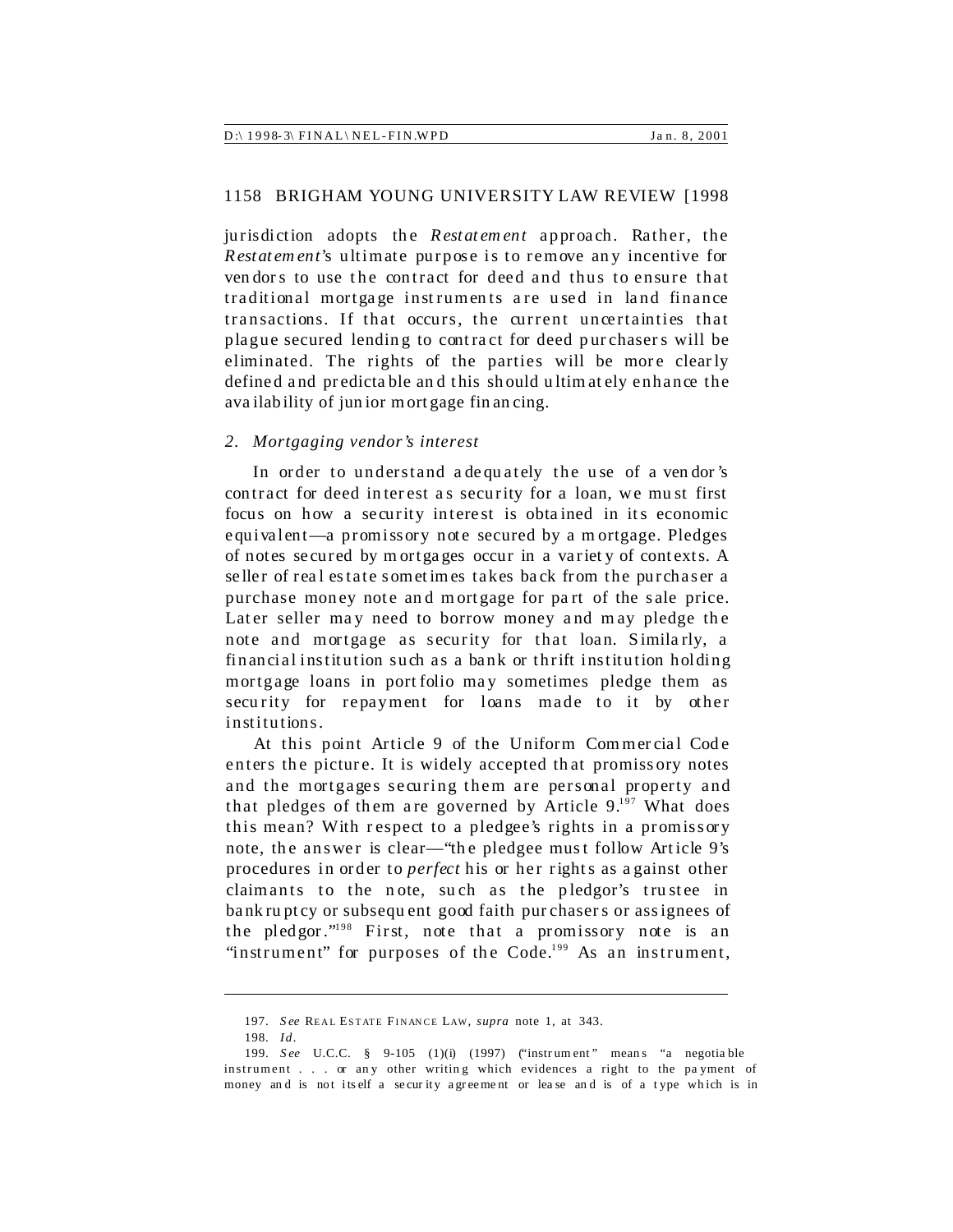perfection of a security interest in the note can be a ccomplished by its transfer to the pledgee.<sup>200</sup> However, as to the mortgage, there is some ambiguity, but increasingly less so. The Code does not deal specifically with whether the pledgee must take some further action to perfect rights in the mortgage or whether perfection of a security interest in the note will suffice. There is some suggestion in the Official Comment that this question is to be resolved by non-Code law rather than by the Code itself,  $201$  and some commentators  $202$  and a few cases take this position.<sup>203</sup> To the extent that this latter view prevails, a security interest in the mortgage must be perfected under state recording act principles.

The better view, and the one that is receiving growing acceptance, is that the mortgage simply follows the note and therefore that a perfected security interest in the note encompasses the mortgage as well. This approach is endorsed by most commentators<sup>204</sup> and recent cases.<sup>205</sup> It finds support

201. *S ee* U. C.C . § 9-1 02 cm t. 4 (19 97):

This Article is not applicable to the creation of the real estate mortgage. . . . However, when the mortgagee pledges the note to secure his own obligation to X, this Article applies to the security interest thus created, which is a security interest in an instrument even though the instrument is secured by a real estate mortgage. This Article leaves to other law the question of the effect on rights under the mortgage of delivery or non-delivery of the mortgage or of recording or non-recording of an assignment of the mortgagee's interest.

*Id.*

202. *See* GRANT GILMORE, SECURITY INTERESTS IN PERSONAL PROPERTY 311 (1965); Comment, *An Article Nine S cope Problem — Mortgages, Leases, and Rents as Collateral*, 47 U. C OLO. L. RE V. 449 , 45 6-57 (197 6).

203. *S ee In re* Ma ry ville Sa v. & L oan Cor p., 7 43 F .2d 4 13 (6t h C ir . 198 4); *In Re* Ivy Pr operties, 109 B.R. 10 (Bank r. D. Mass. 1989).

204. See, e.g., Bowmar, *Real Estate Interests as Security Under the UCC*: The *Scope of Arti cle Nin e,* 12 U CC L .J . 99, 1 21 (19 79); J an Z. Kra snowie cki et al., *The* Kennedy Mortgage Co. Bank ruptcy Case: New Light Shed on the Position of *Warehousing Ban ks,* 56 AM. BANKR. L.J . 325 (198 2).

205. *See*, e.g., Greiner v. Wilke, 625 F.2d 281 (9th Cir. 1980); Starr v. Bruce Far ley Corp., 612 F.2d 1197 (9th Cir. 1980); Ja ckson County F ed. Sav. & Loan Ass'n

ordinary course of bus iness tr an sferr ed by deliv ery with any necessary indorsement or as sig nm en t. ").

<sup>200.</sup> *See* U.C.C. § 9-304(1) (1997); Rodney v. Arizona Bank, 836 P.2d 434 (Ariz. Ct. App. 1992 ); *In re* Len dve st Mor tga ge, 1 19 B. R. 19 9 (B.A.P . 9t h C ir . 199 0); *In re* Nichols, 88 B.R. 871 (Bankr. D. Ill. 1988). Interestingly, under revisions to Article 9 currently under consideration, a lender to a mortgagee will be able to perfect a security interest in a promissory note by filing a financing st atem ent a s well as by taking posses sion of it. *S ee* U. C.C . §§ 9-3 10, 311 (Pr opos ed Dr aft 199 7).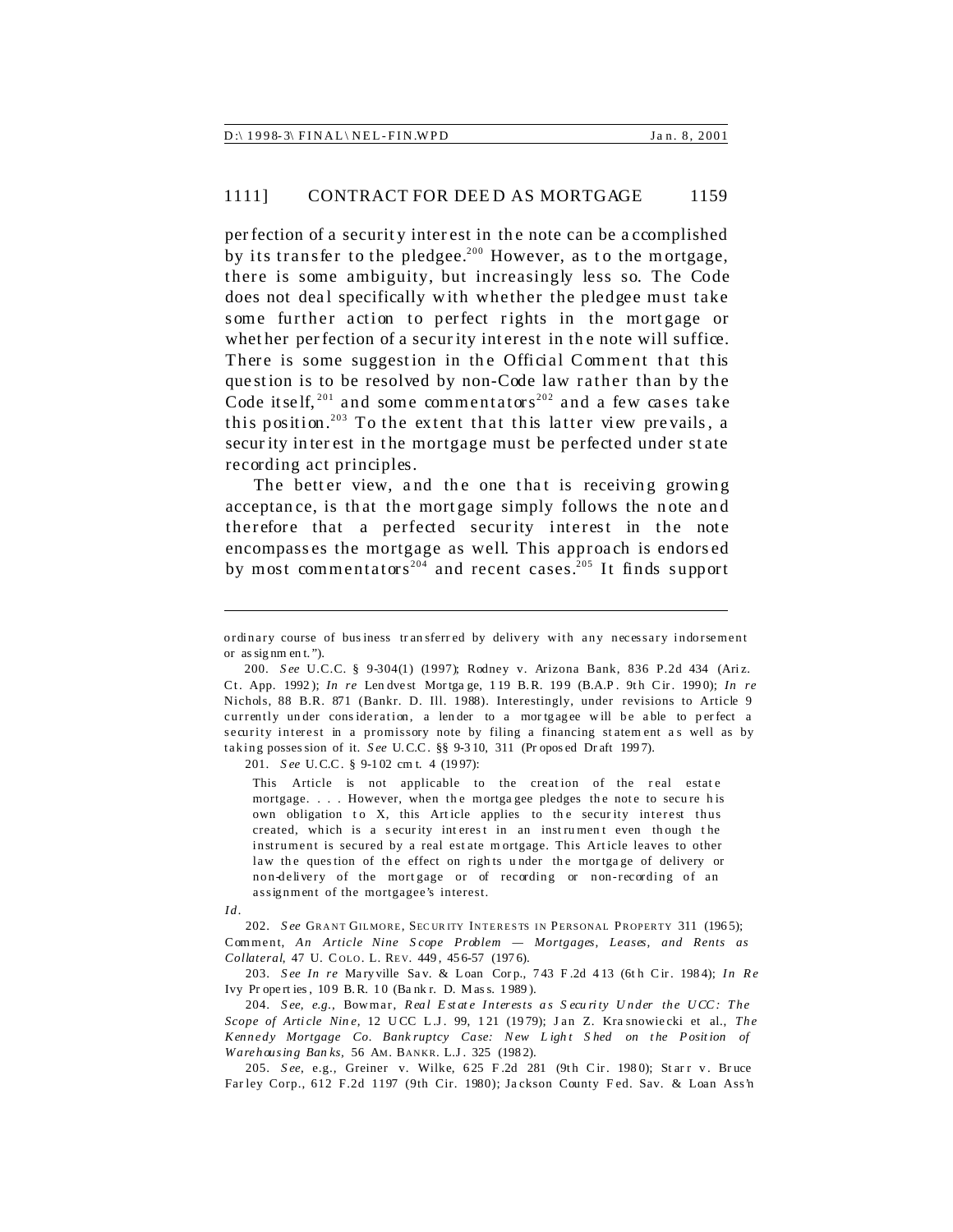| $D: 1998-3$ FINAL NEL-FIN.WPD |  |  | Jan. 8, 2001 |  |
|-------------------------------|--|--|--------------|--|
|-------------------------------|--|--|--------------|--|

either in the argument that the Code implicitly endorses it or by the assertion that it flows naturally from the common law doctrine that the mortgage automatically follows the note.<sup>206</sup> It avoids the necessity of mu ltiple pr ecau tions su ch as recordin g a mortgage assignment in the real estate records or the filing of a financing statement to protect the pledgee against other creditors. The tr an sfer of possession of the n ote affords a simple and efficient mechanism for perfecting a security interest simultaneously in both documents.<sup>207</sup>

On the other ha nd, th e lender who desir es effective security in a contr act for deed vendor 's interest confronts confusion and inefficiency. Wh ile it is universa lly accep ted that a ven dor 's contract for deed interest is mortgageable,<sup>208</sup> this universal consensus quickly unr avels once we focus on t he *m echan ics* of mortgaging this interest. Traditionally, many lenders who lend money on the security of the vendor's contract interest have treated the transa ction as if the vendor were mortgaging a fee simple interest in the land.<sup>209</sup> They assume that because the ven dor holds legal title to the land described in the contract, the vendor is its "real" owner.<sup>210</sup> As a result, a lender operating on this assumption takes a t ra ditional mortga ge an d records it in the real estate records.<sup>211</sup> Such a practice presumably protects the lender's priority against both unsecured and subsequent lien credit ors of the vendor. Indeed, many courts continue to

v. Maduff Mortgage Corp., 608 F. Supp. 588 (D. Colo. 1985); First Nat'l Bank v. Larson, 17 B.R. 957, 965 (Bankr. D. N.J. 1982); *see also* 4 JAMES J. WHITE & ROBERT S. SUMMERS, UNIFORM COMMERCIAL CODE 47 (4th ed. 1995) ("Court s generally . . . conclude that Article 9 governs per fection of a security interest in the note and conclude that no action need be taken with regard to the mort gage, nor any filing done in the real estate records.").

<sup>206.</sup> *See In re* Staff Mortgage & Inv. Corp., 550 F.2d 1228 (9th Cir. 1977); A.E. Penn ebaker Co. v. Fuller, 691 F. Supp. 938 (W.D. N.C. 1988); *In re* Kennedy Mortga ge Co., 17 B.R. 957 (Bank r. D. N.J . 1982); Army Na t'l Bank v. Equity Developers, Inc., 774 P.2d 919 (Kan. 1989).

<sup>207.</sup> See REAL ESTATE FINANCE LAW, *supra* note 1, at 345.

<sup>208.</sup> *See, e.g.*, Cain & Bultman, Inc. v. Miss Sam, Inc., 409 So. 2d 114 (Fla. Dist. Ct. App. 1982); Erickson v. First Nat 'l Bank, 697 P.2d 1332 (Mont. 1985); Fin ch v. Beneficial N.M ., In c., 905 P.2 d 19 8 (N. M. 19 95); *In re* Freeborn , 617 P.2d 424 (Wash. 198 0).

<sup>209.</sup> See REAL ESTATE FINANCE LAW, *supra* note 1, at 116.

<sup>210.</sup> *S ee id.*

<sup>211.</sup> *S ee id.*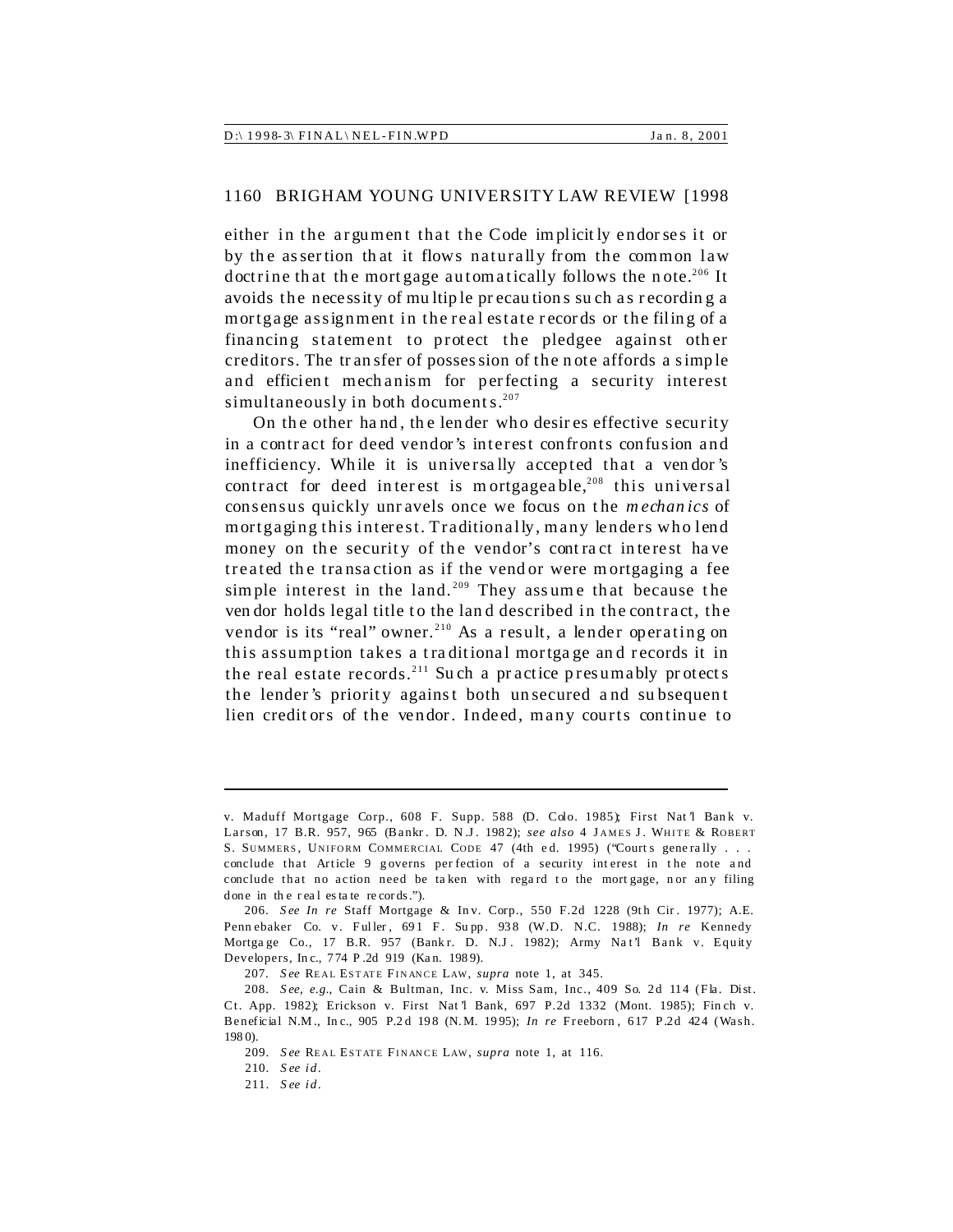|  |  | $D$ :\ 1998-3\ FINAL\ NEL-FIN.WPD | Jan. 8, 2001 |
|--|--|-----------------------------------|--------------|
|--|--|-----------------------------------|--------------|

adhere to the position that the foregoing method is the only acceptable method for mortgaging the vendor's interest. $^{212}$ 

Other decisions, however, reject the foregoing approach in favor of applying Article 9 of the Uniform Commercial Code. In a leading case, *In re Freeborn*, 213 the Washington Supreme Court held that a lender could obtain a perfected security interest in the vendor's right to receive the contra ct paym ent s only by com plyin g with Article 9, w hich the cou rt held treated this payment stream as a "general intangible." The court reasoned that the vendor has both legal title to the land (which is realty) and the right to receive the contract payments (which is personalty). Thus, while taking and recording a mortgage or similar documents in the real estate records protects the lender against subsequent claims to the ven dor's legal title, it does not protect the lender against subsequent claims on the vendor's right to receive contract payments. Consequently, because the security int erests in *Freeborn* had only been recorded in the real estate records, they were deemed unperfected.

Import an tly, the *Freeborn* analysis u tilizes a stra ight mortgage transaction analogy. The court cited the Official Comment to section  $9-102(3)$ , considered earlier in this section,<sup>214</sup> which states that although Article 9 is inapplicable to the creation of a real estate mortgage itself, "when the mortgagee pledges the note to secure his own obligation to  $X$ , this Article applies to the security interest thus crea ted, which is a security interest in an instrument even though the instrument is secured by a real estate mortgage."<sup>215</sup> According to the court, the situation described in the comment—the pledge by a mortgage e to secure h is own obligation to a th ird party—was analogous to the case it confronted. "Here, the ven dor and holder of legal title assigned the right to receive real estate contract payments in order to secure his obligation to a third party. $"216"$ 

<sup>212.</sup> *S ee, e.g.*, *In re* Shuster, 7 84 F .2d 8 83 (8t h C ir . 198 6); *In re* Hoeppner , 49 B.R. 124 (Ba nk r. E. D. W is. 198 5); An th on y v. R ea rd on , 83 5 P .2d 811 (N. M. 1 992 ).

<sup>213. 617</sup> P.2d 424 (Wash. 1980).

<sup>214.</sup> *S ee supra* note s 200-201 an d accompa nyin g text .

<sup>215.</sup> U.C.C. § 9-102(3) cm t. 4 (1997).

<sup>216.</sup> *Freeborn*, 617 P.2d at 428.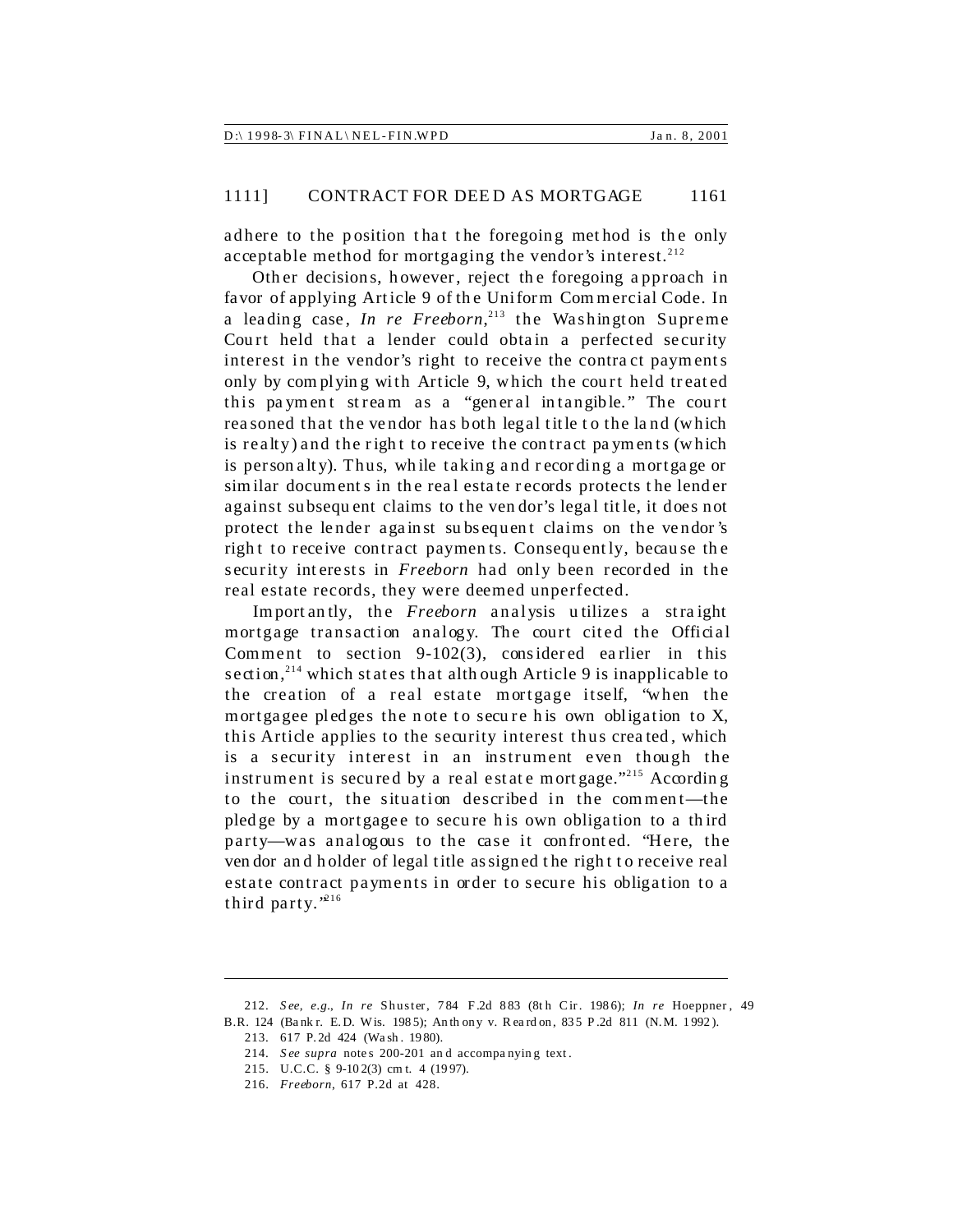|  | $D: 1998-3$ FINAL NEL-FIN. WPD | Jan. 8, 2001 |
|--|--------------------------------|--------------|
|--|--------------------------------|--------------|

The foregoing approach has been adopted by several other courts.<sup>217</sup> However, even though these decisions hold that Article 9 is applicable to perfecting a security interest in a ven dor 's inter est, they disagree as to the procedure to be followed. *In re Freeborn* itself requires the vendor's lender both to perfect his or her mortgage as a chat tel security interest under Article 9 *and* to record it in the real estate records; the latter step presumably is necessary in order for the lender to acquire a perfected right to seize and assert the vendor's interest in the real estate. On the other hand, other decisions hold that perfection under Article 9 alone is sufficient.<sup>218</sup> The Freeborn "two-fold" requirement has been criticized on the ground that "[n]o policy is served by forcing everyone to use both belt and suspenders. [Freeborn] . . . should simply have carried the mortgage law analogy to its logical conclusion and held the [UCC] filing sufficient for complete per fection."<sup>219</sup>

Note the dilemma for a len der to a vendor in a jurisdiction where the law has not been clarified. Those who take security interests in a contract vendor's rights "are well advised to record some appropriate instrument . . . in the real estate records, and to file a financing statement as well. The added expense an d inconvenien ce . . . seem a small price to pay for the enhanced protection the vendor's creditor will get as against th ird part y claim an ts."220

Will adoption of the *R estat em ent* approach im prove matters? The commentary to the *R estat em ent* states that "[t]r eatment of the contract for deed as a mortgage will clarify that Article 9 of the Uniform Commercial Code governs the acquisition and perfection of a security interest in a vendor's position. This will

<sup>217.</sup> *See* Heide v. Mading King County Enters., 915 F.2d 531 (9th Cir. 1990) (stating both realty and Code filing necessary); *In re* Equitable Dev. Corp., 617 F.2d 1152 (5th Cir. 1980) (finding Code filing necessary); *In re* Gold Key Proper ties, Inc., 119 B.R. 787 (Bankr. D. Or. 1990) (explaining both realty and Code filing necessary); *In re* Nort her n Acres, Inc., 52 B.R. 641 (Ban kr. D. Mich. 1985); S.O.A.W. Ent ers. v. Cast le Rock Indus. Ban k, 32 B.R. 279 (Bank r. D. Tex. 1983) (finding Code filing su fficient); *In re* South worth, 22 B.R. 376 (Bankr. D. Kan. 1982) (finding both realty and Code filing necessar y); Security Ba nk v. Chia puzio, 747 P.2d 335 (Or. 1987) (stating eit he r t ype of filin g su fficie nt ).

<sup>218.</sup> *S ee S .O.A .W. En ter s.*, 32 B.R. at 279 (finding Code filing su fficie nt ); *Chiapuz io*, 747 P. 2d at 335 (st at in g ei th er ty pe of filin g su fficie nt ).

<sup>219.</sup> REAL ESTATE FINANCE LAW, *supra* note 1, at 119.

<sup>220.</sup> *Id.*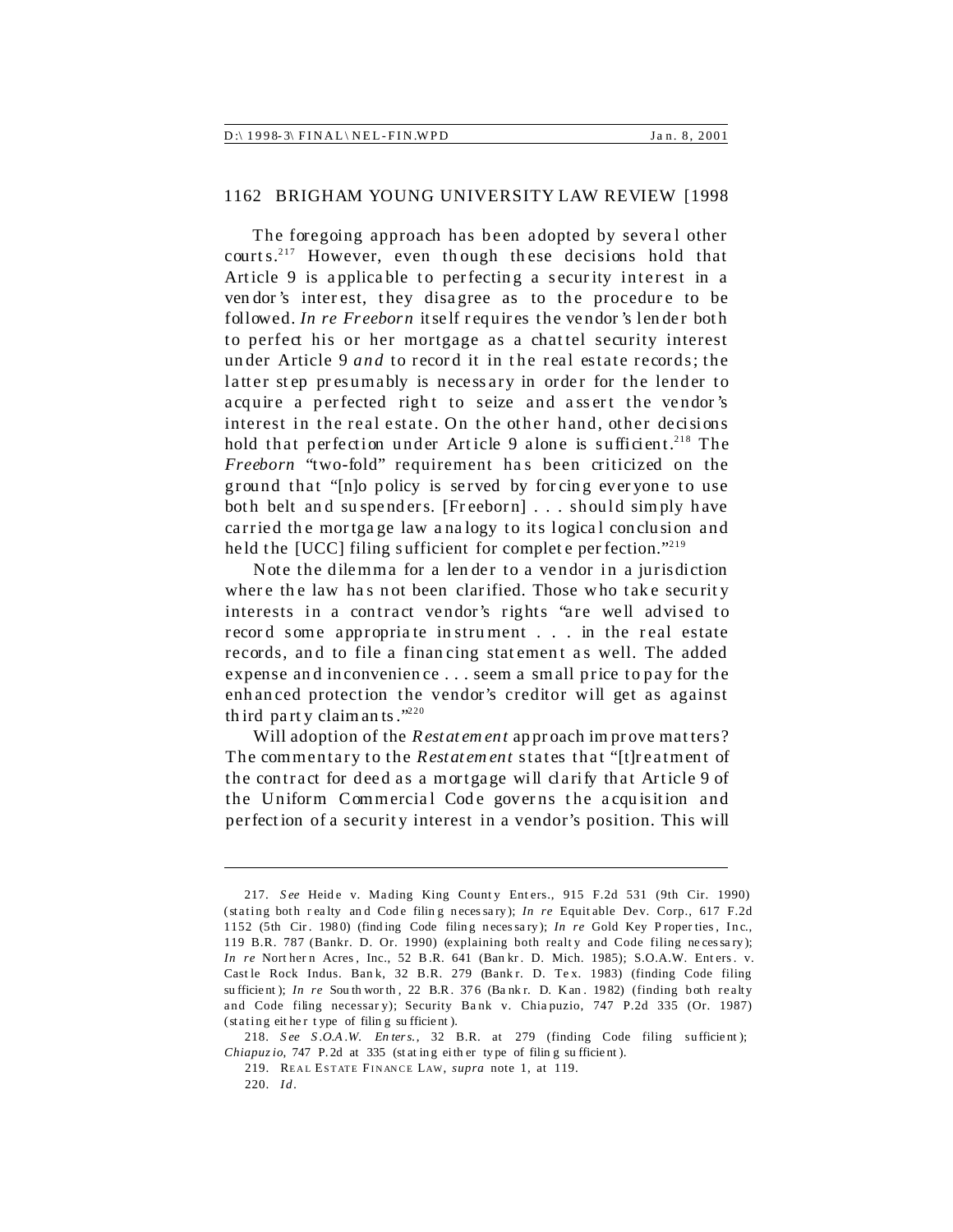|  | D:\ 1998-3\ FINAL\NEL-FIN.WPD |
|--|-------------------------------|

eliminate the uncertainty and risk associated with secured lending to a vend or."<sup>221</sup> Note that even though Article 9 will be applicable to a security interest in a vendor's contr act rights, this does not mean that its increasingly accepted method of simult an eously perfecting a secur ity interest in a note and mortgage—the transfer of possession of the note to the secured part y—will be the appropriate means of perfection. For one thing, a promissory note normally is not contained in the contract for deed nor is one com monly found as a separate document in the transaction . More important, the contract for deed is probably not an "instrument" as the UCC uses that term.<sup>222</sup> Rather, it is correctly understood to be a "general inta ngible" for purposes of the Code and a security int erest in it must be perfected by the filing of a financing statement.<sup>223</sup> Moreover, this will probably be the case even where the contract for deed contains a promissory note.<sup>224</sup>

One may validly argue that requiring two separate means of Article 9 perfection for interests that are economically, if not in form, identical represents at most a minor improvement over the stat us quo. Again , it is worth emphasizing that adoption of the *R estat em ent* approach is n ot aimed ult ima tely a t m ak ing the contr act for deed a more logica l or efficient financing device, but rather at eliminating its *ra ison d'etre.* In th e last an alysis, a rational land financing system should include a single land security device—the promissory note and mortgage. When this occurs, delivery of the promissory note will be the efficient a nd

<sup>221.</sup> RESTATEMENT, *supra* note 2, § 3.4, cmt d.

<sup>222.</sup> See U.C.C. § 9-105 $(i)$  (1997), which defines an "instrum ent" as a paper "of a type which is in the ordina ry course of business transferred by delivery with any necessary indor sem ent or as signm ent ." *In re* Holiday Int ervals, In c., 931 F.2d 500 (8th Cir. 1991) (holding contracts for deed are not instruments); see also REAL ESTATE FINANCE LAW, *supra* note 1, at 118.

<sup>223.</sup> *See* U.C.C. § 9-106 (1997); U.C.C. § 9-304 cmt. 1 (1997); White & Summers, supra note 205, at 50 ("The courts generally agree that the seller's interest under a land sale contract is a general intangible subject to Article 9. Security interests in general intangibles may be perfected by filing a financing statement, but not by posses sion.'"); see also, e.g., *In re* Holiday Intervals, Inc., 931 F.2d 500 (8th Cir. 1991). A secur ity int eres t in a "gener al int an gible" is perfected on ly by filing a fina ncing statement.

<sup>224.</sup> See Holiday Intervals, 931 F.2d at 505 ("We therefore hold that under Missouri law, a document containing both a land sale in stallment contract and a promissory note should be considered as one document, and that such a document is therefore not an instrument, the . . . failure to file a U.C.C. financing statement leaves [the] security interest unperfected.")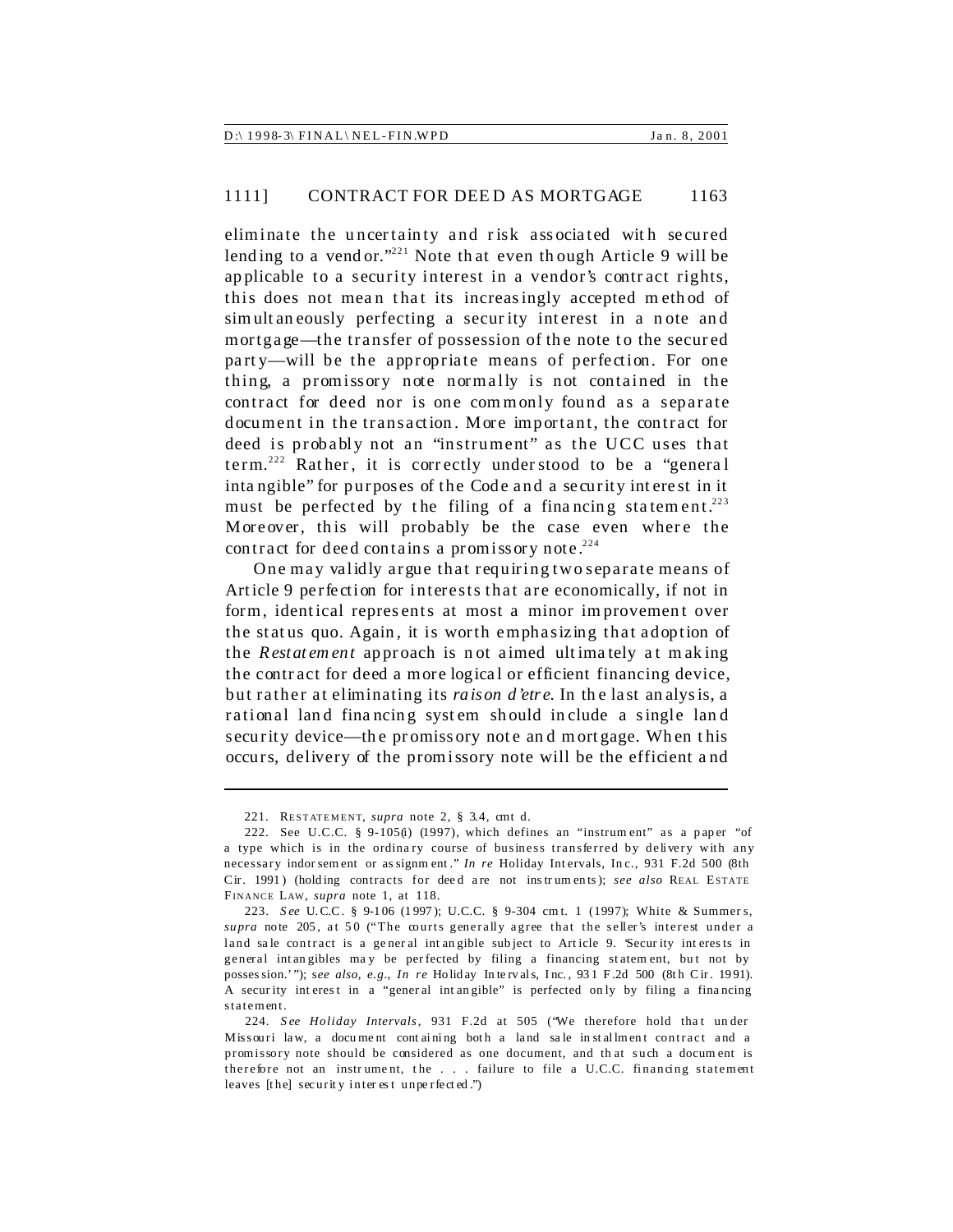only mechanism for perfecting a secur ity inter est in a lan d seller's rights.

### VIII. A FINAL ASSESSMENT

This article demonstrates that, with the possible exception of those states that have institutionalized forfeiture,<sup>225</sup> the contract for deed is an unpredictable and unreliable financing de vice from the perspective of th e vendor an d pur chaser alike. We have seen that courts increasingly use a variety of devices to limit th e ava ilabilit y an d har shness of th e forfeitur e remedy. Courts and legislatures are increasingly applying a mortgage law analogy in assessing the rights of contract parties.<sup>226</sup> Moreover, this same uncertainty confronts the vendor who seeks specific performance or other nonforfeiture remedies. $227$ On the other hand, forfeitures are sometimes enforced against purchasers with substantial equity in the real estate—the tardy purchaser can never be completely certain when the tender of arrearages or the contract balance will forest all forfeiture.<sup>228</sup> In addition, title problems abound for the vendor and purchaser alike.<sup>229</sup> Also, serious questions concerning the nature of the contract for deed bedevil bankruptcy courts.<sup>230</sup> Equally important, contract for deed use poses substantial problems for third parties. The rights of judgment creditors of the contract par ties are often ambiguous and unpredictable and this situa tion is sometimes ma de more complicated by judicial in vocation of equitable conversion or similar analytical abstractions.<sup>231</sup> More important, potential secured lenders to either the vendor or purchaser face substantial uncertainty about the priority of their security interests and their rights in the event the main contract goes into default.<sup>232</sup> This significantly impedes the marketability of their security interests on the secondary market.

230. See supra Part VII.C.

<sup>225.</sup> *S ee supra* Part III.

<sup>226.</sup> See supra Part IV.C.

<sup>227.</sup> *S ee supra* Part V.

<sup>228.</sup> *S ee supra* note 20 and accompanying text.

<sup>229.</sup> *S ee supra* Par t VII.A-B.

<sup>231.</sup> *See supra* Part VII.D.

<sup>232.</sup> *S ee supra* Part VII.E.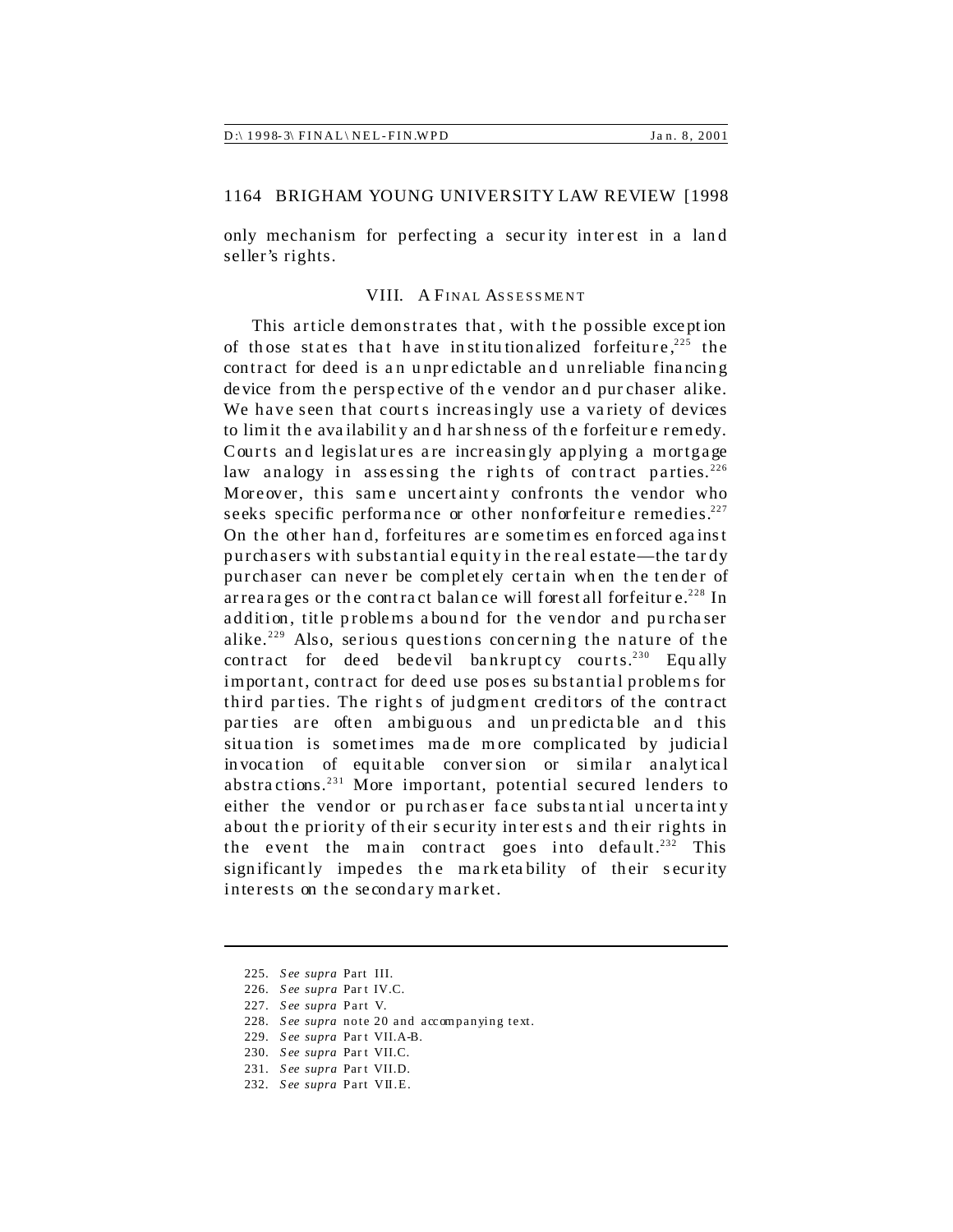|  | $D$ :\ 1998-3\ FINAL\ NEL-FIN.WPD | Jan. 8, 2001 |
|--|-----------------------------------|--------------|
|--|-----------------------------------|--------------|

Since relatively few of the foregoing problems exist in a land financing system that uses only mortgages or deeds of trust, one is compelled to ask why the contract for deed continues to find acceptance among land sellers. Several explanations suggest themselves. In a sizeable, albeit decreasing, number of states, mortgages must be foreclosed by a costly and timeconsuming judicial action.<sup>233</sup> This helps to explain why the contract for deed is popular in jurisdictions such as Iowa, where a judicial proceeding is the only foreclosure remedy.<sup>234</sup> But why is the contract for deed continuing to be used in the increasing majority of states that now authorize power of sale foreclosure of mortgages and deeds of trust? In some, mortgage law, not with standing the availability of nonjudicial foreclosure, is viewed by land sellers as being in other respects too protective of mortgagors. This may in fact be the case, for example, in those power of sale states that afford the mortgagor long postforedosure redemption rights.<sup>235</sup>

But how does one explain the continued use of the contract for deed in states where power of sale foreclosure is relatively inexpensive and efficient and where postsale redemption rights and other "pro-mortgagor" provisions are minimal? States like Missouri and Utah fall into this category. Sever al explanations are perhaps plausible. First, in some instances there may simply be information failure. This may be the case in border areas where contracts for deed may "spill over" from jurisdictions where mortgage law "tilts" in favor of mortgagors (and their use may therefore in some measure be sensible) to adjacent states where their use is difficult to understand or may even be dangerous for vendors.<sup>236</sup> Second, many vendors may use contracts for deed in low down payment settings and take their chances that their purchasers will be too un sophisticated to record or otherwise protect their interests.<sup>237</sup> Stated another way, vendors may take the chance that the purchaser will believe that the contract means what it says. Indeed, what Professor Warren asserted several decades ago

<sup>233.</sup> See REAL ESTATE FINANCE LAW, supra note 1, at 581.

<sup>234.</sup> See, e.g., id. at 69; Charles F. Becker, Comment, Remedying the Inequities of Forfeiture in Land Installm ent Contracts, 64 Iowa L. REV. 158 (1978).

<sup>235.</sup> See generally, REAL ESTATE FINANCE LAW, supra note 1, § 8.4.

<sup>236.</sup> See id. at 108.

<sup>237.</sup> See id.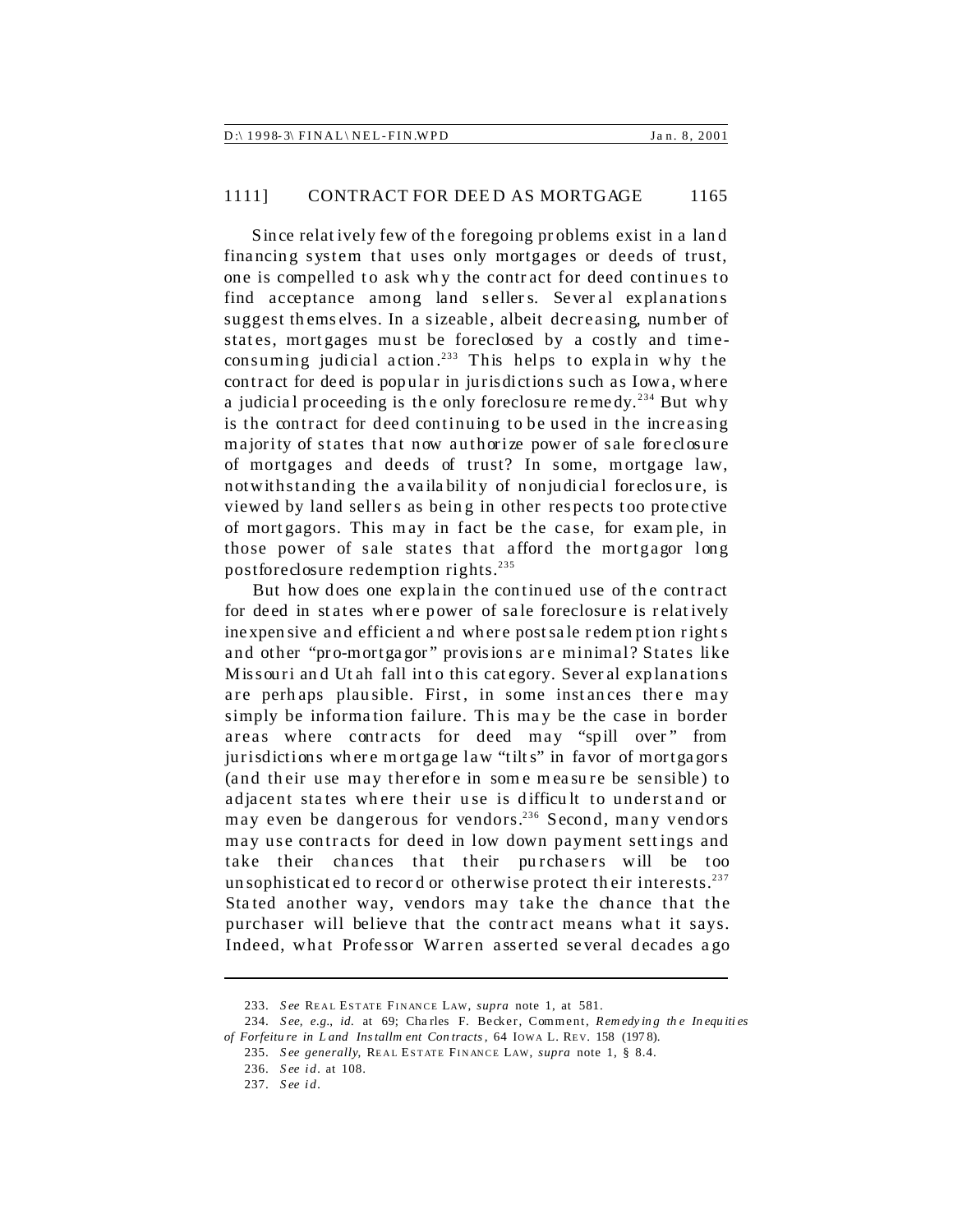| $D$ :\ 1998-3\ FINAL\ NEL-FIN.WPD | Jan. 8, 2001 |
|-----------------------------------|--------------|
|-----------------------------------|--------------|

may still be the case: "[T]he vendor continues to use the [contract for deed]... because he is willing to gamble that the vendee's rights un der th is device will never be as serted an d his own contractual advantages will not be challenged."<sup>238</sup> Third, some vendors may simply want the psychological assurance th at they will regain their land back in the event the pur chaser defaults. I have sometimes heard anecd otal evidence from rural lawyers that sellers of farm land, especially, want the "security" of knowing that they are retaining "title" until the contract is paid off. With a mortgage or deed of trust, of course, the mortgagee will regain the land only if he or she outbids potential third party pur chasers at a public foreclosure sale. However, given the uncertainty as to the enforceability of forfeiture clauses in these jurisdictions and the other substantial problems associated with the contract for deed, the prospect of "never really giving up" one's land seems an especially dubious rea son for its use.

Advocacy of the judicial adoption of the *Restatement* approach to contracts for deed clearly should not be interpreted as rejecting the idea that it is socially advantageous for the law to provide a relatively quick and inexpensive m ech anism for a land seller to realize on his or her security in the event of defau lt by a pur chaser. The availability of such a procedure probably encourages the extension of credit to individuals whose credit-wor thin ess is so poor that institutional or other third party financing would be unavailable. Indeed, the law has traditionally encour aged th e exte ns ion of cred it by t he la nd sellers in other contexts. For example, under the "purchase money mortgage" doctrine, the vendor and other purchase money mortga gees a re given lien priority over other liens or interests previously arising through the purchasermortgagor.<sup>239</sup> However, the solution to this need for special incentives to lan d seller s sh ould not be the contract for deed. In most states this device has proved to be unreliable for the ven dor and purchaser alike. In stead, the solution lies within the confines of traditional mortgage law. The first step would be judicial adoption of the *Restatement* approach. Legislatures

<sup>238.</sup> Warren, *supra* note 155, at 633.

<sup>239.</sup> See RESTATEMENT, *supra* note 2, § 7.2; REAL ESTATE FINANCE LAW, *supra* note 1, § 9.1.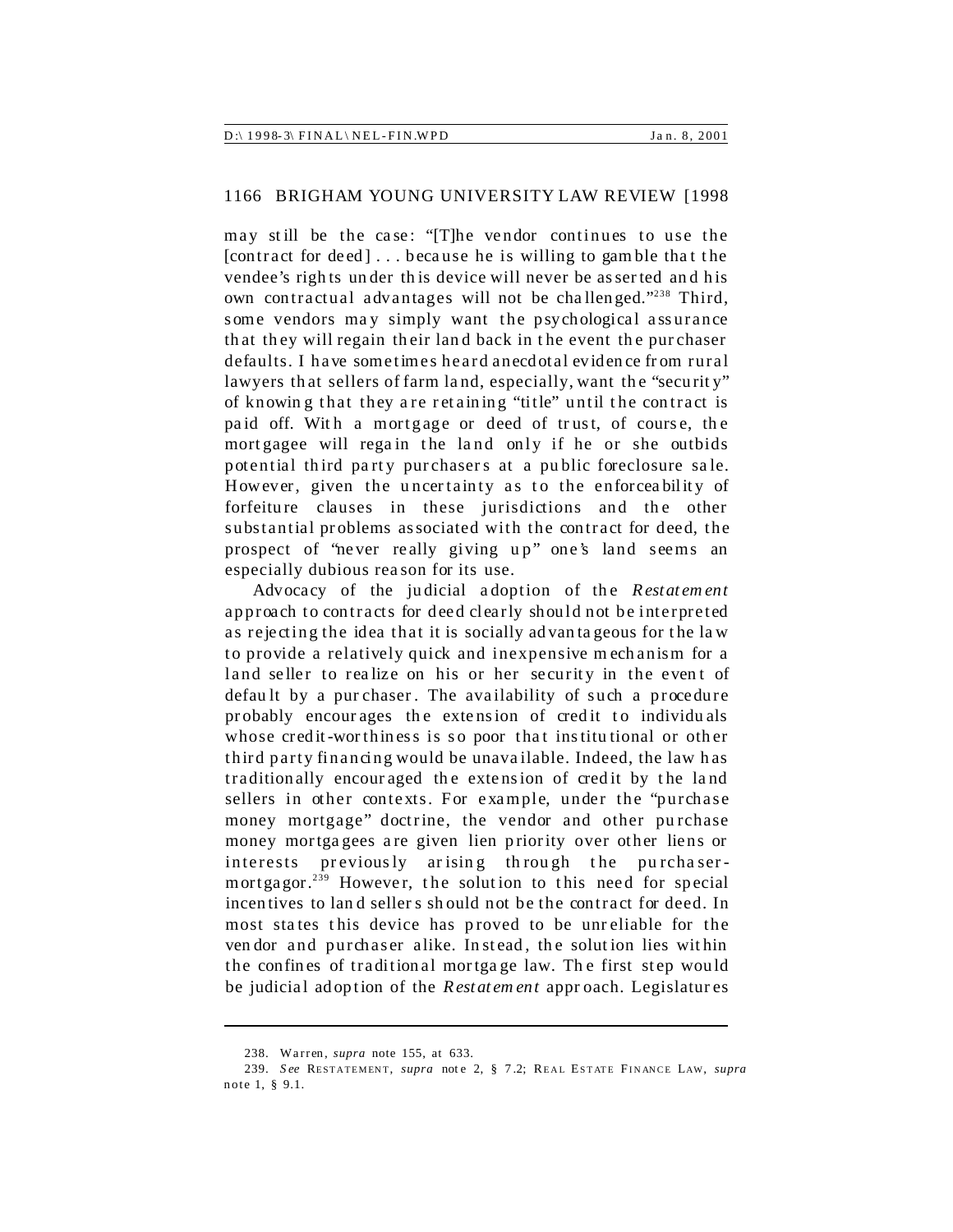may then have to act.<sup>240</sup> In those states that currently permit only foreclosur e by judicial action, legislatu res sh ould a ut horize power of sale for eclosure of mortgages and deeds of trust. $241$ States that already have nonjudicial foreclosure legislation should amend it to provide special incentives for land seller financing. A dual track foreclosure process could per mit quicker foreclos ure of a ven dor pu rchase money mortgage where the mortgagor ha s not sa tisfied a specified min imum per cen tage of the original mortgage obligation. Moreover, other mortgagor protections could be modified. For example, in those states th at afford mortgagors a statutory redemption period after the foreclosure sale, th at redemp tion right would be una vailable unless the requisite per centage of the mortgage obligation had been satisfied.

The use of contracts for deed in states that have institutionalized the for feiture r emedy by statute pose a more difficult question. In these states, the contract for deed "works"-forfeiture not only is enforced, but it produces a marketable title in the vendor relatively cheaply and efficiently.<sup>242</sup> Why "mess with success?" Why not leave well enough alone? The Minnes ota legislation, $243$  especially, triggers these questions. It works relatively efficiently. Forfeiture is enforced, but its harshness is ameliorated by giving the pur chaser a t hir ty- or sixt y-day period a fter notice of default to pay arr earages and certain other costs. However, once forfeiture occurs, no post-forfeiture redemption is permitted. This latter feature makes the statute attractive to sellers because a six m onth redem pt ion period a pp lies t o power of sa le foreclos ure of mort gages.<sup>244</sup> Indeed, my family h as experienced both sides of the Minnesota contract for deed system. Not only, as I noted earlier,  $245$  were my parents purchasers of our first house under this system, my father recently was a contract for

<sup>240.</sup> For a plea that the New Mexico legislature should adopt the Restatement position, see P roven cio, *supra* note 20, at 300.

<sup>241.</sup> As of 1994 over 30 jurisdictions authorized and used power of sale or similar types of nonjudicial foreclosure. *See* REAL ESTATE FINANCE LAW, *supra* note 1, § 7.19 n.1.

<sup>242.</sup> *S ee supra* Part III.

<sup>243.</sup> *See MINN. STAT. ANN.* § 559.21(2a) (West 1990).

<sup>244.</sup> *S ee id.* § 580 .23 (1).

<sup>245.</sup> *S ee supra* Part I.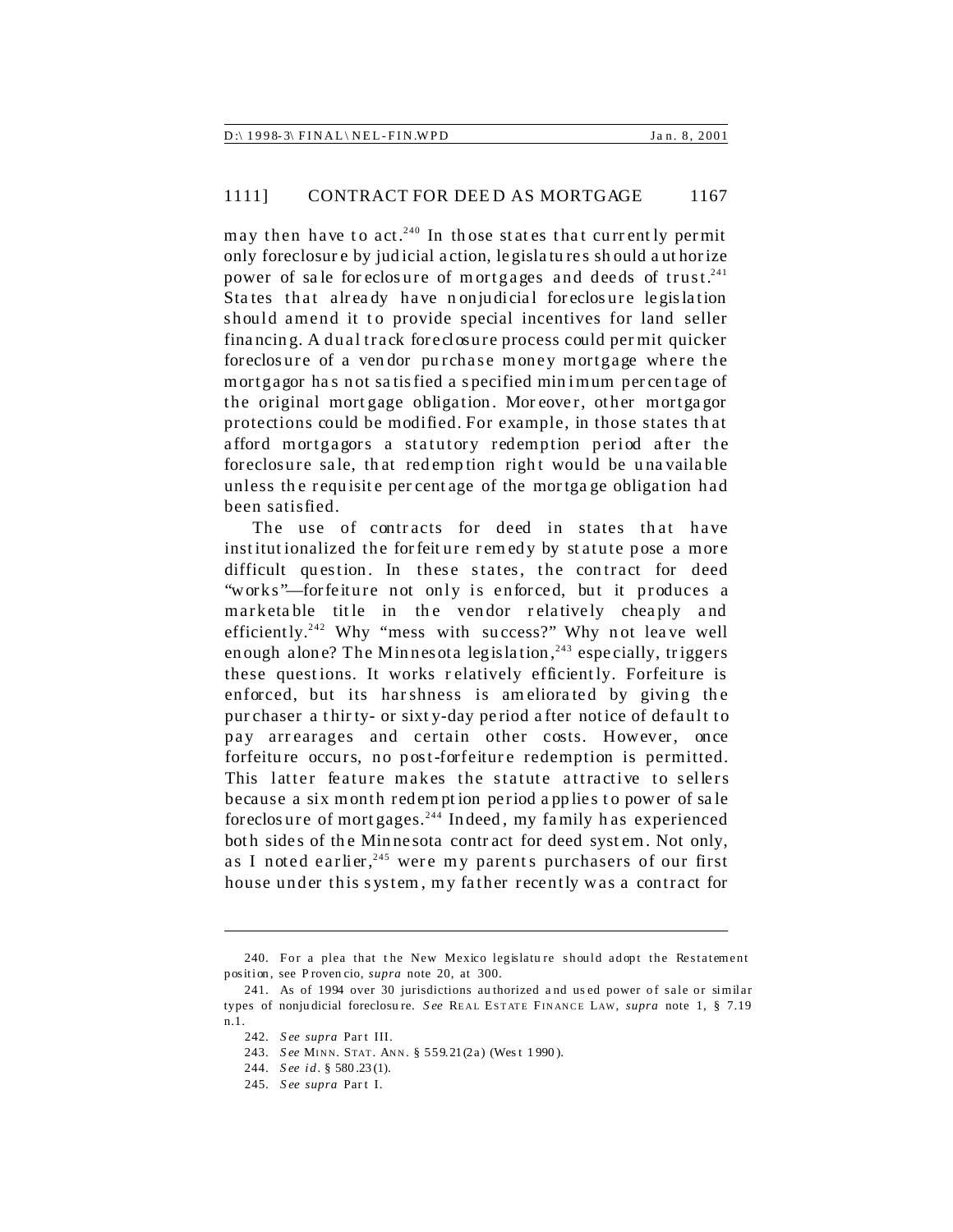|  | D:\ 1998-3\ FINAL\NEL-FIN.WPD |  |
|--|-------------------------------|--|

deed vendor of a small house that he had inherited from my uncle.

While it is true that the Minnesota system and others like it work well with respect to the forfeiture remedy, the "third party" problems with the contract for deed are just as serious and perplexing in these states as they are in states that have not institut ionalized the forfeiture process. The rights of third party creditors, secured an d unsecured, are ju st as p roble matic. This is because the contract for deed conceptually is both a contract and financing device, "fish as well as fowl." These problems would be obviated if all states, including Minnesota, returned to a unitary land finance system, with mortgage law and the power of sale mortgage or deed of trust as its foundation. Of course, in states like Minnesota this process cannot begin with a judicial adoption of the *Restatement* approach. Where the contract for deed is regulated by statute and authorizes forfeitur e, absent const itut ional deficiencies, courts may not supplant what legislatures have mandated.<sup>246</sup> Rather, the answer in such states lies in the legislature. In Min nesota, for example, the path to a unitary system seems relatively simple. First, the contract for deed termination statute should be repealed. Its substan ce should be incorporated into that state's power of sale mortgage foreclos ure legislation. Thus, land sellers who take back a purchase money mortga ge would be able to obtain a nonjudicial foreclos ure sale subject to the same notice requirements an d the sam e postdefault grace period now mandated under the current contract for deed termination statute. The same arrearages provisions would be applicable. No postsale redemption would be permitted. Even though the current contract for deed legislat ion does n ot distin guish between purchasers who have substantially reduced the contract balance and those who have not, the new "mort gage law" ver sion should make the "fast track" available only when a minimum specified percentage of the mortgage obligation is

<sup>246.</sup> The *Restatement* recognizes this obvious proposition. See RESTATEMENT, *supra* note 2,  $\S$  3.4 cmt. d (" $\S$ ) tatutes in several states recognize and regulate the contract for deed as a distinct mortgage substitute and authorize forfeiture as a remedy for pur chaser breach. To the extent that this section conflicts with such a statutory scheme, it will have no effect on the rights and remedies of the parties to a con tr act for de ed tr an sa cti on .").